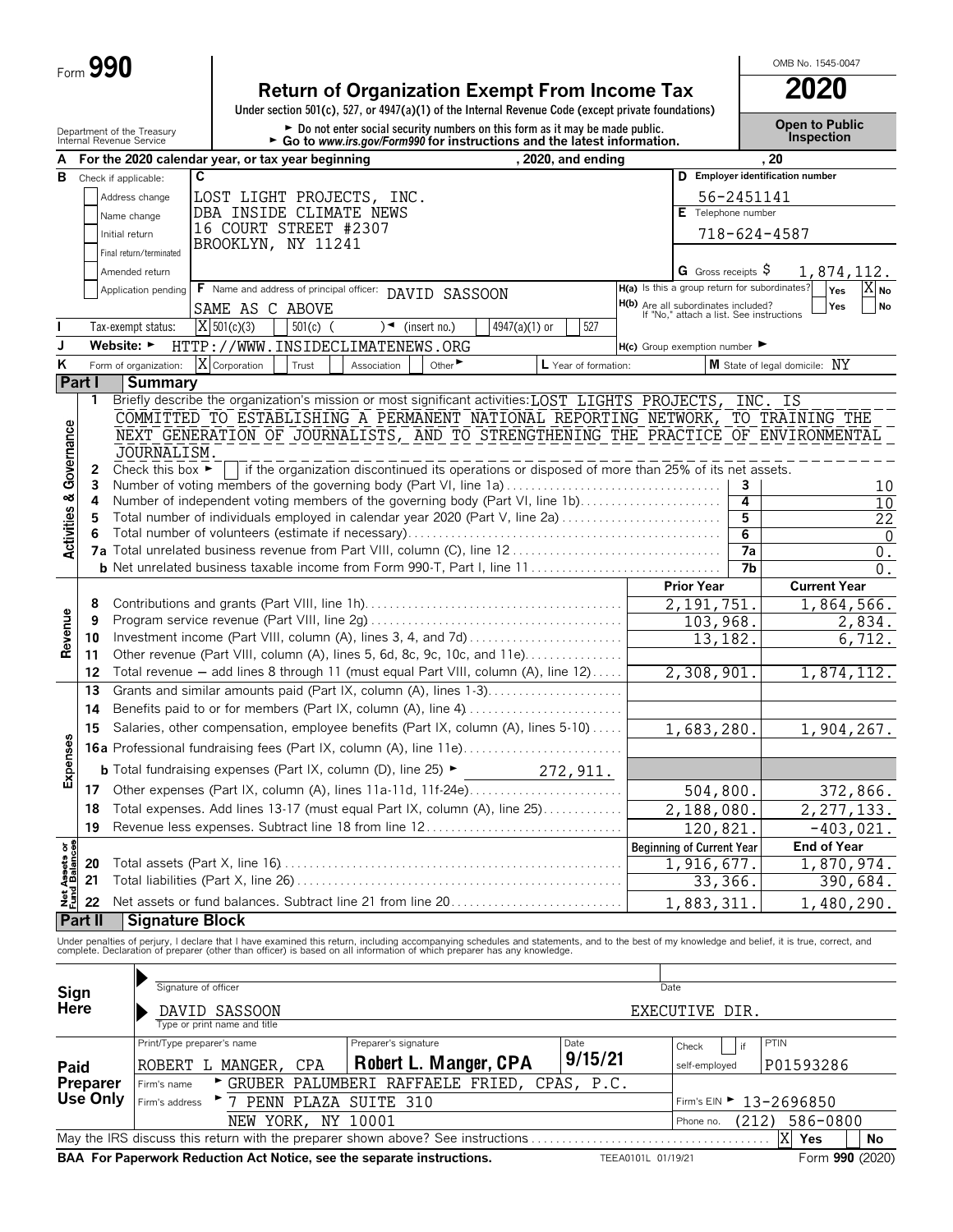|            | Form 990 (2020)<br>LOST LIGHT PROJECTS, INC.                           |                                                                                                                                                                                                                                                                                    |               | 56-2451141 |                 | Page 2    |
|------------|------------------------------------------------------------------------|------------------------------------------------------------------------------------------------------------------------------------------------------------------------------------------------------------------------------------------------------------------------------------|---------------|------------|-----------------|-----------|
| Part III   | <b>Statement of Program Service Accomplishments</b>                    |                                                                                                                                                                                                                                                                                    |               |            |                 |           |
|            | 1 Briefly describe the organization's mission:                         |                                                                                                                                                                                                                                                                                    |               |            |                 | X         |
|            |                                                                        | LOST LIGHTS PROJECTS, INC. IS COMMITTED TO ESTABLISHING A PERMANENT NATIONAL                                                                                                                                                                                                       |               |            |                 |           |
|            |                                                                        | REPORTING NETWORK, TO TRAINING THE NEXT GENERATION OF JOURNALISTS, AND TO                                                                                                                                                                                                          |               |            |                 |           |
|            |                                                                        | STRENGTHENING THE PRACTICE OF ENVIRONMENTAL JOURNALISM.                                                                                                                                                                                                                            |               |            |                 |           |
|            |                                                                        | 2 Did the organization undertake any significant program services during the year which were not listed on the prior                                                                                                                                                               |               |            |                 |           |
|            |                                                                        |                                                                                                                                                                                                                                                                                    |               | Yes        | <b>X</b>        | No        |
|            | If "Yes," describe these new services on Schedule O.                   |                                                                                                                                                                                                                                                                                    |               |            |                 |           |
|            |                                                                        | 3 Did the organization cease conducting, or make significant changes in how it conducts, any program services?                                                                                                                                                                     |               | Yes        | IX              | No        |
|            | If "Yes," describe these changes on Schedule O.                        |                                                                                                                                                                                                                                                                                    |               |            |                 |           |
|            |                                                                        | 4 Describe the organization's program service accomplishments for each of its three largest program services, as measured by expenses.<br>Section 501(c)(3) and 501(c)(4) organizations are required to report the amount of grants and allocations to others, the total expenses, |               |            |                 |           |
|            | and revenue, if any, for each program service reported.                |                                                                                                                                                                                                                                                                                    |               |            |                 |           |
|            |                                                                        |                                                                                                                                                                                                                                                                                    |               |            |                 |           |
|            | $4a$ (Code:                                                            | ) (Expenses $\sqrt{5}$ 1, 920, 359. including grants of $\sqrt{5}$ ) (Revenue $\sqrt{5}$                                                                                                                                                                                           |               |            |                 | $\lambda$ |
|            | SEE SCHEDULE O                                                         |                                                                                                                                                                                                                                                                                    |               |            |                 |           |
|            |                                                                        |                                                                                                                                                                                                                                                                                    |               |            |                 |           |
|            |                                                                        |                                                                                                                                                                                                                                                                                    |               |            |                 |           |
|            |                                                                        |                                                                                                                                                                                                                                                                                    |               |            |                 |           |
|            |                                                                        |                                                                                                                                                                                                                                                                                    |               |            |                 |           |
|            |                                                                        |                                                                                                                                                                                                                                                                                    |               |            |                 |           |
|            |                                                                        |                                                                                                                                                                                                                                                                                    |               |            |                 |           |
|            |                                                                        |                                                                                                                                                                                                                                                                                    |               |            |                 |           |
|            |                                                                        |                                                                                                                                                                                                                                                                                    |               |            |                 |           |
|            |                                                                        |                                                                                                                                                                                                                                                                                    |               |            |                 |           |
|            | ) (Expenses $\beta$<br>$4b$ (Code:                                     | including grants of $\beta$                                                                                                                                                                                                                                                        | ) (Revenue \$ |            |                 |           |
|            |                                                                        |                                                                                                                                                                                                                                                                                    |               |            |                 |           |
|            |                                                                        |                                                                                                                                                                                                                                                                                    |               |            |                 |           |
|            |                                                                        |                                                                                                                                                                                                                                                                                    |               |            |                 |           |
|            |                                                                        |                                                                                                                                                                                                                                                                                    |               |            |                 |           |
|            |                                                                        |                                                                                                                                                                                                                                                                                    |               |            |                 |           |
|            |                                                                        |                                                                                                                                                                                                                                                                                    |               |            |                 |           |
|            |                                                                        |                                                                                                                                                                                                                                                                                    |               |            |                 |           |
|            |                                                                        |                                                                                                                                                                                                                                                                                    |               |            |                 |           |
|            |                                                                        |                                                                                                                                                                                                                                                                                    |               |            |                 |           |
|            |                                                                        |                                                                                                                                                                                                                                                                                    |               |            |                 |           |
|            | ) (Expenses \$<br>4c (Code:                                            | including grants of $\sharp$                                                                                                                                                                                                                                                       | )(Revenue \$  |            |                 |           |
|            |                                                                        |                                                                                                                                                                                                                                                                                    |               |            |                 |           |
|            |                                                                        |                                                                                                                                                                                                                                                                                    |               |            |                 |           |
|            |                                                                        |                                                                                                                                                                                                                                                                                    |               |            |                 |           |
|            |                                                                        |                                                                                                                                                                                                                                                                                    |               |            |                 |           |
|            |                                                                        |                                                                                                                                                                                                                                                                                    |               |            |                 |           |
|            |                                                                        |                                                                                                                                                                                                                                                                                    |               |            |                 |           |
|            |                                                                        |                                                                                                                                                                                                                                                                                    |               |            |                 |           |
|            |                                                                        |                                                                                                                                                                                                                                                                                    |               |            |                 |           |
|            |                                                                        |                                                                                                                                                                                                                                                                                    |               |            |                 |           |
|            |                                                                        |                                                                                                                                                                                                                                                                                    |               |            |                 |           |
|            | 4d Other program services (Describe on Schedule O.)<br>(Expenses<br>\$ | including grants of $\frac{1}{2}$<br>) (Revenue \$                                                                                                                                                                                                                                 |               |            |                 |           |
|            | 4e Total program service expenses                                      | 1,920,359.                                                                                                                                                                                                                                                                         |               |            |                 |           |
| <b>BAA</b> |                                                                        | TEEA0102L 10/07/20                                                                                                                                                                                                                                                                 |               |            | Form 990 (2020) |           |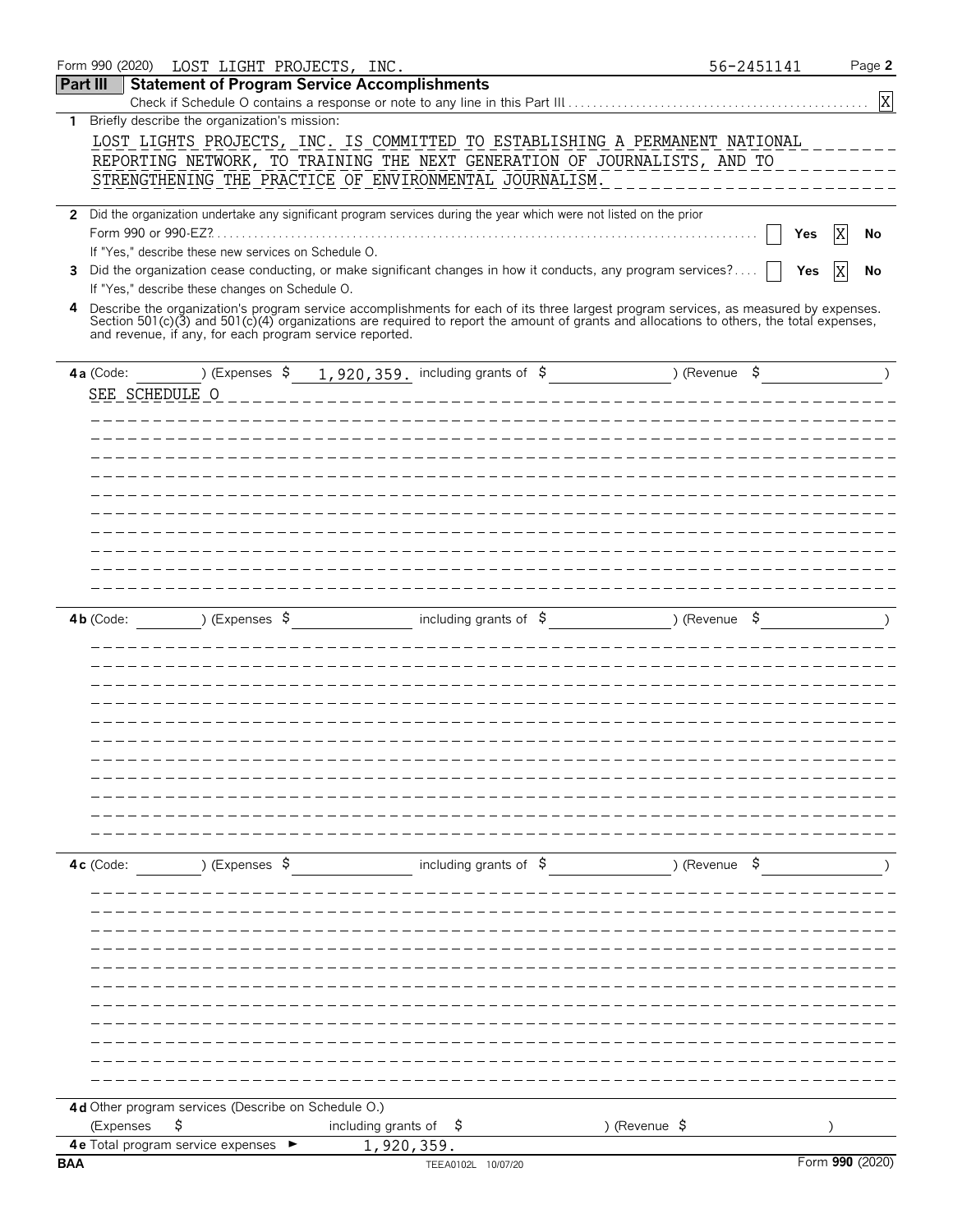Form 990 (2020) Page **3** LOST LIGHT PROJECTS, INC. 56-2451141

|            | <b>Checklist of Required Schedules</b><br><b>Part IV</b>                                                                                                                                                                                            |                 |     |                 |
|------------|-----------------------------------------------------------------------------------------------------------------------------------------------------------------------------------------------------------------------------------------------------|-----------------|-----|-----------------|
|            | Is the organization described in section 501(c)(3) or 4947(a)(1) (other than a private foundation)? If 'Yes,' complete                                                                                                                              |                 | Yes | No              |
|            |                                                                                                                                                                                                                                                     | 1               | X   |                 |
| 2<br>3     | Is the organization required to complete Schedule B, Schedule of Contributors See instructions?<br>Did the organization engage in direct or indirect political campaign activities on behalf of or in opposition to candidates                      | $\overline{2}$  | X   |                 |
|            |                                                                                                                                                                                                                                                     | 3               |     | Χ               |
|            | Section 501(c)(3) organizations. Did the organization engage in lobbying activities, or have a section 501(h) election in effect during the tax year? If 'Yes,' complete Schedule C, Part II.                                                       | 4               |     | Χ               |
| 5.         | Is the organization a section 501(c)(4), 501(c)(5), or 501(c)(6) organization that receives membership dues, assessments, or similar amounts as defined in Revenue Procedure 98-19? If 'Yes,' complete Schedule C, Part III                         | 5               |     | Χ               |
| 6          | Did the organization maintain any donor advised funds or any similar funds or accounts for which donors have the right<br>to provide advice on the distribution or investment of amounts in such funds or accounts? If 'Yes,' complete Schedule D,  | 6               |     | Χ               |
| 7          | Did the organization receive or hold a conservation easement, including easements to preserve open space, the                                                                                                                                       | $\overline{7}$  |     | Χ               |
| 8          | Did the organization maintain collections of works of art, historical treasures, or other similar assets? If 'Yes,'                                                                                                                                 | 8               |     | X               |
| 9          | Did the organization report an amount in Part X, line 21, for escrow or custodial account liability, serve as a custodian<br>for amounts not listed in Part X; or provide credit counseling, debt management, credit repair, or debt negotiation    | 9               |     | X               |
| 10         | Did the organization, directly or through a related organization, hold assets in donor-restricted endowments                                                                                                                                        | 10              |     | X               |
| 11         | If the organization's answer to any of the following questions is 'Yes', then complete Schedule D, Parts VI, VII, VIII, IX,<br>or X as applicable.                                                                                                  |                 |     |                 |
|            | a Did the organization report an amount for land, buildings, and equipment in Part X, line 10? If 'Yes,' complete Schedule                                                                                                                          | 11a             | Χ   |                 |
|            | <b>b</b> Did the organization report an amount for investments – other securities in Part X, line 12, that is 5% or more of its total                                                                                                               | 11 <sub>b</sub> |     | X               |
|            | c Did the organization report an amount for investments - program related in Part X, line 13, that is 5% or more of its total                                                                                                                       | 11c             |     | X               |
|            | d Did the organization report an amount for other assets in Part X, line 15, that is 5% or more of its total assets reported                                                                                                                        | 11d             |     | Χ               |
|            | e Did the organization report an amount for other liabilities in Part X, line 25? If 'Yes,' complete Schedule D, Part X                                                                                                                             | 11 <sub>e</sub> | X   |                 |
|            | f Did the organization's separate or consolidated financial statements for the tax year include a footnote that addresses<br>the organization's liability for uncertain tax positions under FIN 48 (ASC 740)? If 'Yes,' complete Schedule D, Part X | 11 f            | X   |                 |
|            | 12a Did the organization obtain separate, independent audited financial statements for the tax year? If 'Yes,' complete                                                                                                                             | 12a             | X   |                 |
|            | <b>b</b> Was the organization included in consolidated, independent audited financial statements for the tax year? If 'Yes,' and<br>if the organization answered 'No' to line 12a, then completing Schedule D, Parts XI and XII is optional         | 12 <sub>b</sub> |     | Χ               |
|            |                                                                                                                                                                                                                                                     | 13              |     | X               |
|            | 14a Did the organization maintain an office, employees, or agents outside of the United States?                                                                                                                                                     | 14a             |     | Χ               |
|            | <b>b</b> Did the organization have aggregate revenues or expenses of more than \$10,000 from grantmaking, fundraising,<br>business, investment, and program service activities outside the United States, or aggregate foreign investments valued   | 14b             |     | X               |
|            | 15 Did the organization report on Part IX, column (A), line 3, more than \$5,000 of grants or other assistance to or for any foreign organization? If 'Yes,' complete Schedule F, Parts II and IV                                                   | 15              |     | X               |
|            | 16 Did the organization report on Part IX, column (A), line 3, more than \$5,000 of aggregate grants or other assistance to<br>or for foreign individuals? If 'Yes,' complete Schedule F, Parts III and IV                                          | 16              |     | Χ               |
|            | 17 Did the organization report a total of more than \$15,000 of expenses for professional fundraising services on Part IX,<br>column (A), lines 6 and 11e? If 'Yes,' complete Schedule G, Part I See instructions                                   | 17              |     | X               |
|            | 18 Did the organization report more than \$15,000 total of fundraising event gross income and contributions on Part VIII,                                                                                                                           | 18              |     | X               |
|            | 19 Did the organization report more than \$15,000 of gross income from gaming activities on Part VIII, line 9a? If 'Yes,'                                                                                                                           | 19              |     | X               |
|            |                                                                                                                                                                                                                                                     | 20a             |     | Χ               |
|            | <b>b</b> If 'Yes' to line 20a, did the organization attach a copy of its audited financial statements to this return?                                                                                                                               | 20 <sub>b</sub> |     |                 |
| 21         | Did the organization report more than \$5,000 of grants or other assistance to any domestic organization or                                                                                                                                         | 21              |     | X               |
| <b>BAA</b> | TEEA0103L 10/07/20                                                                                                                                                                                                                                  |                 |     | Form 990 (2020) |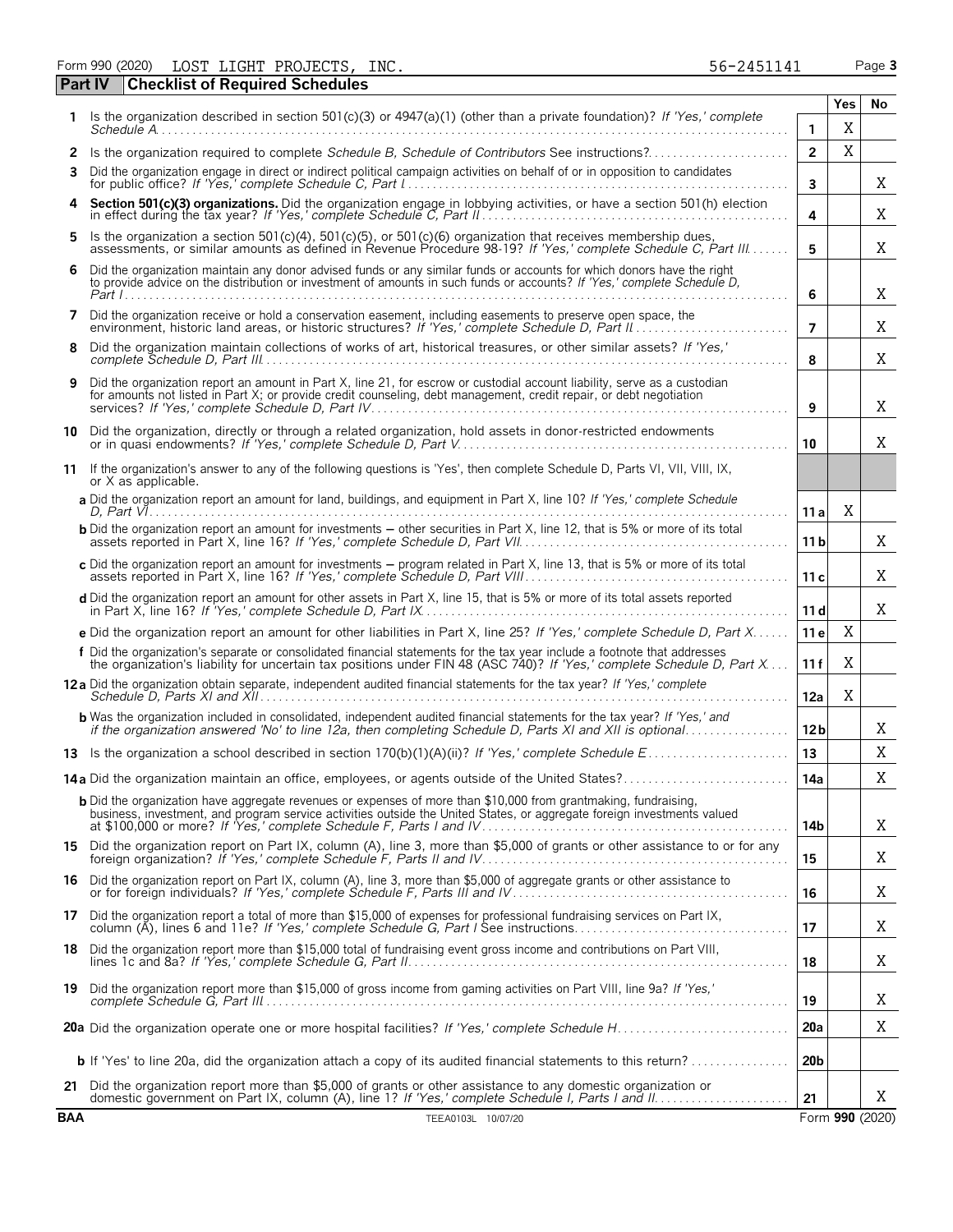Form 990 (2020) LOST LIGHT PROJECTS, INC. 56-2 451141 Page **4** LOST LIGHT PROJECTS, INC.  $56-2451141$ 

|            | <b>Part IV</b> | <b>Checklist of Required Schedules</b> (continued)                                                                                                                                                                                                                                                                                    |                 |                |                         |
|------------|----------------|---------------------------------------------------------------------------------------------------------------------------------------------------------------------------------------------------------------------------------------------------------------------------------------------------------------------------------------|-----------------|----------------|-------------------------|
|            |                | 22 Did the organization report more than \$5,000 of grants or other assistance to or for domestic individuals on Part IX,                                                                                                                                                                                                             |                 | <b>Yes</b>     | No                      |
|            |                |                                                                                                                                                                                                                                                                                                                                       | 22              |                | X                       |
|            |                | 23 Did the organization answer 'Yes' to Part VII, Section A, line 3, 4, or 5 about compensation of the organization's current<br>and former officers, directors, trustees, key employees, and highest compensated employees? If 'Yes,' complete<br>Schedule J                                                                         | 23              | X              |                         |
|            |                | 24 a Did the organization have a tax-exempt bond issue with an outstanding principal amount of more than \$100,000 as of the last day of the year, that was issued after December 31, 2002? If 'Yes,' answer lines 24b through                                                                                                        | 24a             |                | X                       |
|            |                | <b>b</b> Did the organization invest any proceeds of tax-exempt bonds beyond a temporary period exception?                                                                                                                                                                                                                            | 24 <sub>b</sub> |                |                         |
|            |                | c Did the organization maintain an escrow account other than a refunding escrow at any time during the year to defease                                                                                                                                                                                                                | 24c             |                |                         |
|            |                | d Did the organization act as an 'on behalf of' issuer for bonds outstanding at any time during the year?                                                                                                                                                                                                                             | 24d             |                |                         |
|            |                | 25 a Section 501(c)(3), 501(c)(4), and 501(c)(29) organizations. Did the organization engage in an excess benefit                                                                                                                                                                                                                     | 25a             |                | X                       |
|            |                | b Is the organization aware that it engaged in an excess benefit transaction with a disqualified person in a prior year, and<br>that the transaction has not been reported on any of the organization's prior Forms 990 or 990-EZ? If 'Yes,' complete                                                                                 | 25 <sub>b</sub> |                | X                       |
|            |                | 26 Did the organization report any amount on Part X, line 5 or 22, for receivables from or payables to any current or<br>former officer, director, trustee, key employee, creator or founder, substantial contributor, or 35% controlled entity                                                                                       | 26              |                | Χ                       |
| 27         |                | Did the organization provide a grant or other assistance to any current or former officer, director, trustee, key<br>employee, creator or founder, substantial contributor or employee thereof, a grant selection committee<br>member, or to a 35% controlled entity (including an employee thereof) or family member of any of these | 27              |                | X                       |
| 28         |                | Was the organization a party to a business transaction with one of the following parties (see Schedule L, Part IV<br>instructions, for applicable filing thresholds, conditions, and exceptions):                                                                                                                                     |                 |                |                         |
|            |                | a A current or former officer, director, trustee, key employee, creator or founder, or substantial contributor? If                                                                                                                                                                                                                    | 28a             |                | Χ                       |
|            |                | <b>b</b> A family member of any individual described in line 28a? If 'Yes,' complete Schedule L, Part IV                                                                                                                                                                                                                              | 28b             |                | X                       |
|            |                | c A 35% controlled entity of one or more individuals and/or organizations described in lines 28a or 28b? If                                                                                                                                                                                                                           | 28 <sub>c</sub> |                | Χ                       |
| 29         |                | Did the organization receive more than \$25,000 in non-cash contributions? If 'Yes,' complete Schedule M                                                                                                                                                                                                                              | 29              |                | $\overline{\mathrm{X}}$ |
| 30         |                | Did the organization receive contributions of art, historical treasures, or other similar assets, or qualified conservation                                                                                                                                                                                                           | 30              |                | Χ                       |
| 31         |                | Did the organization liquidate, terminate, or dissolve and cease operations? If 'Yes,' complete Schedule N, Part I                                                                                                                                                                                                                    | 31              |                | Χ                       |
| 32         |                | Did the organization sell, exchange, dispose of, or transfer more than 25% of its net assets? If 'Yes,' complete                                                                                                                                                                                                                      | 32              |                | Χ                       |
| 33         |                | Did the organization own 100% of an entity disregarded as separate from the organization under Regulations sections                                                                                                                                                                                                                   | 33              |                | Χ                       |
|            |                | 34 Was the organization related to any tax-exempt or taxable entity? If 'Yes,' complete Schedule R, Part II, III, or IV,                                                                                                                                                                                                              | 34              |                | Χ                       |
|            |                |                                                                                                                                                                                                                                                                                                                                       | 35a             |                | $\overline{\mathrm{X}}$ |
|            |                | <b>b</b> If 'Yes' to line 35a, did the organization receive any payment from or engage in any transaction with a controlled entity within the meaning of section 512(b)(13)? If 'Yes,' complete Schedule R, Part V, line 2                                                                                                            | 35 <sub>b</sub> |                |                         |
|            |                |                                                                                                                                                                                                                                                                                                                                       | 36              |                | Χ                       |
|            |                | 37 Did the organization conduct more than 5% of its activities through an entity that is not a related organization and that is treated as a partnership for federal income tax purposes? If 'Yes,' complete Schedule R, Part                                                                                                         | 37              |                | Χ                       |
|            |                | 38 Did the organization complete Schedule O and provide explanations in Schedule O for Part VI, lines 11b and 19?                                                                                                                                                                                                                     | 38              | X              |                         |
|            |                | Part V Statements Regarding Other IRS Filings and Tax Compliance                                                                                                                                                                                                                                                                      |                 |                |                         |
|            |                |                                                                                                                                                                                                                                                                                                                                       |                 | Yes            | No                      |
|            |                | 23                                                                                                                                                                                                                                                                                                                                    |                 |                |                         |
|            |                | <b>b</b> Enter the number of Forms W-2G included in line 1a. Enter -0- if not applicable<br>1 <sub>b</sub><br>$\Omega$                                                                                                                                                                                                                |                 |                |                         |
|            |                | C Did the organization comply with backup withholding rules for reportable payments to vendors and reportable gaming<br>(gambling) winnings to prize winners?<br>TEEA0104L 10/07/20                                                                                                                                                   | 1 <sub>c</sub>  | $\overline{X}$ |                         |
| <b>BAA</b> |                |                                                                                                                                                                                                                                                                                                                                       |                 |                | Form 990 (2020)         |

|  |  | $6 - 2451141$ |
|--|--|---------------|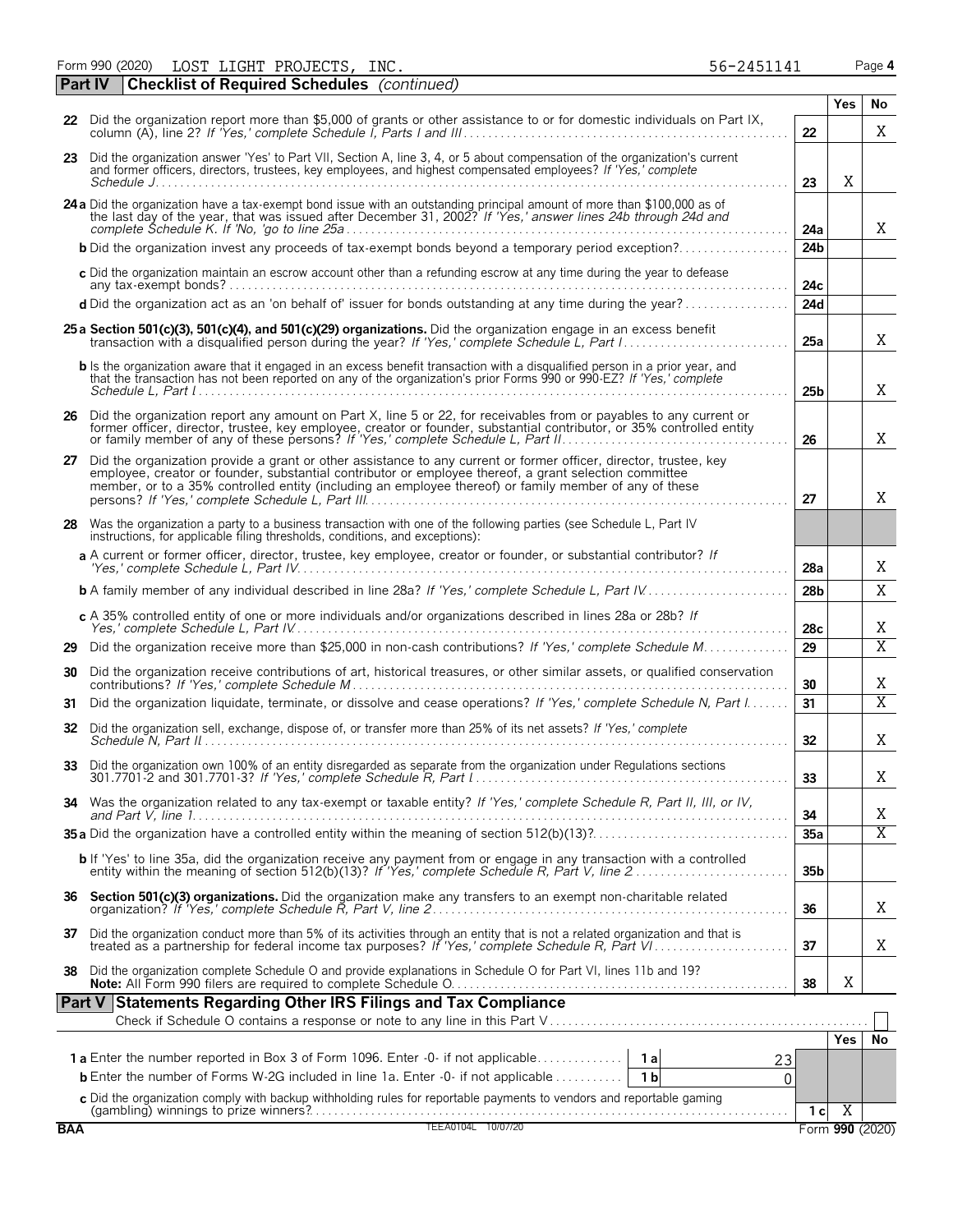|               | Form 990 (2020)<br>LOST LIGHT PROJECTS, INC.<br>56-2451141                                                                                                                                                                     |                 |     | Page 5 |
|---------------|--------------------------------------------------------------------------------------------------------------------------------------------------------------------------------------------------------------------------------|-----------------|-----|--------|
| <b>Part V</b> | Statements Regarding Other IRS Filings and Tax Compliance (continued)                                                                                                                                                          |                 |     |        |
|               |                                                                                                                                                                                                                                |                 | Yes | No.    |
|               | 2a Enter the number of employees reported on Form W-3, Transmittal of Wage and Tax State-<br>ments, filed for the calendar year ending with or within the year covered by this return<br>2a<br>22                              |                 |     |        |
|               | $\mathsf{b}$ If at least one is reported on line 2a, did the organization file all required federal employment tax returns?                                                                                                    | 2 <sub>b</sub>  | Χ   |        |
|               | Note: If the sum of lines 1a and 2a is greater than 250, you may be required to e-file (see instructions)                                                                                                                      |                 |     |        |
|               | 3a Did the organization have unrelated business gross income of \$1,000 or more during the year?                                                                                                                               | 3a              |     | X      |
|               |                                                                                                                                                                                                                                | 3 <sub>b</sub>  |     |        |
|               | 4 a At any time during the calendar year, did the organization have an interest in, or a signature or other authority over, a financial account in a foreign country (such as a bank account, securities account, or other fin | 4a              |     | X      |
|               | <b>b</b> If 'Yes,' enter the name of the foreign country                                                                                                                                                                       |                 |     |        |
|               | See instructions for filing requirements for FinCEN Form 114, Report of Foreign Bank and Financial Accounts (FBAR).                                                                                                            |                 |     |        |
|               | <b>5a</b> Was the organization a party to a prohibited tax shelter transaction at any time during the tax year?                                                                                                                | 5a              |     | Χ      |
|               | <b>b</b> Did any taxable party notify the organization that it was or is a party to a prohibited tax shelter transaction?                                                                                                      | 5 b             |     | X      |
|               |                                                                                                                                                                                                                                | 5c              |     |        |
|               | 6 a Does the organization have annual gross receipts that are normally greater than \$100,000, and did the organization solicit any contributions that were not tax deductible as charitable contributions?                    | 6a              |     | X      |
|               | b If 'Yes,' did the organization include with every solicitation an express statement that such contributions or gifts were                                                                                                    | 6b              |     |        |
|               | 7 Organizations that may receive deductible contributions under section 170(c).                                                                                                                                                |                 |     |        |
|               | a Did the organization receive a payment in excess of \$75 made partly as a contribution and partly for goods and                                                                                                              | <b>7a</b>       |     | X      |
|               |                                                                                                                                                                                                                                | 7 <sub>b</sub>  |     |        |
|               | c Did the organization sell, exchange, or otherwise dispose of tangible personal property for which it was required to file                                                                                                    | 7 с             |     | X      |
|               |                                                                                                                                                                                                                                |                 |     |        |
|               | e Did the organization receive any funds, directly or indirectly, to pay premiums on a personal benefit contract?                                                                                                              | 7e              |     | Χ      |
|               | f Did the organization, during the year, pay premiums, directly or indirectly, on a personal benefit contract?                                                                                                                 | 7f              |     | Χ      |
|               | g If the organization received a contribution of qualified intellectual property, did the organization file Form 8899                                                                                                          | 7g              |     |        |
|               | h If the organization received a contribution of cars, boats, airplanes, or other vehicles, did the organization file a                                                                                                        | 7 h             |     |        |
|               | Sponsoring organizations maintaining donor advised funds. Did a donor advised fund maintained by the sponsoring                                                                                                                |                 |     |        |
|               |                                                                                                                                                                                                                                | 8               |     |        |
| 9             | Sponsoring organizations maintaining donor advised funds.                                                                                                                                                                      |                 |     |        |
|               |                                                                                                                                                                                                                                | 9a              |     |        |
|               |                                                                                                                                                                                                                                | 9 b             |     |        |
|               | 10 Section 501(c)(7) organizations. Enter:                                                                                                                                                                                     |                 |     |        |
|               | 10 a                                                                                                                                                                                                                           |                 |     |        |
|               | <b>b</b> Gross receipts, included on Form 990, Part VIII, line 12, for public use of club facilities<br>10 <sub>b</sub>                                                                                                        |                 |     |        |
|               | 11 Section 501(c)(12) organizations. Enter:<br>11a                                                                                                                                                                             |                 |     |        |
|               | <b>b</b> Gross income from other sources (Do not net amounts due or paid to other sources                                                                                                                                      |                 |     |        |
|               | 11 b                                                                                                                                                                                                                           |                 |     |        |
|               | 12a Section 4947(a)(1) non-exempt charitable trusts. Is the organization filing Form 990 in lieu of Form 1041?                                                                                                                 | 12a             |     |        |
|               | <b>b</b> If 'Yes,' enter the amount of tax-exempt interest received or accrued during the year   12b                                                                                                                           |                 |     |        |
|               | 13 Section 501(c)(29) qualified nonprofit health insurance issuers.                                                                                                                                                            |                 |     |        |
|               |                                                                                                                                                                                                                                | 13a             |     |        |
|               | <b>Note:</b> See the instructions for additional information the organization must report on Schedule O.                                                                                                                       |                 |     |        |
|               | <b>b</b> Enter the amount of reserves the organization is required to maintain by the states in<br>which the organization is licensed to issue qualified health plans<br>13 <sub>b</sub>                                       |                 |     |        |
|               | 13c                                                                                                                                                                                                                            |                 |     |        |
|               |                                                                                                                                                                                                                                | 14 a            |     | Χ      |
|               | b If 'Yes,' has it filed a Form 720 to report these payments? If 'No,' provide an explanation on Schedule O                                                                                                                    | 14 b            |     |        |
|               | 15 Is the organization subject to the section 4960 tax on payment(s) of more than \$1,000,000 in remuneration or                                                                                                               | 15              |     | Χ      |
|               | If 'Yes,' see instructions and file Form 4720, Schedule N.                                                                                                                                                                     |                 |     |        |
|               | 16 Is the organization an educational institution subject to the section 4968 excise tax on net investment income?<br>If 'Yes,' complete Form 4720, Schedule O.                                                                | 16              |     | Χ      |
| <b>BAA</b>    | TEEA0105L 10/07/20                                                                                                                                                                                                             | Form 990 (2020) |     |        |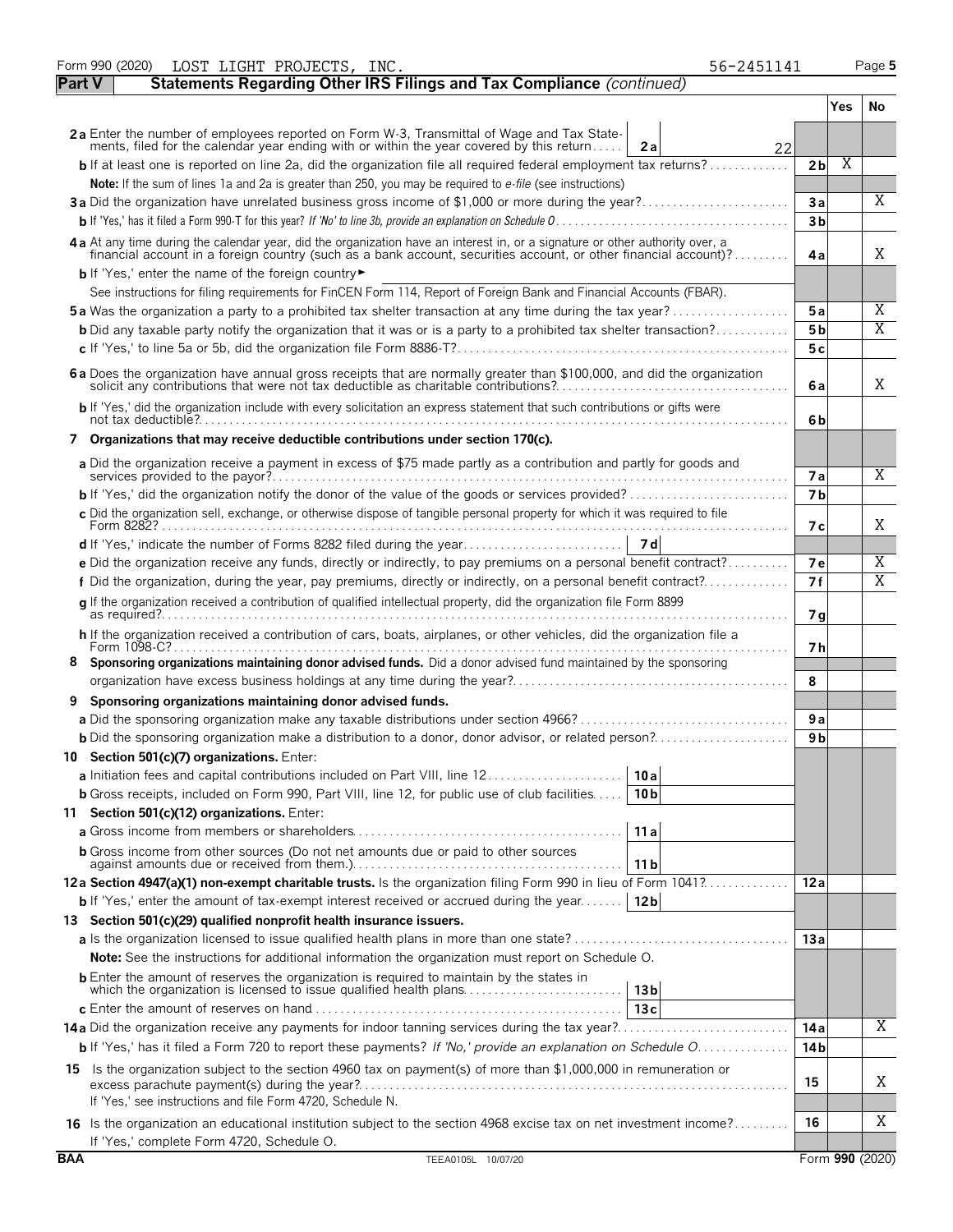|     | 1a Enter the number of voting members of the governing body at the end of the tax year<br>If there are material differences in voting rights among members                                                                              | 1al                           | 10 |                         |                       |                 |  |  |  |  |  |
|-----|-----------------------------------------------------------------------------------------------------------------------------------------------------------------------------------------------------------------------------------------|-------------------------------|----|-------------------------|-----------------------|-----------------|--|--|--|--|--|
|     | of the governing body, or if the governing body delegated broad<br>authority to an executive committee or similar committee, explain on Schedule O.                                                                                     |                               |    |                         |                       |                 |  |  |  |  |  |
|     | <b>b</b> Enter the number of voting members included on line 1a, above, who are independent   1b                                                                                                                                        |                               | 10 |                         |                       |                 |  |  |  |  |  |
| 2   | Did any officer, director, trustee, or key employee have a family relationship or a business relationship with any other                                                                                                                |                               |    |                         |                       |                 |  |  |  |  |  |
|     |                                                                                                                                                                                                                                         |                               |    | $\overline{2}$          |                       | $\overline{X}$  |  |  |  |  |  |
| 3   | Did the organization delegate control over management duties customarily performed by or under the direct supervision                                                                                                                   |                               |    | $\overline{\mathbf{3}}$ |                       | Χ               |  |  |  |  |  |
| 4   | Did the organization make any significant changes to its governing documents                                                                                                                                                            |                               |    |                         |                       |                 |  |  |  |  |  |
|     |                                                                                                                                                                                                                                         |                               |    |                         |                       |                 |  |  |  |  |  |
| 5   | Did the organization become aware during the year of a significant diversion of the organization's assets?                                                                                                                              |                               |    |                         |                       |                 |  |  |  |  |  |
| 6   |                                                                                                                                                                                                                                         |                               |    | 6                       |                       | $\overline{X}$  |  |  |  |  |  |
|     | 7a Did the organization have members, stockholders, or other persons who had the power to elect or appoint one or more                                                                                                                  |                               |    |                         |                       |                 |  |  |  |  |  |
|     | <b>b</b> Are any governance decisions of the organization reserved to (or subject to approval by) members,                                                                                                                              |                               |    |                         |                       |                 |  |  |  |  |  |
| 8   | Did the organization contemporaneously document the meetings held or written actions undertaken during the year by<br>the following:                                                                                                    |                               |    |                         |                       |                 |  |  |  |  |  |
|     |                                                                                                                                                                                                                                         |                               |    | 8a                      | X                     |                 |  |  |  |  |  |
|     |                                                                                                                                                                                                                                         |                               |    | 8 <sub>b</sub>          | X                     |                 |  |  |  |  |  |
| 9   | Is there any officer, director, trustee, or key employee listed in Part VII, Section A, who cannot be reached at the<br>organization's mailing address? If 'Yes,' provide the names and addresses on Schedule Q                         |                               |    | 9                       |                       | Χ               |  |  |  |  |  |
|     | Section B. Policies (This Section B requests information about policies not required by the Internal Revenue Code.)                                                                                                                     |                               |    |                         |                       |                 |  |  |  |  |  |
|     |                                                                                                                                                                                                                                         |                               |    |                         | <b>Yes</b>            | No              |  |  |  |  |  |
|     |                                                                                                                                                                                                                                         |                               |    | 10a                     |                       | Χ               |  |  |  |  |  |
|     | b If 'Yes,' did the organization have written policies and procedures governing the activities of such chapters, affiliates, and branches to ensure their                                                                               |                               |    | 10 <sub>b</sub>         |                       |                 |  |  |  |  |  |
|     |                                                                                                                                                                                                                                         |                               |    | 11a                     | $\overline{X}$        |                 |  |  |  |  |  |
|     | <b>b</b> Describe in Schedule O the process, if any, used by the organization to review this Form 990. SEE SCHEDULE O                                                                                                                   |                               |    |                         |                       |                 |  |  |  |  |  |
|     |                                                                                                                                                                                                                                         |                               |    | 12a                     | X                     |                 |  |  |  |  |  |
|     | <b>b</b> Were officers, directors, or trustees, and key employees required to disclose annually interests that could give rise                                                                                                          |                               |    | 12 <sub>b</sub>         | X                     |                 |  |  |  |  |  |
|     | c Did the organization regularly and consistently monitor and enforce compliance with the policy? If 'Yes,' describe in                                                                                                                 |                               |    | 12c                     | Χ                     |                 |  |  |  |  |  |
|     |                                                                                                                                                                                                                                         |                               |    | 13                      | $\overline{\text{X}}$ |                 |  |  |  |  |  |
| 14  |                                                                                                                                                                                                                                         |                               |    | 14                      | $\overline{\text{X}}$ |                 |  |  |  |  |  |
| 15  | Did the process for determining compensation of the following persons include a review and approval by independent<br>persons, comparability data, and contemporaneous substantiation of the deliberation and decision?                 |                               |    |                         |                       |                 |  |  |  |  |  |
|     |                                                                                                                                                                                                                                         |                               |    | 15a                     | $\overline{X}$        |                 |  |  |  |  |  |
|     |                                                                                                                                                                                                                                         |                               |    | 15 bl                   |                       | Χ               |  |  |  |  |  |
|     | If 'Yes' to line 15a or 15b, describe the process in Schedule O (see instructions).                                                                                                                                                     |                               |    |                         |                       |                 |  |  |  |  |  |
|     | 16 a Did the organization invest in, contribute assets to, or participate in a joint venture or similar arrangement with a                                                                                                              |                               |    | 16 a                    |                       | X               |  |  |  |  |  |
|     | b If 'Yes,' did the organization follow a written policy or procedure requiring the organization to evaluate its<br>participation in joint venture arrangements under applicable federal tax law, and take steps to safeguard the       |                               |    | 16 bl                   |                       |                 |  |  |  |  |  |
|     | <b>Section C. Disclosure</b>                                                                                                                                                                                                            |                               |    |                         |                       |                 |  |  |  |  |  |
|     | 17 List the states with which a copy of this Form 990 is required to be filed $\blacktriangleright$<br>NY                                                                                                                               |                               |    |                         |                       |                 |  |  |  |  |  |
| 18  | Section 6104 requires an organization to make its Forms 1023 (1024 or 1024-A, if applicable), 990, and 990-T (Section 501(c)(3)s only)<br>available for public inspection. Indicate how you made these available. Check all that apply. |                               |    |                         |                       |                 |  |  |  |  |  |
|     | Another's website<br>X<br>Upon request<br>Own website                                                                                                                                                                                   | Other (explain on Schedule O) |    |                         |                       |                 |  |  |  |  |  |
| 19  | Describe on Schedule O whether (and if so, how) the organization made its governing documents, conflict of interest policy, and financial statements available to<br>the public during the tax year.<br>SEE SCHEDULE O                  |                               |    |                         |                       |                 |  |  |  |  |  |
|     | 20 State the name, address, and telephone number of the person who possesses the organization's books and records ►                                                                                                                     |                               |    |                         |                       |                 |  |  |  |  |  |
|     |                                                                                                                                                                                                                                         |                               |    |                         |                       |                 |  |  |  |  |  |
| BAA | THE ORGANIZATION 16 COURT STREET, 2307 BROOKLYN NY 11241 718-624-4587                                                                                                                                                                   |                               |    |                         |                       | Form 990 (2020) |  |  |  |  |  |

**Part VI Governance, Management, and Disclosure** *For each 'Yes' response to lines 2 through 7b below, and for a 'No' response to line 8a, 8b, or 10b below, describe the circumstances, processes, or changes on*

Check if Schedule O contains a response or note to any line in this Part VI. . . . . . . . . . . . . . . . . . . . . . . . . . . . . . . . . . . . . . . . . . . . . . . . . .

*Schedule O. See instructions.*

**Section A. Governing Body and Management**

**Yes No**

X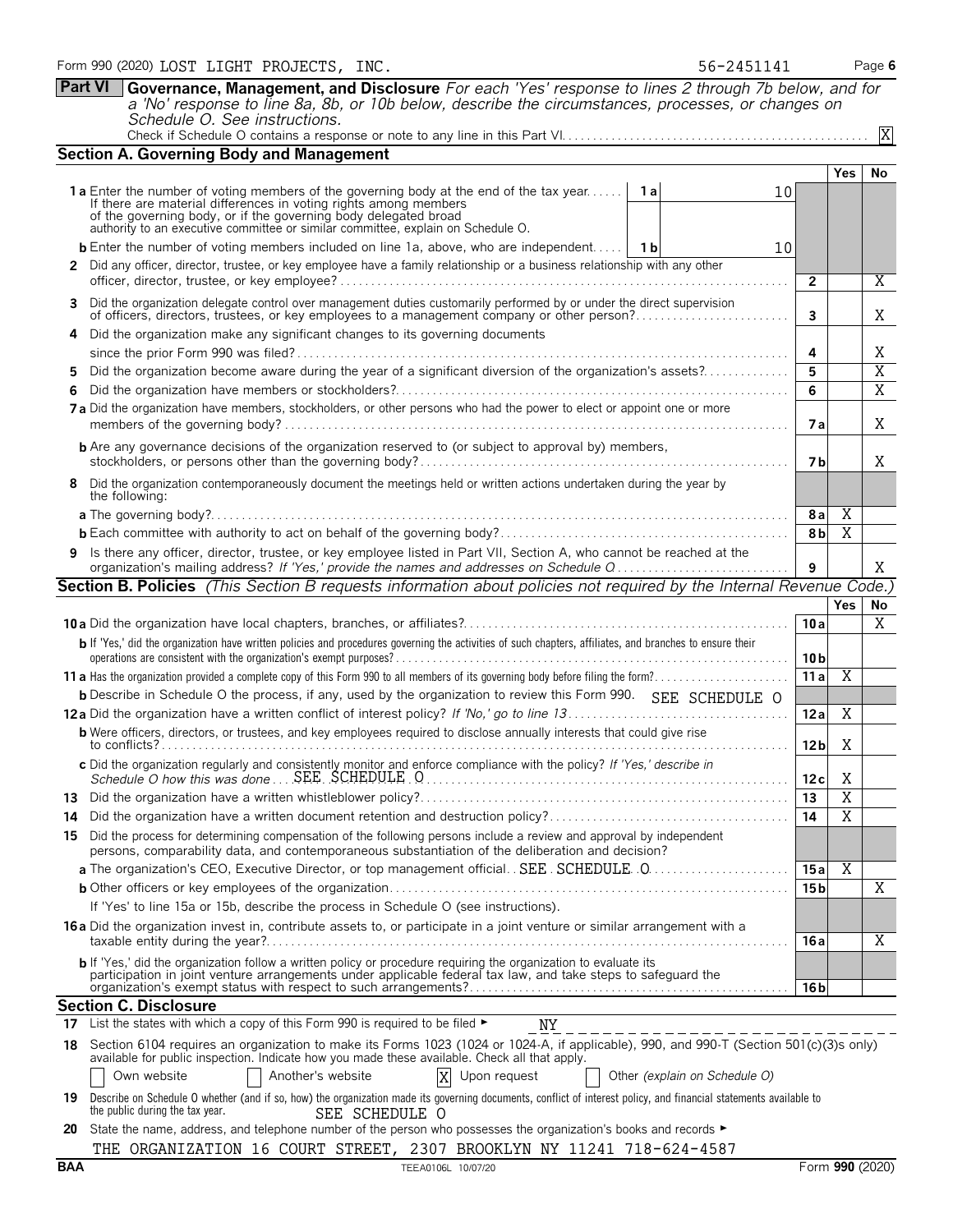| Form 990 (2020) LOST LIGHT PROJECTS, INC.                                                                                                                      | 56-2451141 | Page 7 |
|----------------------------------------------------------------------------------------------------------------------------------------------------------------|------------|--------|
| Part VII   Compensation of Officers, Directors, Trustees, Key Employees, Highest Compensated Employees, and<br><b>Independent Contractors</b>                  |            |        |
|                                                                                                                                                                |            |        |
| Section A. Officers, Directors, Trustees, Key Employees, and Highest Compensated Employees                                                                     |            |        |
| 1 a Complete this table for all persons required to be listed. Report compensation for the calendar year ending with or within the<br>organization's tax year. |            |        |

? List all of the organization's **current** officers, directors, trustees (whether individuals or organizations), regardless of amount of compensation. Enter -0- in columns (D), (E), and (F) if no compensation was paid.

? List all of the organization's **current** key employees, if any. See instructions for definition of 'key employee.'

? List the organization's five **current** highest compensated employees (other than an officer, director, trustee, or key employee) who received reportable compensation (Box 5 of Form W-2 and/or Box 7 of Form 1099-MISC) of more than \$100,000 from the organization and any related organizations.

? List all of the organization's **former** officers, key employees, and highest compensated employees who received more than \$100,000 of reportable compensation from the organization and any related organizations.

? List all of the organization's **former directors or trustees** that received, in the capacity as a former director or trustee of the

organization, more than \$10,000 of reportable compensation from the organization and any related organizations.

See instructions for the order in which to list the persons above.

Check this box if neither the organization nor any related organization compensated any current officer, director, or trustee.

| Position (do not check more<br>(F)<br>(A)<br>(D)<br>(E)<br>(B)<br>than one box, unless person<br>Name and title<br>is both an officer and a<br>Reportable<br>Reportable<br>Average<br>Estimated amount<br>director/trustee)<br>compensation from<br>compensation from<br>hours<br>of other<br>related organizations<br>the organization<br>per<br>compensation from<br>Former<br>Institutional trustee<br>Officer<br>Key employee<br>Highest compensated<br>employee<br>(W-2/1099-MISC)<br>(W-2/1099-MISC)<br>ndividual trustee<br>week<br>the organization<br>director<br>(list any<br>and related<br>hours for<br>organizations<br>related<br>organiza-<br>tions<br>below<br>dotted<br>line)<br>(1) DAVID SASSOON<br>40<br>$\mathbf X$<br>PRESIDENT & SEC<br>X<br>165,022<br>0<br>40<br>$\mathbf 1$<br>(2) LAWRENCE RODMAN<br>$\mathbf X$<br>CHAIRMAN<br>X<br>0<br>0<br>0<br>$\mathbf{1}$<br>(3) MICHAEL NORTHROP<br><b>BOARD MEMBER</b><br>X<br>$\Omega$<br>0<br>0<br>$\overline{1}$<br>TED LOEWENTHAL<br>(4)<br>$\mathbf X$<br>TREASURER<br>X<br>$\pmb{0}$<br>0<br>0<br>$\mathbf{1}$<br>(5) JENNIFER LEE |                    |
|--------------------------------------------------------------------------------------------------------------------------------------------------------------------------------------------------------------------------------------------------------------------------------------------------------------------------------------------------------------------------------------------------------------------------------------------------------------------------------------------------------------------------------------------------------------------------------------------------------------------------------------------------------------------------------------------------------------------------------------------------------------------------------------------------------------------------------------------------------------------------------------------------------------------------------------------------------------------------------------------------------------------------------------------------------------------------------------------------------------|--------------------|
|                                                                                                                                                                                                                                                                                                                                                                                                                                                                                                                                                                                                                                                                                                                                                                                                                                                                                                                                                                                                                                                                                                              |                    |
|                                                                                                                                                                                                                                                                                                                                                                                                                                                                                                                                                                                                                                                                                                                                                                                                                                                                                                                                                                                                                                                                                                              |                    |
|                                                                                                                                                                                                                                                                                                                                                                                                                                                                                                                                                                                                                                                                                                                                                                                                                                                                                                                                                                                                                                                                                                              |                    |
|                                                                                                                                                                                                                                                                                                                                                                                                                                                                                                                                                                                                                                                                                                                                                                                                                                                                                                                                                                                                                                                                                                              | 0.                 |
|                                                                                                                                                                                                                                                                                                                                                                                                                                                                                                                                                                                                                                                                                                                                                                                                                                                                                                                                                                                                                                                                                                              |                    |
|                                                                                                                                                                                                                                                                                                                                                                                                                                                                                                                                                                                                                                                                                                                                                                                                                                                                                                                                                                                                                                                                                                              | 0.                 |
|                                                                                                                                                                                                                                                                                                                                                                                                                                                                                                                                                                                                                                                                                                                                                                                                                                                                                                                                                                                                                                                                                                              |                    |
|                                                                                                                                                                                                                                                                                                                                                                                                                                                                                                                                                                                                                                                                                                                                                                                                                                                                                                                                                                                                                                                                                                              | 0.                 |
|                                                                                                                                                                                                                                                                                                                                                                                                                                                                                                                                                                                                                                                                                                                                                                                                                                                                                                                                                                                                                                                                                                              |                    |
|                                                                                                                                                                                                                                                                                                                                                                                                                                                                                                                                                                                                                                                                                                                                                                                                                                                                                                                                                                                                                                                                                                              | $\boldsymbol{0}$ . |
|                                                                                                                                                                                                                                                                                                                                                                                                                                                                                                                                                                                                                                                                                                                                                                                                                                                                                                                                                                                                                                                                                                              |                    |
| $\mathbf X$<br><b>BOARD MEMBER</b><br>0<br>0<br>0                                                                                                                                                                                                                                                                                                                                                                                                                                                                                                                                                                                                                                                                                                                                                                                                                                                                                                                                                                                                                                                            | 0.                 |
| $\mathbf{1}$<br>(6) JUDITH ALBERT                                                                                                                                                                                                                                                                                                                                                                                                                                                                                                                                                                                                                                                                                                                                                                                                                                                                                                                                                                                                                                                                            |                    |
| X<br><b>BOARD MEMBER</b><br>0<br>$\Omega$<br>0                                                                                                                                                                                                                                                                                                                                                                                                                                                                                                                                                                                                                                                                                                                                                                                                                                                                                                                                                                                                                                                               | $\boldsymbol{0}$ . |
| $\mathbf{1}$<br>(7) SHIRLEY M. CARSWELL                                                                                                                                                                                                                                                                                                                                                                                                                                                                                                                                                                                                                                                                                                                                                                                                                                                                                                                                                                                                                                                                      |                    |
| <b>BOARD MEMBER</b><br>$\mathbf X$<br>$\Omega$<br>$\Omega$<br>$\mathbf 0$                                                                                                                                                                                                                                                                                                                                                                                                                                                                                                                                                                                                                                                                                                                                                                                                                                                                                                                                                                                                                                    | $\boldsymbol{0}$ . |
| $\mathbf{1}$<br>(8) HAROLD JACKSON                                                                                                                                                                                                                                                                                                                                                                                                                                                                                                                                                                                                                                                                                                                                                                                                                                                                                                                                                                                                                                                                           |                    |
| <b>BOARD MEMBER</b><br>X<br>$\Omega$<br>0<br>0                                                                                                                                                                                                                                                                                                                                                                                                                                                                                                                                                                                                                                                                                                                                                                                                                                                                                                                                                                                                                                                               | 0.                 |
| $\mathbf{1}$<br>(9) KEITH MCALLISTER                                                                                                                                                                                                                                                                                                                                                                                                                                                                                                                                                                                                                                                                                                                                                                                                                                                                                                                                                                                                                                                                         |                    |
| $\mathbf X$<br>BOARD MEMBER<br>$\Omega$<br>0<br>0                                                                                                                                                                                                                                                                                                                                                                                                                                                                                                                                                                                                                                                                                                                                                                                                                                                                                                                                                                                                                                                            | 0.                 |
| $\mathbf{1}$<br>(10) DANCIE WARE                                                                                                                                                                                                                                                                                                                                                                                                                                                                                                                                                                                                                                                                                                                                                                                                                                                                                                                                                                                                                                                                             |                    |
| BOARD MEMBER<br>$\mathbf X$<br>$\Omega$<br>0<br>0                                                                                                                                                                                                                                                                                                                                                                                                                                                                                                                                                                                                                                                                                                                                                                                                                                                                                                                                                                                                                                                            | $0$ .              |
| (11)                                                                                                                                                                                                                                                                                                                                                                                                                                                                                                                                                                                                                                                                                                                                                                                                                                                                                                                                                                                                                                                                                                         |                    |
| (12)                                                                                                                                                                                                                                                                                                                                                                                                                                                                                                                                                                                                                                                                                                                                                                                                                                                                                                                                                                                                                                                                                                         |                    |
| (13)                                                                                                                                                                                                                                                                                                                                                                                                                                                                                                                                                                                                                                                                                                                                                                                                                                                                                                                                                                                                                                                                                                         |                    |
| (14)                                                                                                                                                                                                                                                                                                                                                                                                                                                                                                                                                                                                                                                                                                                                                                                                                                                                                                                                                                                                                                                                                                         |                    |
| <b>BAA</b><br>Form 990 (2020)<br>TEEA0107L 10/07/20                                                                                                                                                                                                                                                                                                                                                                                                                                                                                                                                                                                                                                                                                                                                                                                                                                                                                                                                                                                                                                                          |                    |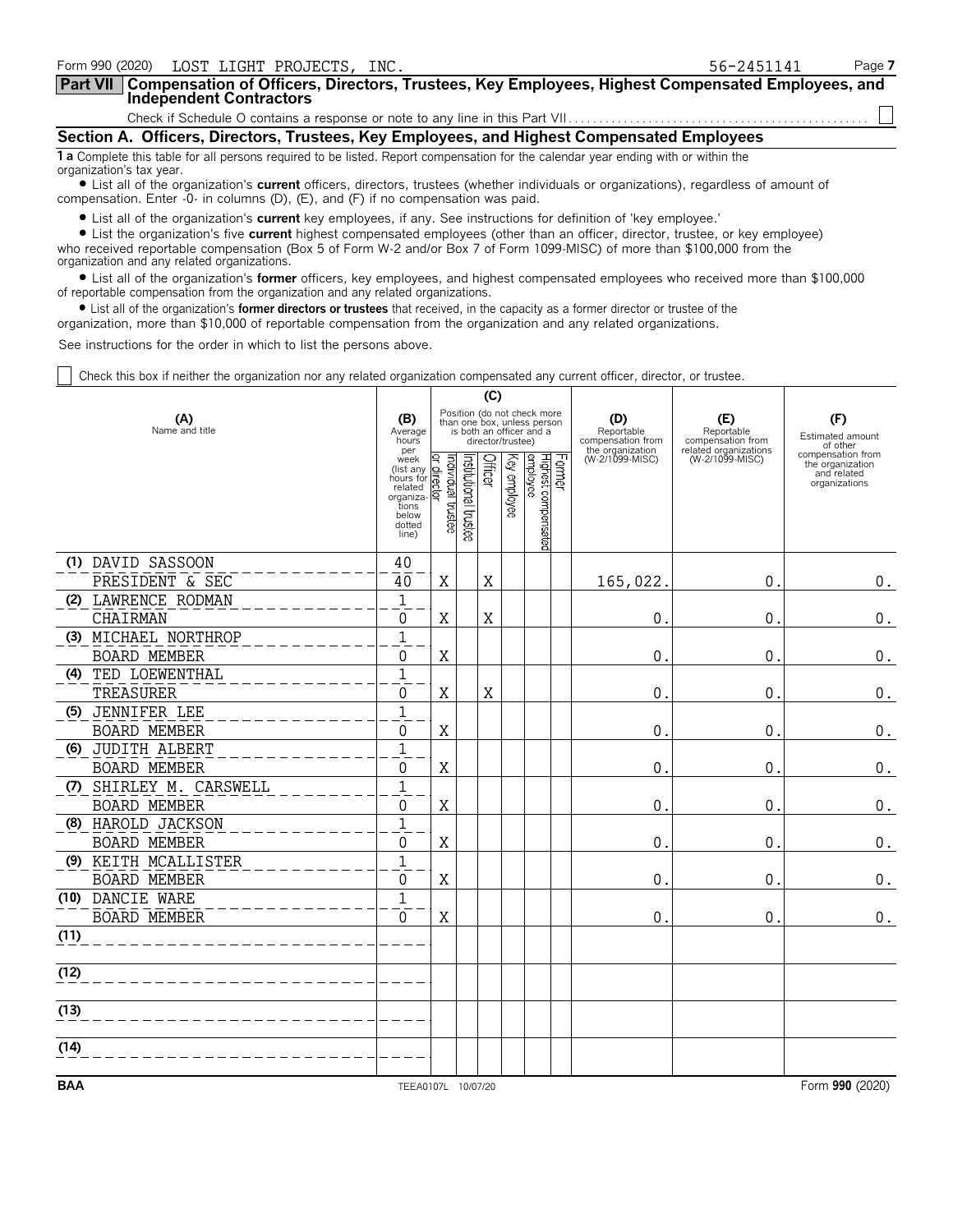#### Form 990 (2020) Page **8** LOST LIGHT PROJECTS, INC. 56-2451141

|      |               | Part VII Section A. Officers, Directors, Trustees, Key Employees, and Highest Compensated Employees (continued)                                                                                                                                        |                                                                      |                                    |                      |         |              |                                                                                                             |                                        |                                          |              |                                                                       |                  |
|------|---------------|--------------------------------------------------------------------------------------------------------------------------------------------------------------------------------------------------------------------------------------------------------|----------------------------------------------------------------------|------------------------------------|----------------------|---------|--------------|-------------------------------------------------------------------------------------------------------------|----------------------------------------|------------------------------------------|--------------|-----------------------------------------------------------------------|------------------|
|      |               |                                                                                                                                                                                                                                                        | (B)                                                                  |                                    |                      | (C)     |              |                                                                                                             |                                        |                                          |              |                                                                       |                  |
|      |               | (A)<br>Name and title                                                                                                                                                                                                                                  | Average<br>hours<br>per<br>week                                      |                                    |                      |         |              | Position<br>(do not check more than one<br>box, unless person is both an<br>officer and a director/trustee) | (D)<br>Reportable<br>compensation from | (E)<br>Reportable<br>compensation from   |              | (F)<br>Estimated amount<br>of other                                   |                  |
|      |               |                                                                                                                                                                                                                                                        | (list any<br>hours<br>for<br>related<br>organiza<br>- tions<br>below | ndividual trustee<br>ō,<br>irector | nstitutional trustee | Officer | Key employee | Former<br>Highest compensated<br> employee                                                                  | the organization<br>(W-2/1099-MISC)    | related organizations<br>(W-2/1099-MISC) |              | compensation from<br>the organization<br>and related<br>organizations |                  |
|      |               |                                                                                                                                                                                                                                                        | dotted<br>line)                                                      |                                    |                      |         |              |                                                                                                             |                                        |                                          |              |                                                                       |                  |
| (15) |               |                                                                                                                                                                                                                                                        |                                                                      |                                    |                      |         |              |                                                                                                             |                                        |                                          |              |                                                                       |                  |
| (16) |               |                                                                                                                                                                                                                                                        |                                                                      |                                    |                      |         |              |                                                                                                             |                                        |                                          |              |                                                                       |                  |
| (17) |               |                                                                                                                                                                                                                                                        |                                                                      |                                    |                      |         |              |                                                                                                             |                                        |                                          |              |                                                                       |                  |
| (18) |               |                                                                                                                                                                                                                                                        |                                                                      |                                    |                      |         |              |                                                                                                             |                                        |                                          |              |                                                                       |                  |
| (19) |               |                                                                                                                                                                                                                                                        |                                                                      |                                    |                      |         |              |                                                                                                             |                                        |                                          |              |                                                                       |                  |
| (20) |               |                                                                                                                                                                                                                                                        |                                                                      |                                    |                      |         |              |                                                                                                             |                                        |                                          |              |                                                                       |                  |
| (21) |               |                                                                                                                                                                                                                                                        |                                                                      |                                    |                      |         |              |                                                                                                             |                                        |                                          |              |                                                                       |                  |
| (22) |               |                                                                                                                                                                                                                                                        |                                                                      |                                    |                      |         |              |                                                                                                             |                                        |                                          |              |                                                                       |                  |
| (23) |               |                                                                                                                                                                                                                                                        |                                                                      |                                    |                      |         |              |                                                                                                             |                                        |                                          |              |                                                                       |                  |
| (24) |               |                                                                                                                                                                                                                                                        |                                                                      |                                    |                      |         |              |                                                                                                             |                                        |                                          |              |                                                                       |                  |
| (25) |               |                                                                                                                                                                                                                                                        |                                                                      |                                    |                      |         |              |                                                                                                             |                                        |                                          |              |                                                                       |                  |
|      | 1 b Subtotal. |                                                                                                                                                                                                                                                        |                                                                      |                                    |                      |         |              |                                                                                                             | 165,022.                               | 0.                                       |              |                                                                       | $0$ .            |
|      |               |                                                                                                                                                                                                                                                        |                                                                      |                                    |                      |         |              |                                                                                                             | $0$ .                                  | 0.                                       |              |                                                                       | $0$ .            |
|      |               |                                                                                                                                                                                                                                                        |                                                                      |                                    |                      |         |              |                                                                                                             | 165,022.                               | 0.                                       |              |                                                                       | $\overline{0}$ . |
|      |               | 2 Total number of individuals (including but not limited to those listed above) who received more than \$100,000 of reportable compensation<br>from the organization $\blacktriangleright$<br>1                                                        |                                                                      |                                    |                      |         |              |                                                                                                             |                                        |                                          |              |                                                                       |                  |
|      |               |                                                                                                                                                                                                                                                        |                                                                      |                                    |                      |         |              |                                                                                                             |                                        |                                          |              | Yes                                                                   | No               |
| 3    |               | Did the organization list any <b>former</b> officer, director, trustee, key employee, or highest compensated employee                                                                                                                                  |                                                                      |                                    |                      |         |              |                                                                                                             |                                        |                                          | $\mathbf{3}$ |                                                                       | X                |
| 4    |               | For any individual listed on line 1a, is the sum of reportable compensation and other compensation from<br>the organization and related organizations greater than \$150,000? If 'Yes,' complete Schedule J for                                        |                                                                      |                                    |                      |         |              |                                                                                                             |                                        |                                          | 4            | Χ                                                                     |                  |
| 5    |               | Did any person listed on line 1a receive or accrue compensation from any unrelated organization or individual<br>for services rendered to the organization? If 'Yes,' complete Schedule J for such person                                              |                                                                      |                                    |                      |         |              |                                                                                                             |                                        |                                          | 5            |                                                                       | X                |
|      |               | <b>Section B. Independent Contractors</b>                                                                                                                                                                                                              |                                                                      |                                    |                      |         |              |                                                                                                             |                                        |                                          |              |                                                                       |                  |
|      |               | Complete this table for your five highest compensated independent contractors that received more than \$100,000 of<br>compensation from the organization. Report compensation for the calendar year ending with or within the organization's tax year. |                                                                      |                                    |                      |         |              |                                                                                                             |                                        |                                          |              |                                                                       |                  |
|      |               | (A)<br>Name and business address                                                                                                                                                                                                                       |                                                                      |                                    |                      |         |              |                                                                                                             | (B)<br>Description of services         |                                          | Compensation | (C)                                                                   |                  |
|      |               |                                                                                                                                                                                                                                                        |                                                                      |                                    |                      |         |              |                                                                                                             |                                        |                                          |              |                                                                       |                  |
|      |               |                                                                                                                                                                                                                                                        |                                                                      |                                    |                      |         |              |                                                                                                             |                                        |                                          |              |                                                                       |                  |
|      |               |                                                                                                                                                                                                                                                        |                                                                      |                                    |                      |         |              |                                                                                                             |                                        |                                          |              |                                                                       |                  |
|      |               | 2 Total number of independent contractors (including but not limited to those listed above) who received more than                                                                                                                                     |                                                                      |                                    |                      |         |              |                                                                                                             |                                        |                                          |              |                                                                       |                  |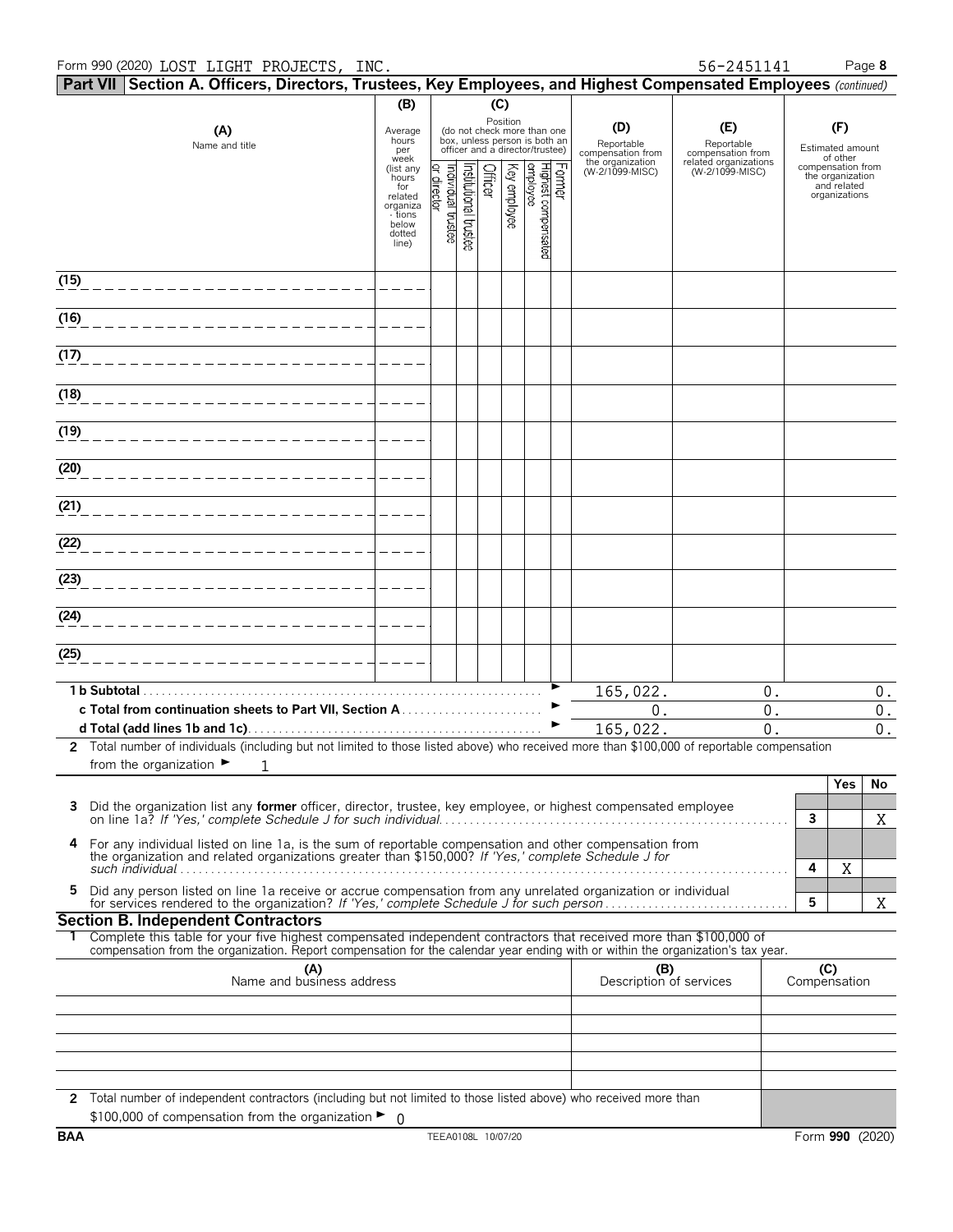Check if Schedule O contains a response or note to any line in this Part VIII.

|                                                           |                                                                                                                                  |                                                                                                                            |                                                                                                                                      |                       | (A)<br>Total revenue             | (B)<br>Related or<br>exempt<br>function<br>revenue | (C)<br>Unrelated<br>business<br>revenue | (D)<br>Revenue<br>excluded from tax<br>under sections<br>512-514 |
|-----------------------------------------------------------|----------------------------------------------------------------------------------------------------------------------------------|----------------------------------------------------------------------------------------------------------------------------|--------------------------------------------------------------------------------------------------------------------------------------|-----------------------|----------------------------------|----------------------------------------------------|-----------------------------------------|------------------------------------------------------------------|
|                                                           |                                                                                                                                  | 1a Federated campaigns                                                                                                     | 1a                                                                                                                                   |                       |                                  |                                                    |                                         |                                                                  |
|                                                           |                                                                                                                                  | <b>b</b> Membership dues                                                                                                   | 1 <sub>b</sub>                                                                                                                       |                       |                                  |                                                    |                                         |                                                                  |
|                                                           |                                                                                                                                  | c Fundraising events                                                                                                       | 1 <sub>c</sub>                                                                                                                       |                       |                                  |                                                    |                                         |                                                                  |
|                                                           |                                                                                                                                  | d Related organizations                                                                                                    | 1 <sub>d</sub>                                                                                                                       |                       |                                  |                                                    |                                         |                                                                  |
|                                                           |                                                                                                                                  | <b>e</b> Government grants (contributions) $\ldots$                                                                        | 1 <sub>e</sub>                                                                                                                       |                       |                                  |                                                    |                                         |                                                                  |
| Contributions, Gifts, Grants<br>and Other Similar Amounts |                                                                                                                                  | f All other contributions, gifts, grants, and<br>similar amounts not included above<br>g Noncash contributions included in | 1f                                                                                                                                   | 1,864,566.            |                                  |                                                    |                                         |                                                                  |
|                                                           |                                                                                                                                  |                                                                                                                            | 1 <sub>g</sub>                                                                                                                       | $\blacktriangleright$ |                                  |                                                    |                                         |                                                                  |
|                                                           |                                                                                                                                  |                                                                                                                            |                                                                                                                                      | <b>Business Code</b>  | 1,864,566.                       |                                                    |                                         |                                                                  |
| Program Service Revenue                                   |                                                                                                                                  | 2a PROGRAM SERVICE                                                                                                         |                                                                                                                                      |                       | 2,834.                           | 2,834.                                             |                                         |                                                                  |
|                                                           | b                                                                                                                                |                                                                                                                            | $\frac{1}{2}$                                                                                                                        |                       |                                  |                                                    |                                         |                                                                  |
|                                                           |                                                                                                                                  |                                                                                                                            | $\overline{\phantom{a}}$ . $\overline{\phantom{a}}$ . $\overline{\phantom{a}}$ . $\overline{\phantom{a}}$ . $\overline{\phantom{a}}$ |                       |                                  |                                                    |                                         |                                                                  |
|                                                           |                                                                                                                                  |                                                                                                                            |                                                                                                                                      |                       |                                  |                                                    |                                         |                                                                  |
|                                                           |                                                                                                                                  |                                                                                                                            |                                                                                                                                      |                       |                                  |                                                    |                                         |                                                                  |
|                                                           |                                                                                                                                  | f All other program service revenue                                                                                        |                                                                                                                                      |                       |                                  |                                                    |                                         |                                                                  |
|                                                           |                                                                                                                                  |                                                                                                                            |                                                                                                                                      |                       | 2,834.                           |                                                    |                                         |                                                                  |
|                                                           | 3                                                                                                                                | Investment income (including dividends, interest, and                                                                      |                                                                                                                                      |                       |                                  |                                                    |                                         |                                                                  |
|                                                           |                                                                                                                                  |                                                                                                                            |                                                                                                                                      |                       | 6,712.                           |                                                    |                                         | 6,712.                                                           |
|                                                           | 4                                                                                                                                | Income from investment of tax-exempt bond proceeds ▶                                                                       |                                                                                                                                      |                       |                                  |                                                    |                                         |                                                                  |
|                                                           | 5                                                                                                                                |                                                                                                                            |                                                                                                                                      |                       |                                  |                                                    |                                         |                                                                  |
|                                                           |                                                                                                                                  | 6a                                                                                                                         | (i) Real                                                                                                                             | (ii) Personal         |                                  |                                                    |                                         |                                                                  |
|                                                           |                                                                                                                                  | <b>6a</b> Gross rents $\ldots$<br>6 <sub>b</sub>                                                                           |                                                                                                                                      |                       |                                  |                                                    |                                         |                                                                  |
|                                                           |                                                                                                                                  | <b>b</b> Less: rental expenses<br>c Rental income or (loss) $6c$                                                           |                                                                                                                                      |                       |                                  |                                                    |                                         |                                                                  |
|                                                           |                                                                                                                                  |                                                                                                                            |                                                                                                                                      |                       |                                  |                                                    |                                         |                                                                  |
|                                                           |                                                                                                                                  |                                                                                                                            | (i) Securities                                                                                                                       | (ii) Other            |                                  |                                                    |                                         |                                                                  |
|                                                           |                                                                                                                                  | <b>7 a</b> Gross amount from<br>sales of assets                                                                            |                                                                                                                                      |                       |                                  |                                                    |                                         |                                                                  |
|                                                           |                                                                                                                                  | 7a<br>other than inventory<br><b>b</b> Less: cost or other basis                                                           |                                                                                                                                      |                       |                                  |                                                    |                                         |                                                                  |
|                                                           |                                                                                                                                  | 7b<br>and sales expenses                                                                                                   |                                                                                                                                      |                       |                                  |                                                    |                                         |                                                                  |
|                                                           |                                                                                                                                  | 7c <br><b>c</b> Gain or (loss) $\ldots$                                                                                    |                                                                                                                                      |                       |                                  |                                                    |                                         |                                                                  |
|                                                           |                                                                                                                                  |                                                                                                                            |                                                                                                                                      |                       |                                  |                                                    |                                         |                                                                  |
| ω                                                         |                                                                                                                                  | 8 a Gross income from fundraising events<br>(not including $\zeta$                                                         |                                                                                                                                      |                       |                                  |                                                    |                                         |                                                                  |
|                                                           |                                                                                                                                  | of contributions reported on line 1c).                                                                                     |                                                                                                                                      |                       |                                  |                                                    |                                         |                                                                  |
| Other Revenu                                              |                                                                                                                                  | See Part IV, line 18                                                                                                       | 8а                                                                                                                                   |                       |                                  |                                                    |                                         |                                                                  |
|                                                           |                                                                                                                                  | <b>b</b> Less: direct expenses                                                                                             | 8b                                                                                                                                   |                       |                                  |                                                    |                                         |                                                                  |
|                                                           |                                                                                                                                  | c Net income or (loss) from fundraising events                                                                             |                                                                                                                                      |                       |                                  |                                                    |                                         |                                                                  |
|                                                           |                                                                                                                                  | 9 a Gross income from gaming activities.<br>See Part IV, line 19.                                                          | 9a                                                                                                                                   |                       |                                  |                                                    |                                         |                                                                  |
|                                                           |                                                                                                                                  | <b>b</b> Less: direct expenses                                                                                             | 9 <sub>b</sub>                                                                                                                       |                       |                                  |                                                    |                                         |                                                                  |
|                                                           |                                                                                                                                  | c Net income or (loss) from gaming activities                                                                              |                                                                                                                                      |                       |                                  |                                                    |                                         |                                                                  |
|                                                           |                                                                                                                                  |                                                                                                                            |                                                                                                                                      |                       |                                  |                                                    |                                         |                                                                  |
|                                                           |                                                                                                                                  | 10a Gross sales of inventory, less<br>returns and allowances                                                               | 10a                                                                                                                                  |                       |                                  |                                                    |                                         |                                                                  |
|                                                           |                                                                                                                                  | <b>b</b> Less: cost of goods sold                                                                                          | 10b                                                                                                                                  |                       |                                  |                                                    |                                         |                                                                  |
|                                                           |                                                                                                                                  | c Net income or (loss) from sales of inventory                                                                             |                                                                                                                                      |                       |                                  |                                                    |                                         |                                                                  |
|                                                           |                                                                                                                                  |                                                                                                                            |                                                                                                                                      | <b>Business Code</b>  |                                  |                                                    |                                         |                                                                  |
|                                                           |                                                                                                                                  |                                                                                                                            |                                                                                                                                      |                       |                                  |                                                    |                                         |                                                                  |
|                                                           |                                                                                                                                  |                                                                                                                            |                                                                                                                                      |                       |                                  |                                                    |                                         |                                                                  |
|                                                           | $\begin{array}{c}\n\hline\n\text{Revalue} \\ \hline\n\text{or} \\ \hline\n\text{or} \\ \hline\n\text{or} \\ \hline\n\end{array}$ |                                                                                                                            |                                                                                                                                      |                       |                                  |                                                    |                                         |                                                                  |
| Miscellaneous                                             |                                                                                                                                  | <b>d</b> All other revenue $\ldots \ldots \ldots \ldots \ldots$                                                            |                                                                                                                                      |                       |                                  |                                                    |                                         |                                                                  |
|                                                           |                                                                                                                                  |                                                                                                                            |                                                                                                                                      |                       |                                  |                                                    |                                         |                                                                  |
| <b>BAA</b>                                                | 12                                                                                                                               | Total revenue. See instructions                                                                                            |                                                                                                                                      |                       | 1,874,112.<br>TEEA0109L 10/07/20 | 2,834                                              | 0.                                      | 6,712.<br>Form 990 (2020)                                        |
|                                                           |                                                                                                                                  |                                                                                                                            |                                                                                                                                      |                       |                                  |                                                    |                                         |                                                                  |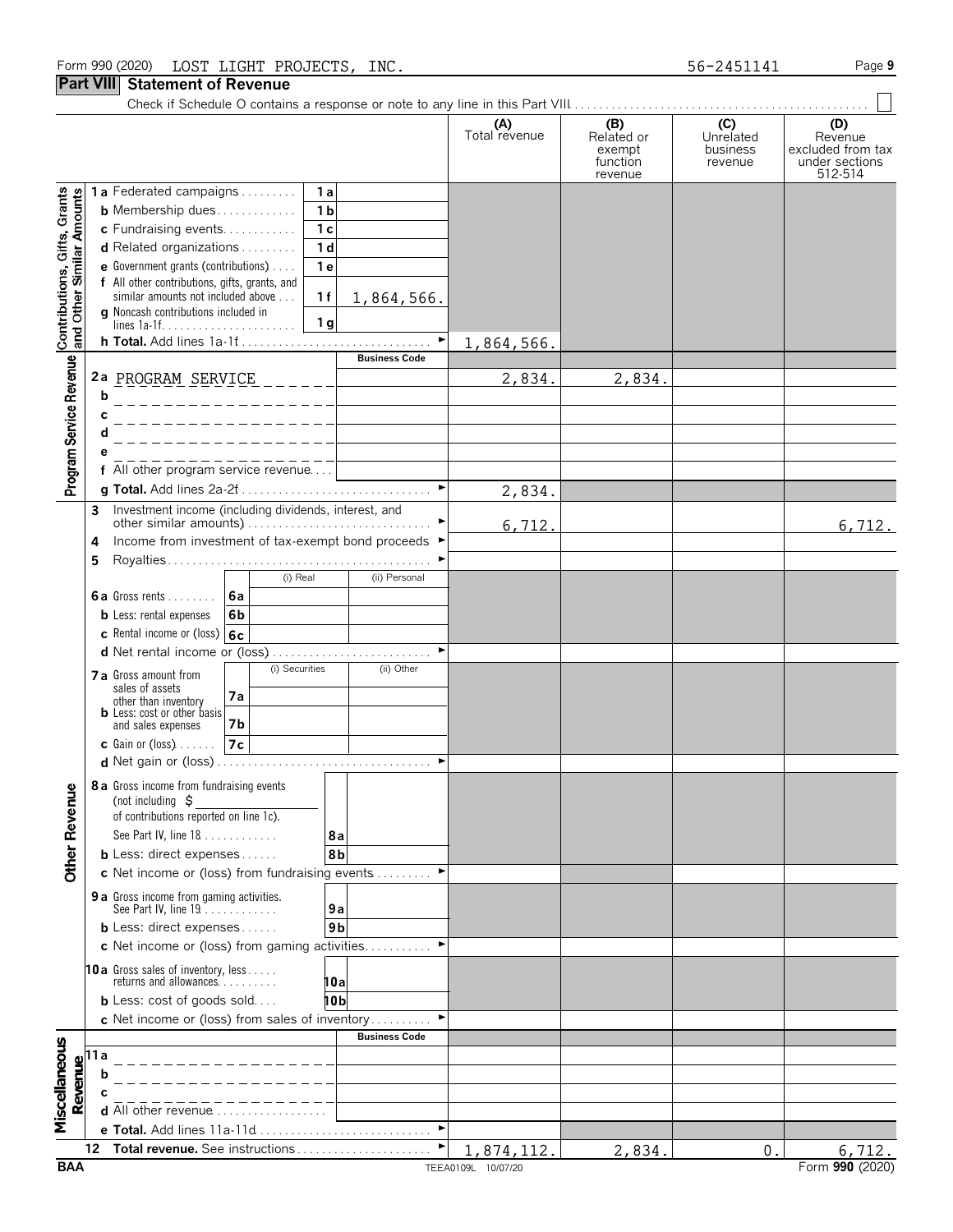**Part IX | Statement of Functional Expenses** 

|               | Section 501(c)(3) and 501(c)(4) organizations must complete all columns. All other organizations must complete column (A).                                                                                    |                       |                                    |                                           |                                |  |  |  |
|---------------|---------------------------------------------------------------------------------------------------------------------------------------------------------------------------------------------------------------|-----------------------|------------------------------------|-------------------------------------------|--------------------------------|--|--|--|
|               | Check if Schedule O contains a response or note to any line in this Part IX                                                                                                                                   |                       |                                    |                                           |                                |  |  |  |
|               | Do not include amounts reported on lines<br>6b, 7b, 8b, 9b, and 10b of Part VIII.                                                                                                                             | (A)<br>Total expenses | (B)<br>Program service<br>expenses | (C)<br>Management and<br>general expenses | (D)<br>Fundraising<br>expenses |  |  |  |
| 1             | Grants and other assistance to domestic<br>organizations and domestic governments.                                                                                                                            |                       |                                    |                                           |                                |  |  |  |
| $\mathcal{P}$ | Grants and other assistance to domestic<br>individuals. See Part IV, line 22                                                                                                                                  |                       |                                    |                                           |                                |  |  |  |
|               | 3 Grants and other assistance to foreign<br>organizations, foreign governments, and for-<br>eign individuals. See Part IV, lines 15 and 16                                                                    |                       |                                    |                                           |                                |  |  |  |
| 5             | 4 Benefits paid to or for members<br>Compensation of current officers, directors,<br>trustees, and key employees                                                                                              | 165,022.              | 138,618.                           | 6,601.                                    | 19,803.                        |  |  |  |
| 6             | Compensation not included above to<br>disqualified persons (as defined under<br>section $4958(f)(1)$ ) and persons described                                                                                  | 0.                    | 0.                                 | 0.                                        |                                |  |  |  |
| 7             | Other salaries and wages                                                                                                                                                                                      | 1,459,119.            | 1,226,853.                         | 56,054.                                   | 0.<br>176,212.                 |  |  |  |
| 8             | Pension plan accruals and contributions<br>(include section $401(k)$ and $403(b)$<br>employer contributions)                                                                                                  |                       |                                    |                                           |                                |  |  |  |
| 9             | Other employee benefits                                                                                                                                                                                       |                       |                                    |                                           |                                |  |  |  |
| 10            | Payroll taxes                                                                                                                                                                                                 | 152,877.              | 128,622.                           | 5,717.                                    | 18,538.                        |  |  |  |
|               | 11 Fees for services (nonemployees):                                                                                                                                                                          | 127,249.              | 106,889.                           | 5,090.                                    | 15,270.                        |  |  |  |
|               |                                                                                                                                                                                                               |                       |                                    |                                           |                                |  |  |  |
|               |                                                                                                                                                                                                               |                       |                                    |                                           |                                |  |  |  |
|               |                                                                                                                                                                                                               |                       |                                    |                                           |                                |  |  |  |
|               |                                                                                                                                                                                                               |                       |                                    |                                           |                                |  |  |  |
|               | e Professional fundraising services. See Part IV, line 17                                                                                                                                                     |                       |                                    |                                           |                                |  |  |  |
|               | f Investment management fees                                                                                                                                                                                  |                       |                                    |                                           |                                |  |  |  |
|               | g Other. (If line 11g amount exceeds 10% of line 25, column                                                                                                                                                   |                       |                                    |                                           |                                |  |  |  |
|               | (A) amount, list line 11g expenses on Schedule 0.)<br>12 Advertising and promotion                                                                                                                            | 105,604.<br>8,188.    | 82,743.<br>8,188.                  | 2,984.                                    | 19,877.                        |  |  |  |
| 13            | Office expenses                                                                                                                                                                                               | 15,596.               | 13, 113.                           | 601.                                      | 1,882.                         |  |  |  |
| 14            | Information technology                                                                                                                                                                                        |                       |                                    |                                           |                                |  |  |  |
| 15            |                                                                                                                                                                                                               |                       |                                    |                                           |                                |  |  |  |
| 16            | Occupancy                                                                                                                                                                                                     | 96,817.               | 81,398.                            | 3,734.                                    | 11,685.                        |  |  |  |
| 17            |                                                                                                                                                                                                               | 28,956.               | 24,345.                            | 1,117.                                    | 3,494.                         |  |  |  |
|               | 18 Payments of travel or entertainment<br>expenses for any federal, state, or local<br>public officials                                                                                                       |                       |                                    |                                           |                                |  |  |  |
| 19<br>20      | Conferences, conventions, and meetings                                                                                                                                                                        |                       |                                    |                                           |                                |  |  |  |
| 21            | Payments to affiliates                                                                                                                                                                                        |                       |                                    |                                           |                                |  |  |  |
| 22            | Depreciation, depletion, and amortization                                                                                                                                                                     | 1,842.                | 1,549.                             | 71.                                       | 222.                           |  |  |  |
| 23            | $insurance \ldots \ldots \ldots \ldots \ldots \ldots$                                                                                                                                                         | 9,325.                | 7,840.                             | 359.                                      | 1,126.                         |  |  |  |
| 24            | Other expenses. Itemize expenses not<br>covered above (List miscellaneous expenses<br>on line 24e. If line 24e amount exceeds 10%<br>of line 25, column (A) amount, list line 24e<br>expenses on Schedule O.) |                       |                                    |                                           |                                |  |  |  |
|               | a OUTSIDE WRITERS & EDITORS                                                                                                                                                                                   | 66,748.               | 66,748                             |                                           |                                |  |  |  |
|               | <b>b</b> INTERNET & WEB DEVELOPMENT                                                                                                                                                                           | 39,790.               | 33, 453.                           | 1,535                                     | 4,802.                         |  |  |  |
| с             |                                                                                                                                                                                                               |                       |                                    |                                           |                                |  |  |  |
| d             |                                                                                                                                                                                                               |                       |                                    |                                           |                                |  |  |  |
|               |                                                                                                                                                                                                               |                       |                                    |                                           |                                |  |  |  |
| 25            | Total functional expenses. Add lines 1 through 24e.                                                                                                                                                           | 2, 277, 133.          | 1,920,359.                         | 83,863.                                   | 272, 911.                      |  |  |  |
| 26            | <b>Joint costs.</b> Complete this line only if<br>the organization reported in column (B)<br>joint costs from a combined educational<br>campaign and fundraising solicitation.                                |                       |                                    |                                           |                                |  |  |  |

Check here  $\blacktriangleright$  | if following

SOP 98-2 (ASC 958-720). . . . . . . . . . . . . . . . .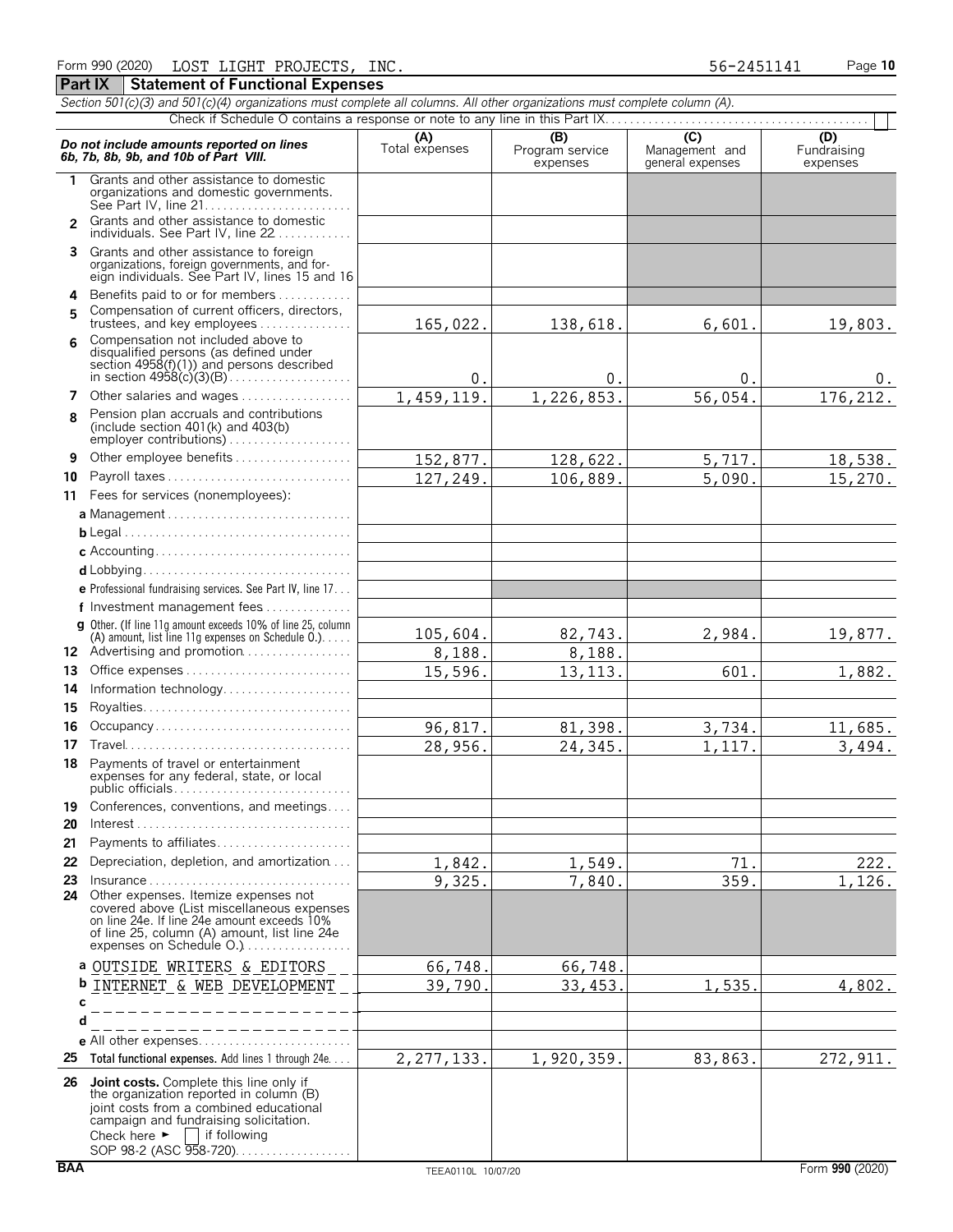| Form 990 (2020) | LOST<br>LIGHT        | PROJECTS. | INC. | 56-2451141 | Page 11 |
|-----------------|----------------------|-----------|------|------------|---------|
| <b>Part X</b>   | <b>Balance Sheet</b> |           |      |            |         |

|                            |    |                                                                                                                                                                                                                    |            |                         | (A)<br>Beginning of year |                 | (B)<br>End of year |
|----------------------------|----|--------------------------------------------------------------------------------------------------------------------------------------------------------------------------------------------------------------------|------------|-------------------------|--------------------------|-----------------|--------------------|
|                            | 1  |                                                                                                                                                                                                                    |            |                         | 128,908.                 | $\mathbf{1}$    | 158,782.           |
|                            | 2  |                                                                                                                                                                                                                    |            |                         | 1,268,236.               | $\overline{2}$  | 804, 179.          |
|                            | 3  |                                                                                                                                                                                                                    |            | 453,095.                | 3                        | 819,396.        |                    |
|                            | 4  |                                                                                                                                                                                                                    |            |                         |                          | 4               |                    |
|                            | 5  | Loans and other receivables from any current or former officer, director, trustee, key employee, creator or founder, substantial contributor, or 35%<br>controlled entity or family member of any of these persons |            | 5                       |                          |                 |                    |
|                            | 6  | Loans and other receivables from other disqualified persons (as defined under                                                                                                                                      |            |                         |                          |                 |                    |
|                            |    | section 4958(f)(1)), and persons described in section $4958(c)(3)(B)$                                                                                                                                              |            |                         |                          | 6               |                    |
|                            | 7  |                                                                                                                                                                                                                    |            |                         |                          | $\overline{7}$  |                    |
|                            | 8  |                                                                                                                                                                                                                    |            |                         |                          | 8               |                    |
| Assets                     | 9  |                                                                                                                                                                                                                    |            |                         | 32,044.                  | 9               | 27,579.            |
|                            |    |                                                                                                                                                                                                                    |            |                         |                          |                 |                    |
|                            |    |                                                                                                                                                                                                                    |            | 51,835.<br>22,275.      | 2,916.                   | 10c             | 29,560.            |
|                            | 11 |                                                                                                                                                                                                                    |            |                         |                          | 11              |                    |
|                            | 12 |                                                                                                                                                                                                                    |            |                         |                          | 12              |                    |
|                            | 13 | Investments – program-related. See Part IV, line 11                                                                                                                                                                |            |                         |                          | 13              |                    |
|                            | 14 |                                                                                                                                                                                                                    |            |                         |                          | 14              |                    |
|                            | 15 |                                                                                                                                                                                                                    |            |                         | 31,478                   | 15              | 31,478.            |
|                            | 16 | Total assets. Add lines 1 through 15 (must equal line 33)                                                                                                                                                          | 1,916,677. | 16                      | 1,870,974.               |                 |                    |
|                            |    |                                                                                                                                                                                                                    |            |                         |                          |                 |                    |
|                            | 17 |                                                                                                                                                                                                                    |            |                         | 33,366.                  | 17              | 25,550.            |
|                            | 18 |                                                                                                                                                                                                                    |            |                         |                          | 18              |                    |
|                            | 19 |                                                                                                                                                                                                                    |            |                         |                          | $\overline{19}$ | $\overline{500}$ . |
|                            | 20 |                                                                                                                                                                                                                    |            |                         |                          | 20              |                    |
|                            | 21 | Escrow or custodial account liability. Complete Part IV of Schedule D.                                                                                                                                             |            |                         |                          | 21              |                    |
| Liabilities                | 22 | Loans and other payables to any current or former officer, director, trustee,<br>key employee, creator or founder, substantial contributor, or 35%<br>controlled entity or family member of any of these persons   |            |                         |                          | 22              |                    |
|                            | 23 | Secured mortgages and notes payable to unrelated third parties                                                                                                                                                     |            |                         |                          | 23              |                    |
|                            | 24 | Unsecured notes and loans payable to unrelated third parties                                                                                                                                                       |            |                         |                          | 24              |                    |
|                            | 25 | Other liabilities (including federal income tax, payables to related third parties, and other liabilities not included on lines 17-24). Complete Part X of Schedule D.                                             |            |                         |                          | 25              | 364,634.           |
|                            | 26 |                                                                                                                                                                                                                    |            |                         | 33,366.                  | 26              | 390,684.           |
| ω                          |    | Organizations that follow FASB ASC 958, check here ►                                                                                                                                                               |            | $\overline{\mathbf{X}}$ |                          |                 |                    |
|                            |    | and complete lines 27, 28, 32, and 33.                                                                                                                                                                             |            |                         |                          |                 |                    |
|                            | 27 |                                                                                                                                                                                                                    |            |                         | 1,350,811                | 27              | 831,290.           |
|                            | 28 |                                                                                                                                                                                                                    |            |                         | 532,500.                 | 28              | 649,000.           |
| Net Assets or Fund Balance |    | Organizations that do not follow FASB ASC 958, check here ►<br>and complete lines 29 through 33.                                                                                                                   |            |                         |                          |                 |                    |
|                            | 29 | Capital stock or trust principal, or current funds                                                                                                                                                                 |            |                         |                          | 29              |                    |
|                            | 30 | Paid-in or capital surplus, or land, building, or equipment fund                                                                                                                                                   |            |                         |                          | 30              |                    |
|                            | 31 | Retained earnings, endowment, accumulated income, or other funds                                                                                                                                                   |            |                         |                          | 31              |                    |
|                            | 32 |                                                                                                                                                                                                                    |            |                         | 1,883,311                | 32              | 1,480,290.         |
|                            | 33 | Total liabilities and net assets/fund balances                                                                                                                                                                     |            |                         | 1,916,677.               | 33              | 1,870,974.         |
| <b>BAA</b>                 |    |                                                                                                                                                                                                                    |            | TEEA0111L 10/07/20      |                          |                 | Form 990 (2020)    |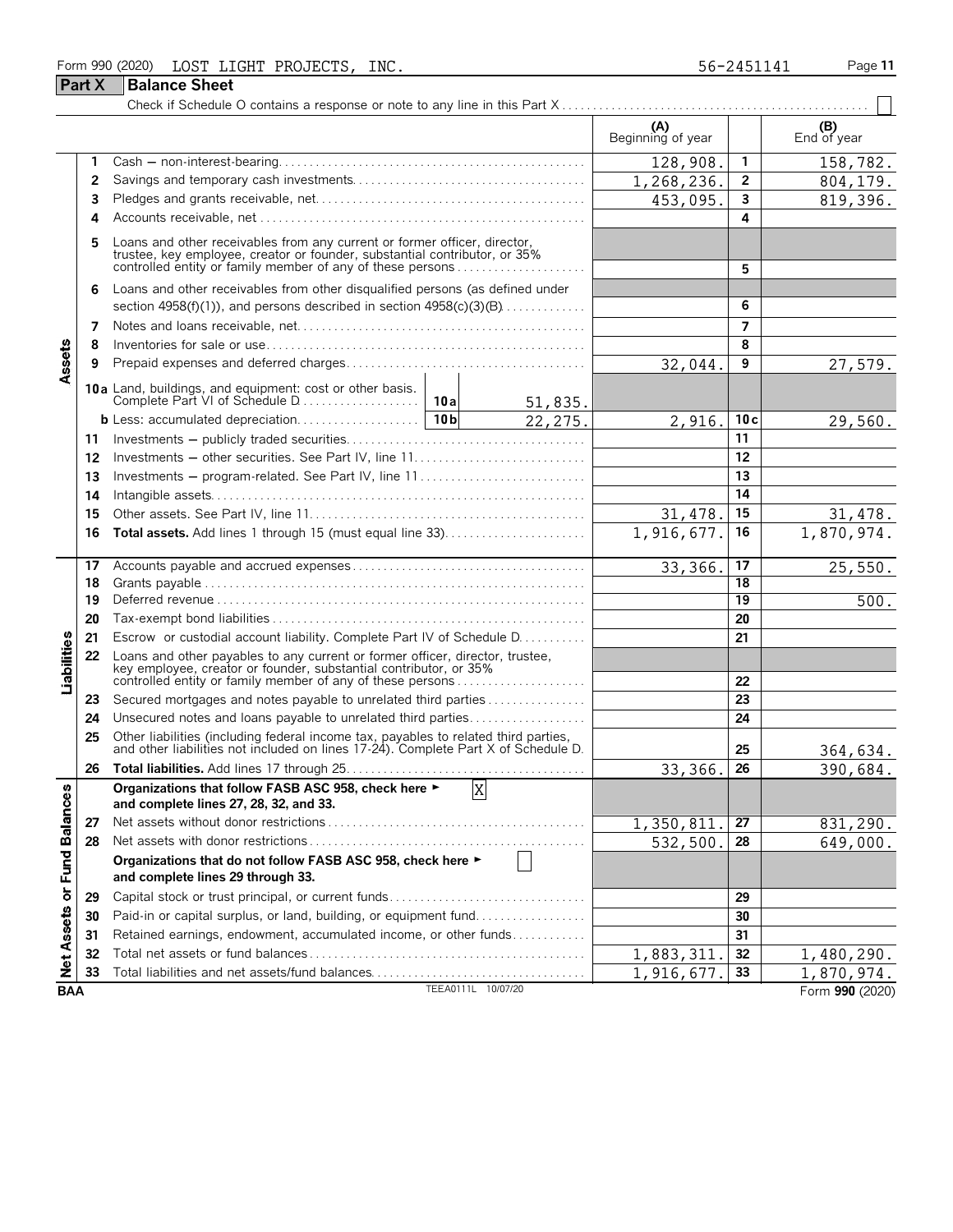|            | Form 990 (2020)<br>LOST LIGHT PROJECTS, INC.                                                                                                                                                                                                         | 56-2451141     |                |            | Page 12         |
|------------|------------------------------------------------------------------------------------------------------------------------------------------------------------------------------------------------------------------------------------------------------|----------------|----------------|------------|-----------------|
|            | Part XI<br>Reconciliation of Net Assets                                                                                                                                                                                                              |                |                |            |                 |
|            |                                                                                                                                                                                                                                                      |                |                |            |                 |
| 1.         |                                                                                                                                                                                                                                                      | $\overline{1}$ | 1,874,112.     |            |                 |
| 2          |                                                                                                                                                                                                                                                      | $\overline{2}$ |                |            | 2, 277, 133.    |
| 3          |                                                                                                                                                                                                                                                      | $\overline{3}$ |                |            | $-403,021.$     |
| 4          | Net assets or fund balances at beginning of year (must equal Part X, line 32, column (A))                                                                                                                                                            | 4              |                |            | 1,883,311.      |
| 5          |                                                                                                                                                                                                                                                      | 5              |                |            |                 |
| 6          |                                                                                                                                                                                                                                                      | $\overline{6}$ |                |            |                 |
| 7          |                                                                                                                                                                                                                                                      |                |                |            |                 |
| 8          |                                                                                                                                                                                                                                                      | 8              |                |            |                 |
| 9          |                                                                                                                                                                                                                                                      | 9              |                |            | 0.              |
| 10         | Net assets or fund balances at end of year. Combine lines 3 through 9 (must equal Part X, line 32,                                                                                                                                                   | 10             |                |            | 1,480,290.      |
|            | <b>Financial Statements and Reporting</b><br><b>Part XII</b>                                                                                                                                                                                         |                |                |            |                 |
|            |                                                                                                                                                                                                                                                      |                |                |            |                 |
|            |                                                                                                                                                                                                                                                      |                |                | <b>Yes</b> | No              |
| 1.         | Accounting method used to prepare the Form 990:<br>Cash<br>X Accrual<br>Other                                                                                                                                                                        |                |                |            |                 |
|            | If the organization changed its method of accounting from a prior year or checked 'Other,' explain<br>in Schedule O.                                                                                                                                 |                |                |            |                 |
|            | 2a Were the organization's financial statements compiled or reviewed by an independent accountant?                                                                                                                                                   |                | 2a             |            | X               |
|            | If 'Yes,' check a box below to indicate whether the financial statements for the year were compiled or reviewed on a<br>separate basis, consolidated basis, or both:<br>Consolidated basis<br>Both consolidated and separate basis<br>Separate basis |                |                |            |                 |
|            | <b>b</b> Were the organization's financial statements audited by an independent accountant?                                                                                                                                                          |                | 2 <sub>b</sub> | Χ          |                 |
|            | If 'Yes,' check a box below to indicate whether the financial statements for the year were audited on a separate<br>basis, consolidated basis, or both:<br>Χ<br>Consolidated basis<br>Both consolidated and separate basis<br>Separate basis         |                |                |            |                 |
|            | c If 'Yes' to line 2a or 2b, does the organization have a committee that assumes responsibility for oversight of the audit,<br>review, or compilation of its financial statements and selection of an independent accountant?                        |                | 2c             | X          |                 |
|            | If the organization changed either its oversight process or selection process during the tax year, explain<br>on Schedule O.                                                                                                                         |                |                |            |                 |
|            | 3a As a result of a federal award, was the organization required to undergo an audit or audits as set forth in the Single                                                                                                                            |                | 3a             |            | X               |
|            | b If 'Yes,' did the organization undergo the required audit or audits? If the organization did not undergo the required audit<br>or audits, explain why on Schedule O and describe any steps taken to undergo such audits                            |                | 3 <sub>b</sub> |            |                 |
| <b>BAA</b> | TEEA0112L 10/19/20                                                                                                                                                                                                                                   |                |                |            | Form 990 (2020) |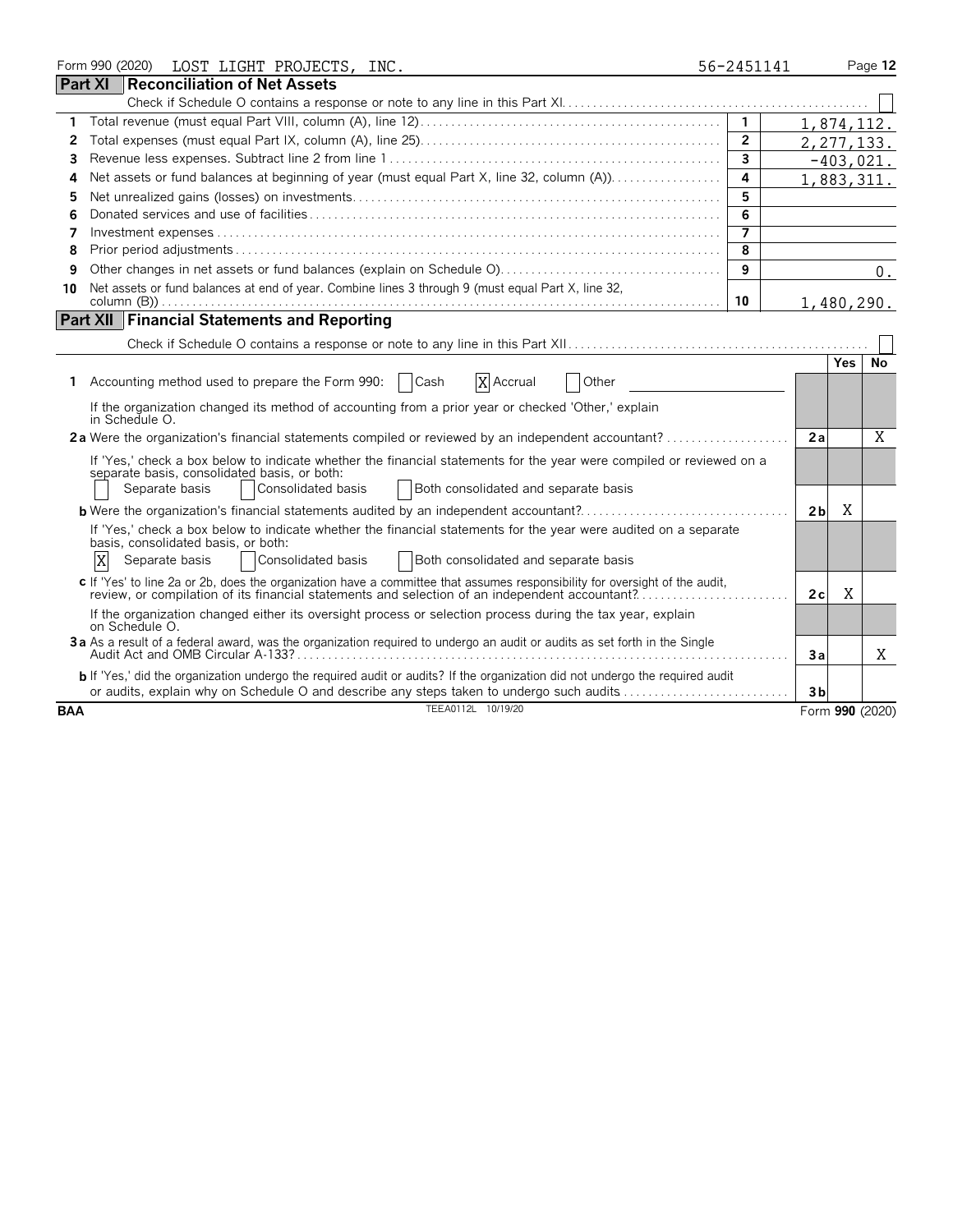| <b>SCHEDULE A</b>                      |  |
|----------------------------------------|--|
| $T_{\rm CMB}$ 000 $_{\rm C}$ 000 $E$ 7 |  |

# **OMB No. 1545-0047**<br>
Complete if the organization is a section 501(c)(3) organization or a section<br> **SCOLE A**<br> **SCOLE A**<br> **SCOLE A**<br> **SCOLE A**<br> **SCOLE A**<br> **SCOLE A**<br> **SCOLE A**<br> **SCOLE A**<br> **SCOLE A**<br> **SCOLE A**<br> **SCOLE A**<br>

**COMPOSCHEDULE A**<br>(Form 990 or 990-EZ) Complete if the organization is a section 501(c)(3) organization or a section<br>4947(a)(1) nonexempt charitable trust.

|        |                                                                                    |                                               | Attach to Form 990 or Form 990-EZ.                                       | <b>Open to Public</b><br>Inspection                                                                                                                                                                                                                                                                                                                                                                                |     |                                                                        |                                                      |                                                    |
|--------|------------------------------------------------------------------------------------|-----------------------------------------------|--------------------------------------------------------------------------|--------------------------------------------------------------------------------------------------------------------------------------------------------------------------------------------------------------------------------------------------------------------------------------------------------------------------------------------------------------------------------------------------------------------|-----|------------------------------------------------------------------------|------------------------------------------------------|----------------------------------------------------|
|        | Department of the Treasury<br>Internal Revenue Service<br>Name of the organization |                                               |                                                                          | ► Go to www.irs.gov/Form990 for instructions and the latest information.                                                                                                                                                                                                                                                                                                                                           |     |                                                                        | Employer identification number                       |                                                    |
|        |                                                                                    |                                               | LOST LIGHT PROJECTS, INC.<br>DBA INSIDE CLIMATE NEWS                     |                                                                                                                                                                                                                                                                                                                                                                                                                    |     |                                                                        | 56-2451141                                           |                                                    |
| Part I |                                                                                    |                                               |                                                                          | <b>Reason for Public Charity Status.</b> (All organizations must complete this part.) See instructions.                                                                                                                                                                                                                                                                                                            |     |                                                                        |                                                      |                                                    |
|        |                                                                                    |                                               |                                                                          | The organization is not a private foundation because it is: (For lines 1 through 12, check only one box.)                                                                                                                                                                                                                                                                                                          |     |                                                                        |                                                      |                                                    |
| 1      |                                                                                    |                                               |                                                                          | A church, convention of churches, or association of churches described in section 170(b)(1)(A)(i).                                                                                                                                                                                                                                                                                                                 |     |                                                                        |                                                      |                                                    |
| 2      |                                                                                    |                                               |                                                                          | A school described in section 170(b)(1)(A)(ii). (Attach Schedule E (Form 990 or 990-EZ).)                                                                                                                                                                                                                                                                                                                          |     |                                                                        |                                                      |                                                    |
| 3      |                                                                                    |                                               |                                                                          | A hospital or a cooperative hospital service organization described in section 170(b)(1)(A)(iii).                                                                                                                                                                                                                                                                                                                  |     |                                                                        |                                                      |                                                    |
| 4      | name, city, and state:                                                             |                                               |                                                                          | A medical research organization operated in conjunction with a hospital described in section 170(b)(1)(A)(iii). Enter the hospital's                                                                                                                                                                                                                                                                               |     |                                                                        |                                                      |                                                    |
| 5      |                                                                                    | section 170(b)(1)(A)(iv). (Complete Part II.) |                                                                          | An organization operated for the benefit of a college or university owned or operated by a governmental unit described in                                                                                                                                                                                                                                                                                          |     |                                                                        |                                                      |                                                    |
| 6      |                                                                                    |                                               |                                                                          | A federal, state, or local government or governmental unit described in section 170(b)(1)(A)(v).                                                                                                                                                                                                                                                                                                                   |     |                                                                        |                                                      |                                                    |
| 7      | Χ                                                                                  |                                               | in section 170(b)(1)(A)(vi). (Complete Part II.)                         | An organization that normally receives a substantial part of its support from a governmental unit or from the general public described                                                                                                                                                                                                                                                                             |     |                                                                        |                                                      |                                                    |
| 8      |                                                                                    |                                               |                                                                          | A community trust described in section 170(b)(1)(A)(vi). (Complete Part II.)                                                                                                                                                                                                                                                                                                                                       |     |                                                                        |                                                      |                                                    |
| 9      | university:                                                                        |                                               |                                                                          | An agricultural research organization described in <b>section 170(b)(1)(A)(ix)</b> operated in conjunction with a land-grant college<br>or university or a non-land-grant college of agriculture (see instructions). Enter the name, city, and state of the college or                                                                                                                                             |     |                                                                        |                                                      |                                                    |
| 10     |                                                                                    |                                               |                                                                          |                                                                                                                                                                                                                                                                                                                                                                                                                    |     |                                                                        |                                                      |                                                    |
|        |                                                                                    |                                               | June 30, 1975. See section 509(a)(2). (Complete Part III.)               | An organization that normally receives (1) more than 33-1/3% of its support from contributions, membership fees, and gross receipts<br>from activities related to its exempt functions, subject to certain exceptions; and (2) no more than 33-1/3% of its support from gross<br>investment income and unrelated business taxable income (less section 511 tax) from businesses acquired by the organization after |     |                                                                        |                                                      |                                                    |
| 11     |                                                                                    |                                               |                                                                          | An organization organized and operated exclusively to test for public safety. See section 509(a)(4).                                                                                                                                                                                                                                                                                                               |     |                                                                        |                                                      |                                                    |
| 12     |                                                                                    |                                               |                                                                          | An organization organized and operated exclusively for the benefit of, to perform the functions of, or to carry out the purposes of one<br>or more publicly supported organizations described in section 509(a)(1) or section 509(a)(2). See section 509(a)(3). Check the box in<br>lines 12a through 12d that describes the type of supporting organization and complete lines 12e, 12f, and 12g.                 |     |                                                                        |                                                      |                                                    |
| а      |                                                                                    | complete Part IV, Sections A and B.           |                                                                          | Type I. A supporting organization operated, supervised, or controlled by its supported organization(s), typically by giving the supported organization(s) the power to regularly appoint or elect a majority of the directors                                                                                                                                                                                      |     |                                                                        |                                                      |                                                    |
| b      |                                                                                    | must complete Part IV, Sections A and C.      |                                                                          | Type II. A supporting organization supervised or controlled in connection with its supported organization(s), by having control or<br>management of the supporting organization vested in the same persons that control or manage the supported organization(s). You                                                                                                                                               |     |                                                                        |                                                      |                                                    |
| С      |                                                                                    |                                               |                                                                          | Type III functionally integrated. A supporting organization operated in connection with, and functionally integrated with, its supported organization(s) (see instructions). You must complete Part IV, Sections A, D, and E.                                                                                                                                                                                      |     |                                                                        |                                                      |                                                    |
| d      |                                                                                    |                                               |                                                                          | Type III non-functionally integrated. A supporting organization operated in connection with its supported organization(s) that is not<br>functionally integrated. The organization generally must satisfy a distribution requirement and an attentiveness requirement (see<br>instructions). You must complete Part IV, Sections A and D, and Part V.                                                              |     |                                                                        |                                                      |                                                    |
| е      |                                                                                    |                                               |                                                                          | Check this box if the organization received a written determination from the IRS that it is a Type I, Type II, Type III functionally                                                                                                                                                                                                                                                                               |     |                                                                        |                                                      |                                                    |
|        |                                                                                    |                                               | Enter the number of supported organizations                              | integrated, or Type III non-functionally integrated supporting organization.                                                                                                                                                                                                                                                                                                                                       |     |                                                                        |                                                      |                                                    |
|        |                                                                                    |                                               | g Provide the following information about the supported organization(s). |                                                                                                                                                                                                                                                                                                                                                                                                                    |     |                                                                        |                                                      |                                                    |
|        | (i) Name of supported organization                                                 |                                               | $(ii)$ $EIN$                                                             | (iii) Type of organization<br>described on lines 1-10<br>above (see instructions))                                                                                                                                                                                                                                                                                                                                 |     | $(iv)$ is the<br>organization listed<br>in your governing<br>document? | (v) Amount of monetary<br>support (see instructions) | (vi) Amount of other<br>support (see instructions) |
|        |                                                                                    |                                               |                                                                          |                                                                                                                                                                                                                                                                                                                                                                                                                    | Yes | No                                                                     |                                                      |                                                    |
| (A)    |                                                                                    |                                               |                                                                          |                                                                                                                                                                                                                                                                                                                                                                                                                    |     |                                                                        |                                                      |                                                    |
| (B)    |                                                                                    |                                               |                                                                          |                                                                                                                                                                                                                                                                                                                                                                                                                    |     |                                                                        |                                                      |                                                    |
| (C)    |                                                                                    |                                               |                                                                          |                                                                                                                                                                                                                                                                                                                                                                                                                    |     |                                                                        |                                                      |                                                    |
| (D)    |                                                                                    |                                               |                                                                          |                                                                                                                                                                                                                                                                                                                                                                                                                    |     |                                                                        |                                                      |                                                    |
| (E)    |                                                                                    |                                               |                                                                          |                                                                                                                                                                                                                                                                                                                                                                                                                    |     |                                                                        |                                                      |                                                    |
| Total  |                                                                                    |                                               |                                                                          |                                                                                                                                                                                                                                                                                                                                                                                                                    |     |                                                                        |                                                      |                                                    |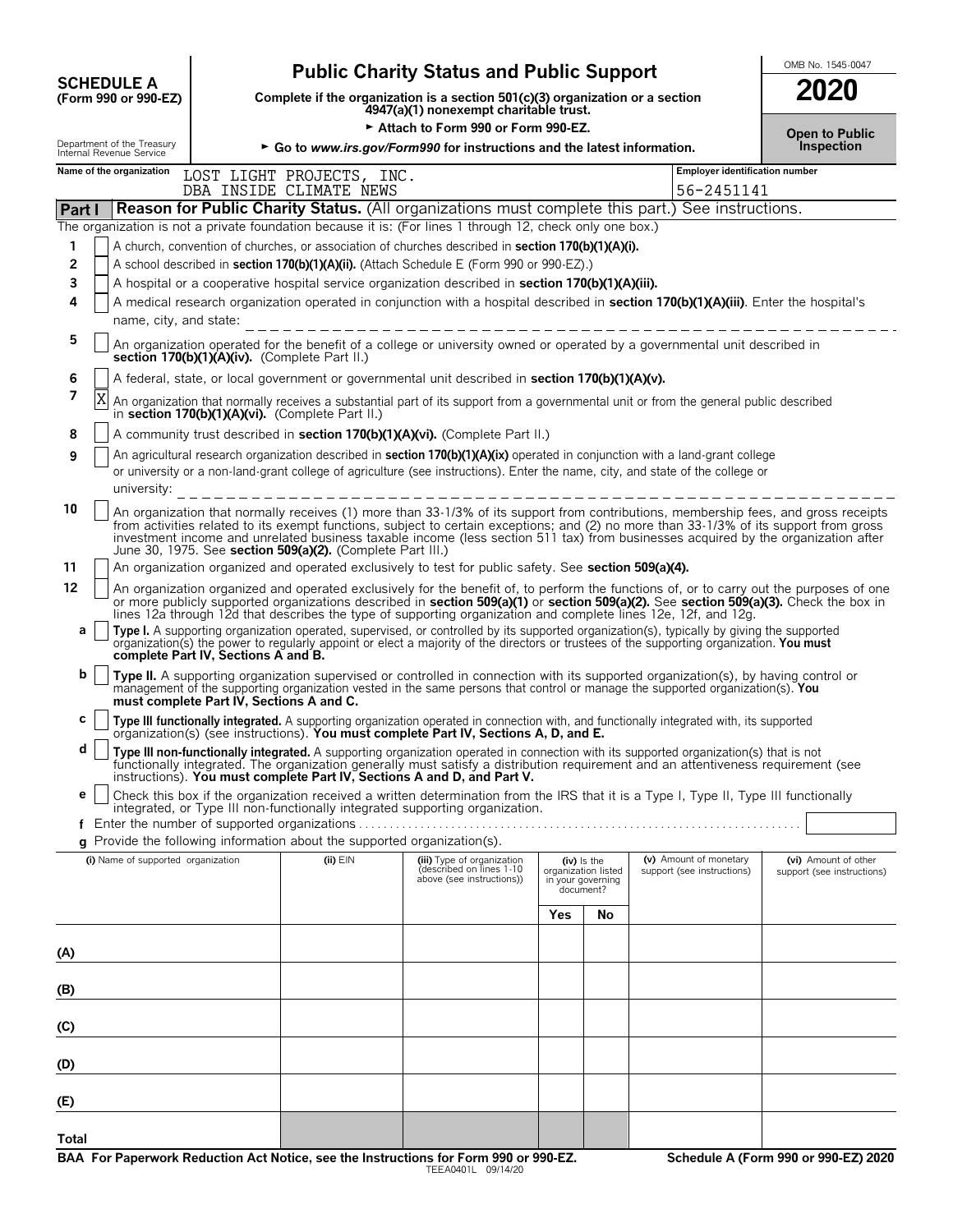| Schedule A (Form 990 or 990-EZ) 2020<br>LOST LIGHT PROJECTS, | INC. | 56-2451141 | Page 2 |
|--------------------------------------------------------------|------|------------|--------|
|--------------------------------------------------------------|------|------------|--------|

**Part II Support Schedule for Organizations Described in Sections 170(b)(1)(A)(iv) and 170(b)(1)(A)(vi)** (Complete only if you checked the box on line 5, 7, or 8 of Part I or if the organization failed to qualify under Part III. If the organization fails to qualify under the tests listed below, please complete Part III.)

|    | <b>Section A. Public Support</b>                                                                                                                                                                                                                                                                                                                                                                        |          |            |            |                                                                  |            |            |
|----|---------------------------------------------------------------------------------------------------------------------------------------------------------------------------------------------------------------------------------------------------------------------------------------------------------------------------------------------------------------------------------------------------------|----------|------------|------------|------------------------------------------------------------------|------------|------------|
|    | Calendar year (or fiscal year<br>beginning in) $\rightarrow$                                                                                                                                                                                                                                                                                                                                            | (a) 2016 | (b) $2017$ | $(c)$ 2018 | $(d)$ 2019                                                       | $(e)$ 2020 | (f) Total  |
| 1. | Gifts, grants, contributions, and<br>membership fees received. (Do not<br>include any 'unusual grants.'). $\ldots$ .                                                                                                                                                                                                                                                                                    |          |            |            | $1,778,784.$   1,128,613.  1,933,278.  2,190,236.  1,864,566.    |            | 8,895,477. |
|    | 2 Tax revenues levied for the<br>organization's benefit and<br>either paid to or expended<br>on its behalf                                                                                                                                                                                                                                                                                              |          |            |            |                                                                  |            | $0$ .      |
|    | 3 The value of services or<br>facilities furnished by a<br>governmental unit to the<br>organization without charge                                                                                                                                                                                                                                                                                      |          |            |            |                                                                  |            | υ.         |
|    | 4 Total. Add lines 1 through 3                                                                                                                                                                                                                                                                                                                                                                          |          |            |            | 1, 778, 784. 1, 128, 613. 1, 933, 278. 2, 190, 236. 1, 864, 566. |            | 8,895,477. |
| 5  | The portion of total<br>contributions by each person<br>(other than a governmental<br>unit or publicly supported<br>organization) included on line 1<br>that exceeds 2% of the amount<br>shown on line 11, column (f)                                                                                                                                                                                   |          |            |            |                                                                  |            | 5,473,502. |
|    | 6 Public support. Subtract line 5<br>from line $4$                                                                                                                                                                                                                                                                                                                                                      |          |            |            |                                                                  |            | 3,421,975. |
|    | <b>Section B. Total Support</b>                                                                                                                                                                                                                                                                                                                                                                         |          |            |            |                                                                  |            |            |
|    | Calendar year (or fiscal year<br>beginning in) $\rightarrow$                                                                                                                                                                                                                                                                                                                                            | (a) 2016 | $(b)$ 2017 | $(c)$ 2018 | $(d)$ 2019                                                       | (e) 2020   | (f) Total  |
|    | 7 Amounts from line 4                                                                                                                                                                                                                                                                                                                                                                                   |          |            |            | 1,778,784. 1,128,613. 1,933,278. 2,190,236. 1,864,566.           |            | 8,895,477. |
|    | Gross income from interest,<br>dividends, payments received<br>on securities loans, rents,<br>royalties, and income from<br>similar sources                                                                                                                                                                                                                                                             | 2,672.   | 8,752.     | 8,479.     | 13,182.                                                          | 6,712.     | 39,797.    |
| 9  | Net income from unrelated<br>business activities, whether or<br>not the business is regularly<br>carried on                                                                                                                                                                                                                                                                                             |          |            |            |                                                                  |            | $0$ .      |
|    | 10 Other income. Do not include<br>gain or loss from the sale of<br>capital assets (Explain in                                                                                                                                                                                                                                                                                                          |          |            |            |                                                                  |            | $0$ .      |
|    | 11 Total support. Add lines 7                                                                                                                                                                                                                                                                                                                                                                           |          |            |            |                                                                  |            | 8,935,274. |
|    | 12 Gross receipts from related activities, etc. (see instructions).                                                                                                                                                                                                                                                                                                                                     |          |            |            |                                                                  | 12         | $0$ .      |
|    | 13 First 5 years. If the Form 990 is for the organization's first, second, third, fourth, or fifth tax year as a section 501(c)(3)                                                                                                                                                                                                                                                                      |          |            |            |                                                                  |            |            |
|    | Section C. Computation of Public Support Percentage                                                                                                                                                                                                                                                                                                                                                     |          |            |            |                                                                  |            |            |
|    |                                                                                                                                                                                                                                                                                                                                                                                                         |          |            |            |                                                                  |            | 38.30%     |
|    |                                                                                                                                                                                                                                                                                                                                                                                                         |          |            |            |                                                                  |            | 43.40%     |
|    | 16a 33-1/3% support test-2020. If the organization did not check the box on line 13, and line 14 is 33-1/3% or more, check this box                                                                                                                                                                                                                                                                     |          |            |            |                                                                  |            |            |
|    | b 33-1/3% support test-2019. If the organization did not check a box on line 13 or 16a, and line 15 is 33-1/3% or more, check this box                                                                                                                                                                                                                                                                  |          |            |            |                                                                  |            |            |
|    | 17a 10%-facts-and-circumstances test-2020. If the organization did not check a box on line 13, 16a, or 16b, and line 14 is 10%<br>or more, and if the organization meets the facts-and-circumstances test, check this box and stop here. Explain in Part VI how<br>the organization meets the facts-and-circumstances test. The organization qualifies as a publicly supported organization             |          |            |            |                                                                  |            |            |
|    | <b>b 10%-facts-and-circumstances test-2019.</b> If the organization did not check a box on line 13, 16a, 16b, or 17a, and line 15 is 10%<br>or more, and if the organization meets the facts-and-circumstances test, check this box and stop here. Explain in Part VI how the<br>organization meets the 'facts-and-circumstances' test. The organization qualifies as a publicly supported organization |          |            |            |                                                                  |            |            |
|    | 18 Private foundation. If the organization did not check a box on line 13, 16a, 16b, 17a, or 17b, check this box and see instructions                                                                                                                                                                                                                                                                   |          |            |            |                                                                  |            |            |

**BAA Schedule A (Form 990 or 990-EZ) 2020**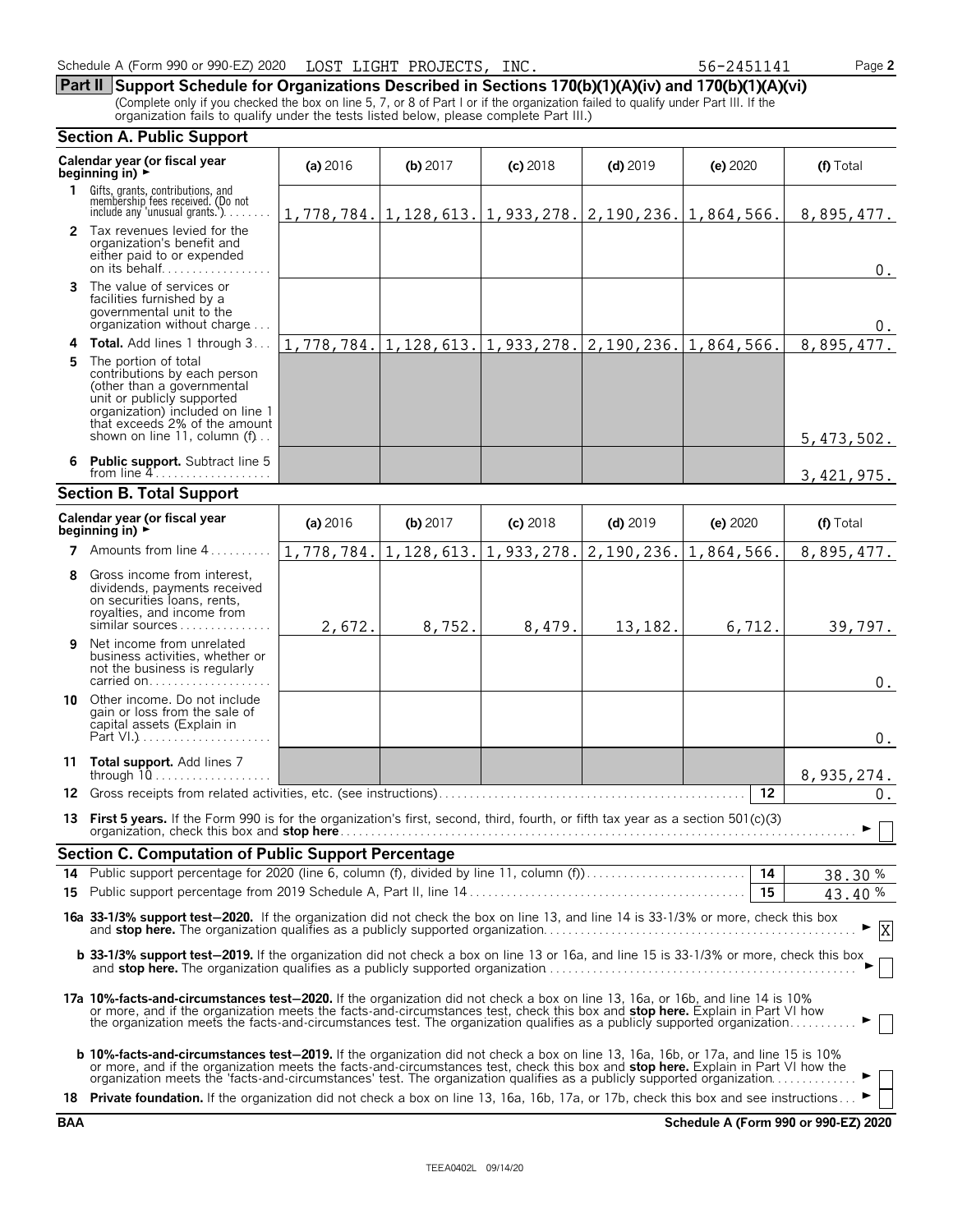### **Part III Support Schedule for Organizations Described in Section 509(a)(2)**

(Complete only if you checked the box on line 10 of Part I or if the organization failed to qualify under Part II. If the organization fails to qualify under the tests listed below, please complete Part II.)

|            | <b>Section A. Public Support</b>                                                                                                                                                                                                                               |          |                    |            |            |                                      |           |
|------------|----------------------------------------------------------------------------------------------------------------------------------------------------------------------------------------------------------------------------------------------------------------|----------|--------------------|------------|------------|--------------------------------------|-----------|
|            | Calendar year (or fiscal year beginning in) ►                                                                                                                                                                                                                  | (a) 2016 | (b) $2017$         | $(c)$ 2018 | $(d)$ 2019 | (e) 2020                             | (f) Total |
|            | 1 Gifts, grants, contributions,<br>and membership fees<br>received. (Do not include<br>any 'unusual grants.')                                                                                                                                                  |          |                    |            |            |                                      |           |
|            | 2 Gross receipts from admissions,<br>merchandise sold or services<br>performed, or facilities<br>furnished in any activity that is<br>related to the organization's<br>$tax\text{-}exempt$ purpose                                                             |          |                    |            |            |                                      |           |
| 3.         | Gross receipts from activities<br>that are not an unrelated trade<br>or business under section 513.                                                                                                                                                            |          |                    |            |            |                                      |           |
| 4          | Tax revenues levied for the<br>organization's benefit and<br>either paid to or expended on                                                                                                                                                                     |          |                    |            |            |                                      |           |
| 5.         | The value of services or<br>facilities furnished by a<br>governmental unit to the<br>organization without charge                                                                                                                                               |          |                    |            |            |                                      |           |
| 6          | <b>Total.</b> Add lines 1 through 5<br><b>7a</b> Amounts included on lines 1,<br>2, and 3 received from<br>disqualified persons                                                                                                                                |          |                    |            |            |                                      |           |
|            | <b>b</b> Amounts included on lines 2<br>and 3 received from other than<br>disqualified persons that<br>exceed the greater of \$5,000 or<br>1% of the amount on line 13                                                                                         |          |                    |            |            |                                      |           |
|            | c Add lines $7a$ and $7b$                                                                                                                                                                                                                                      |          |                    |            |            |                                      |           |
|            | <b>Public support.</b> (Subtract line                                                                                                                                                                                                                          |          |                    |            |            |                                      |           |
|            | <b>Section B. Total Support</b>                                                                                                                                                                                                                                |          |                    |            |            |                                      |           |
|            | Calendar year (or fiscal year beginning in) $\blacktriangleright$                                                                                                                                                                                              | (a) 2016 | (b) 2017           | $(c)$ 2018 | $(d)$ 2019 | (e) 2020                             | (f) Total |
| 9.         | Amounts from line 6                                                                                                                                                                                                                                            |          |                    |            |            |                                      |           |
|            | <b>10a</b> Gross income from interest, dividends,<br>payments received on securities loans,<br>rents, royalties, and income from<br><b>b</b> Unrelated business taxable<br>income (less section 511<br>taxes) from businesses<br>acquired after June 30, 1975  |          |                    |            |            |                                      |           |
|            | c Add lines 10a and $10b$                                                                                                                                                                                                                                      |          |                    |            |            |                                      |           |
| 11         | Net income from unrelated business<br>activities not included in line 10b,<br>whether or not the business is<br>regularly carried on $\dots\dots\dots\dots$                                                                                                    |          |                    |            |            |                                      |           |
|            | 12 Other income. Do not include<br>gain or loss from the sale of<br>capital assets (Explain in                                                                                                                                                                 |          |                    |            |            |                                      |           |
|            | 13 Total support. (Add lines 9,<br>10c, 11, and $12$                                                                                                                                                                                                           |          |                    |            |            |                                      |           |
|            | 14 First 5 years. If the Form 990 is for the organization's first, second, third, fourth, or fifth tax year as a section 501(c)(3)<br>organization, check this box and stop here                                                                               |          |                    |            |            |                                      |           |
|            | <b>Section C. Computation of Public Support Percentage</b>                                                                                                                                                                                                     |          |                    |            |            |                                      |           |
|            | 15 Public support percentage for 2020 (line 8, column (f), divided by line 13, column (f)                                                                                                                                                                      |          |                    |            |            | 15                                   | န့        |
|            |                                                                                                                                                                                                                                                                |          |                    |            |            | 16                                   | ०१०       |
|            | Section D. Computation of Investment Income Percentage                                                                                                                                                                                                         |          |                    |            |            |                                      |           |
| 17         |                                                                                                                                                                                                                                                                |          |                    |            |            | 17                                   | %         |
| 18         |                                                                                                                                                                                                                                                                |          |                    |            |            | 18                                   | ०७        |
|            | 19a 33-1/3% support tests-2020. If the organization did not check the box on line 14, and line 15 is more than 33-1/3%, and line 17<br>is not more than 33-1/3%, check this box and stop here. The organization qualifies as a publicly supported organization |          |                    |            |            |                                      |           |
|            | <b>b</b> 33-1/3% support tests-2019. If the organization did not check a box on line 14 or line 19a, and line 16 is more than 33-1/3%, and                                                                                                                     |          |                    |            |            |                                      |           |
| 20         | line 18 is not more than 33-1/3%, check this box and stop here. The organization qualifies as a publicly supported organization<br>Private foundation. If the organization did not check a box on line 14, 19a, or 19b, check this box and see instructions.   |          |                    |            |            |                                      |           |
| <b>BAA</b> |                                                                                                                                                                                                                                                                |          | TEEA0403L 09/14/20 |            |            | Schedule A (Form 990 or 990-EZ) 2020 |           |
|            |                                                                                                                                                                                                                                                                |          |                    |            |            |                                      |           |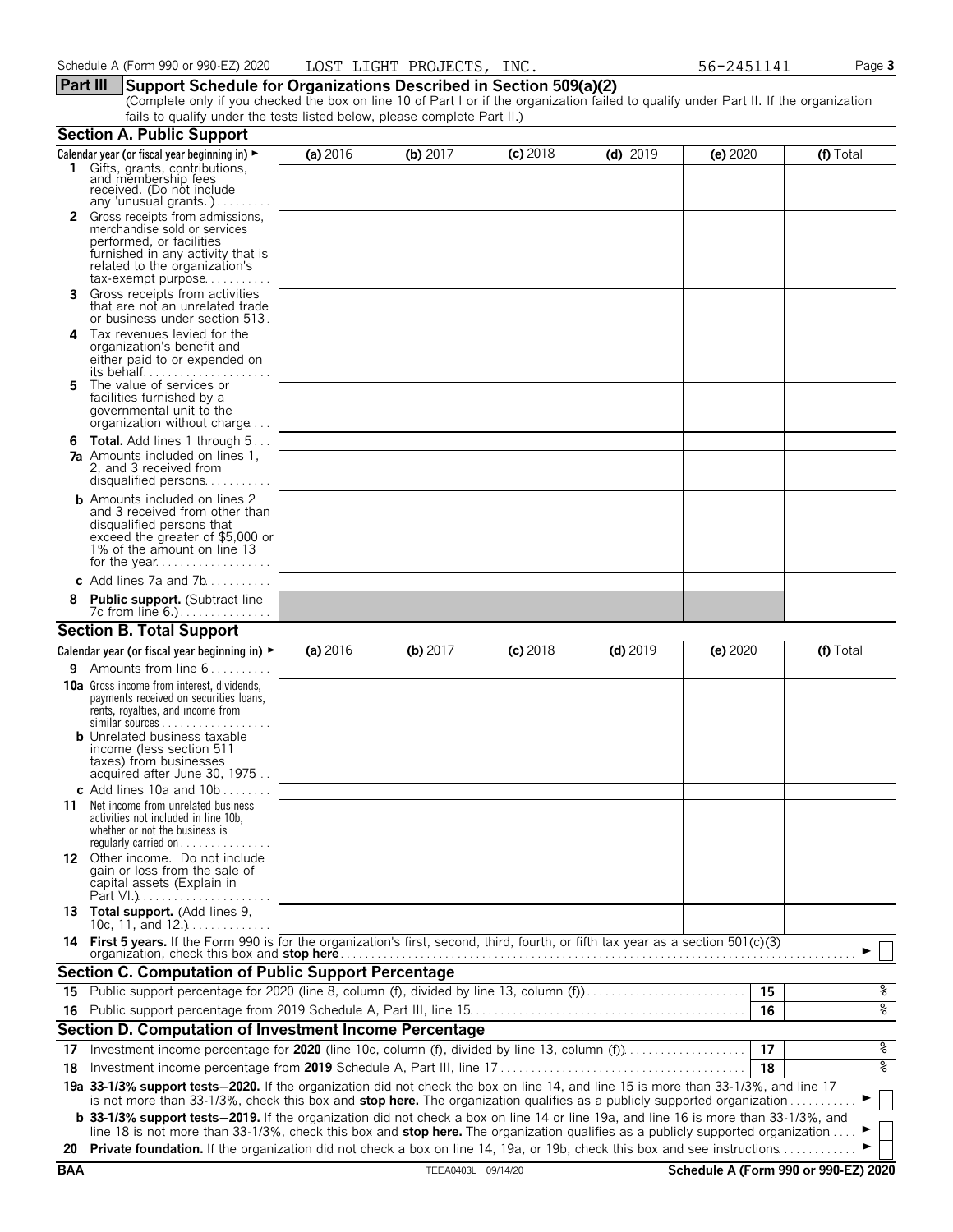# **Part IV Supporting Organizations**

(Complete only if you checked a box in line 12 on Part I. If you checked box 12a, Part I, complete Sections A and B. If you checked box 12b, Part I, complete Sections A and C. If you checked box 12c, Part I, complete Sections A, D, and E. If you checked box 12d, Part I, complete Sections A and D, and complete Part V.)

# **Section A. All Supporting Organizations**

|   |                                                                                                                                                                                                                                                                                                                                                                                                                                                                                                                                                      |                 | <b>Yes</b> | <b>No</b> |
|---|------------------------------------------------------------------------------------------------------------------------------------------------------------------------------------------------------------------------------------------------------------------------------------------------------------------------------------------------------------------------------------------------------------------------------------------------------------------------------------------------------------------------------------------------------|-----------------|------------|-----------|
|   | 1 Are all of the organization's supported organizations listed by name in the organization's governing documents?<br>If 'No,' describe in Part VI how the supported organizations are designated. If designated by class or purpose, describe<br>the designation. If historic and continuing relationship, explain.                                                                                                                                                                                                                                  | 1               |            |           |
|   | 2 Did the organization have any supported organization that does not have an IRS determination of status under section<br>509(a)(1) or (2)? If 'Yes,' explain in <b>Part VI</b> how the organization determined that the supported organization was<br>described in section $509(a)(1)$ or (2).                                                                                                                                                                                                                                                      | $\overline{2}$  |            |           |
|   | 3a Did the organization have a supported organization described in section 501(c)(4), (5), or (6)? If 'Yes,' answer lines 3b<br>and 3c below.                                                                                                                                                                                                                                                                                                                                                                                                        | 3a              |            |           |
|   | <b>b</b> Did the organization confirm that each supported organization qualified under section 501(c)(4), (5), or (6) and<br>satisfied the public support tests under section 509(a)(2)? If 'Yes,' describe in Part VI when and how the organization<br>made the determination.                                                                                                                                                                                                                                                                      | 3 <sub>b</sub>  |            |           |
|   | c Did the organization ensure that all support to such organizations was used exclusively for section $170(c)(2)(B)$<br>purposes? If 'Yes,' explain in <b>Part VI</b> what controls the organization put in place to ensure such use.                                                                                                                                                                                                                                                                                                                | 3c              |            |           |
|   | 4a Was any supported organization not organized in the United States ('foreign supported organization')? If 'Yes' and<br>if you checked box 12a or 12b in Part I, answer lines 4b and 4c below.                                                                                                                                                                                                                                                                                                                                                      | 4a              |            |           |
|   | <b>b</b> Did the organization have ultimate control and discretion in deciding whether to make grants to the foreign supported<br>organization? If 'Yes,' describe in <b>Part VI</b> how the organization had such control and discretion despite being controlled<br>or supervised by or in connection with its supported organizations.                                                                                                                                                                                                            | 4b              |            |           |
|   | c Did the organization support any foreign supported organization that does not have an IRS determination under<br>sections 501(c)(3) and 509(a)(1) or (2)? If 'Yes,' explain in <b>Part VI</b> what controls the organization used to ensure that<br>all support to the foreign supported organization was used exclusively for section $170(c)(2)(B)$ purposes.                                                                                                                                                                                    | 4c              |            |           |
|   | 5a Did the organization add, substitute, or remove any supported organizations during the tax year? If 'Yes,' answer lines<br>5b and 5c below (if applicable). Also, provide detail in <b>Part VI</b> , including (i) the names and EIN numbers of the<br>supported organizations added, substituted, or removed; (ii) the reasons for each such action; (iii) the<br>authority under the organization's organizing document authorizing such action; and (iv) how the action was<br>accomplished (such as by amendment to the organizing document). | 5a              |            |           |
|   | <b>b</b> Type I or Type II only. Was any added or substituted supported organization part of a class already designated in the<br>organization's organizing document?                                                                                                                                                                                                                                                                                                                                                                                | 5b              |            |           |
|   | c Substitutions only. Was the substitution the result of an event beyond the organization's control?                                                                                                                                                                                                                                                                                                                                                                                                                                                 | 5с              |            |           |
| 6 | Did the organization provide support (whether in the form of grants or the provision of services or facilities) to<br>anyone other than (i) its supported organizations, (ii) individuals that are part of the charitable class benefited by one<br>or more of its supported organizations, or (iii) other supporting organizations that also support or benefit one or more of<br>the filing organization's supported organizations? If 'Yes,' provide detail in Part VI.                                                                           | 6               |            |           |
| 7 | Did the organization provide a grant, loan, compensation, or other similar payment to a substantial contributor<br>(as defined in section $4958(c)(3)(c)$ ), a family member of a substantial contributor, or a 35% controlled entity with<br>regard to a substantial contributor? If 'Yes,' complete Part I of Schedule L (Form 990 or 990-EZ).                                                                                                                                                                                                     | 7               |            |           |
| 8 | Did the organization make a loan to a disqualified person (as defined in section 4958) not described in line 7? If 'Yes,'<br>complete Part I of Schedule L (Form 990 or 990-EZ).                                                                                                                                                                                                                                                                                                                                                                     | 8               |            |           |
|   | 9a Was the organization controlled directly or indirectly at any time during the tax year by one or more disqualified persons,<br>as defined in section 4946 (other than foundation managers and organizations described in section 509(a)(1) or (2))?<br>If 'Yes,' provide detail in <b>Part VI.</b>                                                                                                                                                                                                                                                | 9a              |            |           |
|   | <b>b</b> Did one or more disqualified persons (as defined in line 9a) hold a controlling interest in any entity in which the<br>supporting organization had an interest? If 'Yes,' provide detail in Part VI.                                                                                                                                                                                                                                                                                                                                        | 9b              |            |           |
|   | c Did a disqualified person (as defined in line 9a) have an ownership interest in, or derive any personal benefit from,<br>assets in which the supporting organization also had an interest? If 'Yes,' provide detail in <b>Part VI.</b>                                                                                                                                                                                                                                                                                                             | 9c              |            |           |
|   | 10a Was the organization subject to the excess business holdings rules of section 4943 because of section 4943(f) (regarding<br>certain Type II supporting organizations, and all Type III non-functionally integrated supporting organizations)? If 'Yes,'<br>answer line 10b below.                                                                                                                                                                                                                                                                | 10a             |            |           |
|   | <b>b</b> Did the organization have any excess business holdings in the tax year? (Use Schedule C, Form 4720, to determine<br>whether the organization had excess business holdings.).                                                                                                                                                                                                                                                                                                                                                                | 10 <sub>b</sub> |            |           |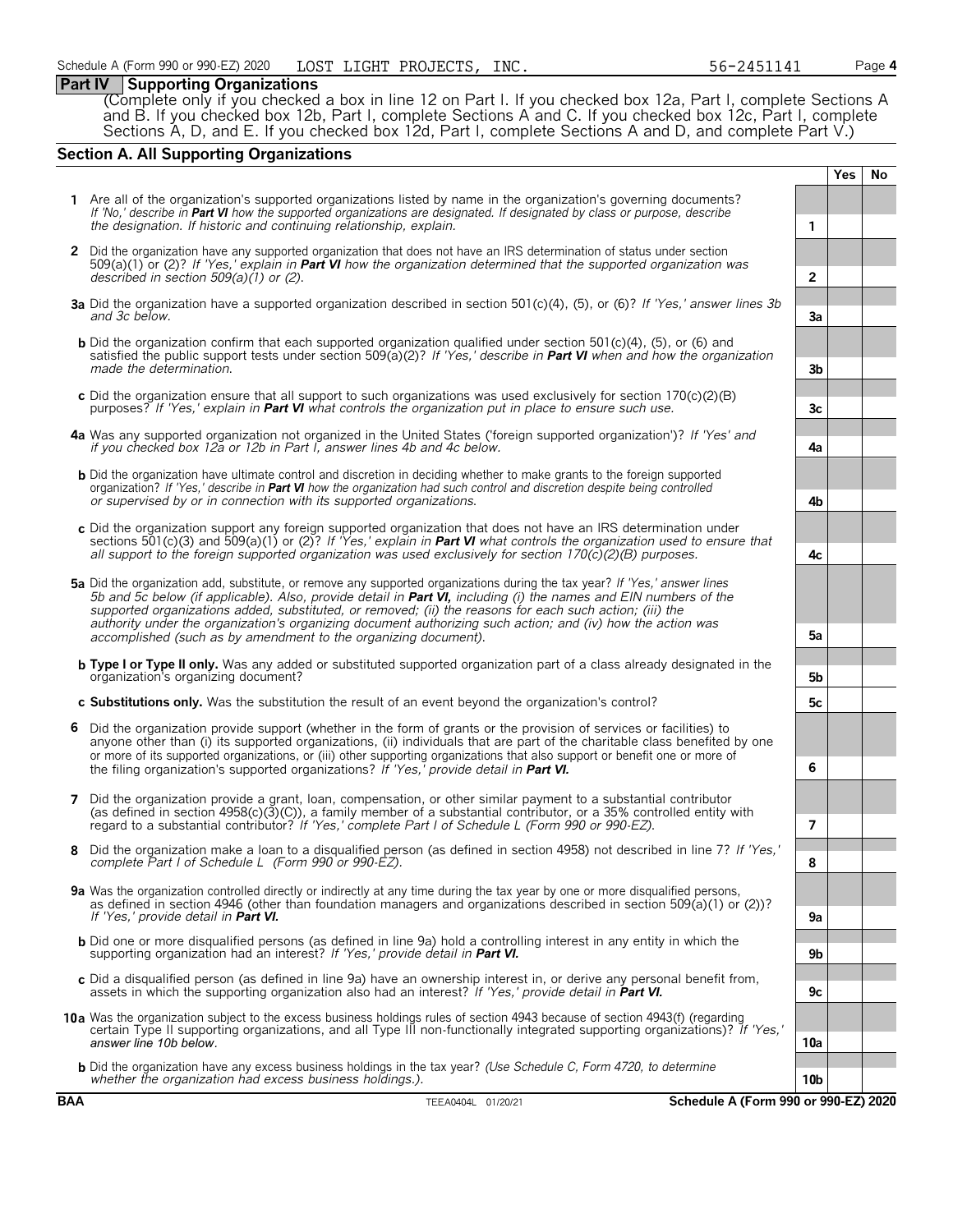| Part IV                                                                                                                     | Supporting Organizations (continued)                                                                                                    |     |     |    |  |  |
|-----------------------------------------------------------------------------------------------------------------------------|-----------------------------------------------------------------------------------------------------------------------------------------|-----|-----|----|--|--|
|                                                                                                                             |                                                                                                                                         |     | Yes | No |  |  |
| 11                                                                                                                          | Has the organization accepted a gift or contribution from any of the following persons?                                                 |     |     |    |  |  |
| a A person who directly or indirectly controls, either alone or together with persons described in lines 11b and 11c below, |                                                                                                                                         |     |     |    |  |  |
|                                                                                                                             | the governing body of a supported organization?                                                                                         | 11a |     |    |  |  |
| <b>b</b> A family member of a person described in line 11a above?<br>11 <sub>b</sub>                                        |                                                                                                                                         |     |     |    |  |  |
|                                                                                                                             | C A 35% controlled entity of a person described in line 11a or 11b above? If 'Yes' to line 11a, 11b, or 11c, provide detail in Part VI. | 11c |     |    |  |  |
| Section R. Tyne   Supporting Organizations                                                                                  |                                                                                                                                         |     |     |    |  |  |

## **Section B. Type I Supporting Organizations**

- **1** Did the governing body, members of the governing body, officers acting in their official capacity, or membership of one or more supported organizations have the power to regularly appoint or elect at least a majority of the organization's officers, directors, or trustees at all times during the tax year? *If 'No,' describe in Part VI how the supported organization(s) effectively operated, supervised, or controlled the organization's activities. If the organization had more than one supported organization, describe how the powers to appoint and/or remove officers, directors, or trustees were allocated among the supported organizations and what conditions or restrictions, if any, applied to such powers* **<sup>1</sup>** *during the tax* year.
- **2** Did the organization operate for the benefit of any supported organization other than the supported organization(s) that operated, supervised, or controlled the supporting organization? *If 'Yes,' explain in Part VI how providing such benefit carried out the purposes of the supported organization(s) that operated, supervised, or controlled the supporting organization.* **2**

# **Section C. Type II Supporting Organizations**

**Yes No 1** Were a majority of the organization's directors or trustees during the tax year also a majority of the directors or trustees of each of the organization's supported organization(s)? *If 'No,' describe in Part VI how control or management of the supporting organization was vested in the same persons that controlled or managed the supported organization(s).* **1**

#### **Section D. All Type III Supporting Organizations**

|                                                                                                                                                                                                                                                                                                                                                                                       | ∕e< |  |
|---------------------------------------------------------------------------------------------------------------------------------------------------------------------------------------------------------------------------------------------------------------------------------------------------------------------------------------------------------------------------------------|-----|--|
| 1 Did the organization provide to each of its supported organizations, by the last day of the fifth month of the<br>organization's tax year, (i) a written notice describing the type and amount of support provided during the prior tax<br>year, (ii) a copy of the Form 990 that was most recently filed as of the date of notification, and (iii) copies of the                   |     |  |
| organization's governing documents in effect on the date of notification, to the extent not previously provided?                                                                                                                                                                                                                                                                      |     |  |
| 2 Were any of the organization's officers, directors, or trustees either (i) appointed or elected by the supported organization(s) or (ii) serving on the governing body of a supported organization? If 'No,' explain in Part                                                                                                                                                        |     |  |
|                                                                                                                                                                                                                                                                                                                                                                                       |     |  |
| 3 By reason of the relationship described in line 2, above, did the organization's supported organizations have a significant<br>voice in the organization's investment policies and in directing the use of the organization's income or assets at<br>all times during the tax year? If 'Yes,' describe in <b>Part VI</b> the role the organization's supported organizations played |     |  |
| in this regard.                                                                                                                                                                                                                                                                                                                                                                       |     |  |

#### **Section E. Type III Functionally Integrated Supporting Organizations**

- **1** *Check the box next to the method that the organization used to satisfy the Integral Part Test during the year (see instructions).* 
	- **a** The organization satisfied the Activities Test. *Complete line 2 below.*
	- **b** The organization is the parent of each of its supported organizations. *Complete line 3 below.*
	- **c** The organization supported a governmental entity. *Describe in Part VI how you supported a governmental entity (see instructions).*

#### **2** Activities Test. *Answer lines 2a and 2b below.* **Yes No**

- **a** Did substantially all of the organization's activities during the tax year directly further the exempt purposes of the supported organization(s) to which the organization was responsive? *If 'Yes,' then in Part VI identify those supported organizations and explain how these activities directly furthered their exempt purposes, how the organization was responsive to those supported organizations, and how the organization determined that these activities constituted substantially all of its activities.* **2a**
- **b** Did the activities described in line 2a, above, constitute activities that, but for the organization's involvement, one or more of the organization's supported organization(s) would have been engaged in? *If 'Yes,' explain in Part VI the reasons for the organization's position that its supported organization(s) would have engaged in these activities but for the organization's involvement.* **2b**
- **3** Parent of Supported Organizations. *Answer lines 3a and 3b below.*
- **a** Did the organization have the power to regularly appoint or elect a majority of the officers, directors, or trustees of each of the supported organizations? *If 'Yes' or 'No,' provide details in Part VI.* **3a**
- **b** Did the organization exercise a substantial degree of direction over the policies, programs, and activities of each of its supported organizations? *If 'Yes,' describe in Part VI the role played by the organization in this regard.* **3b**

**Yes No**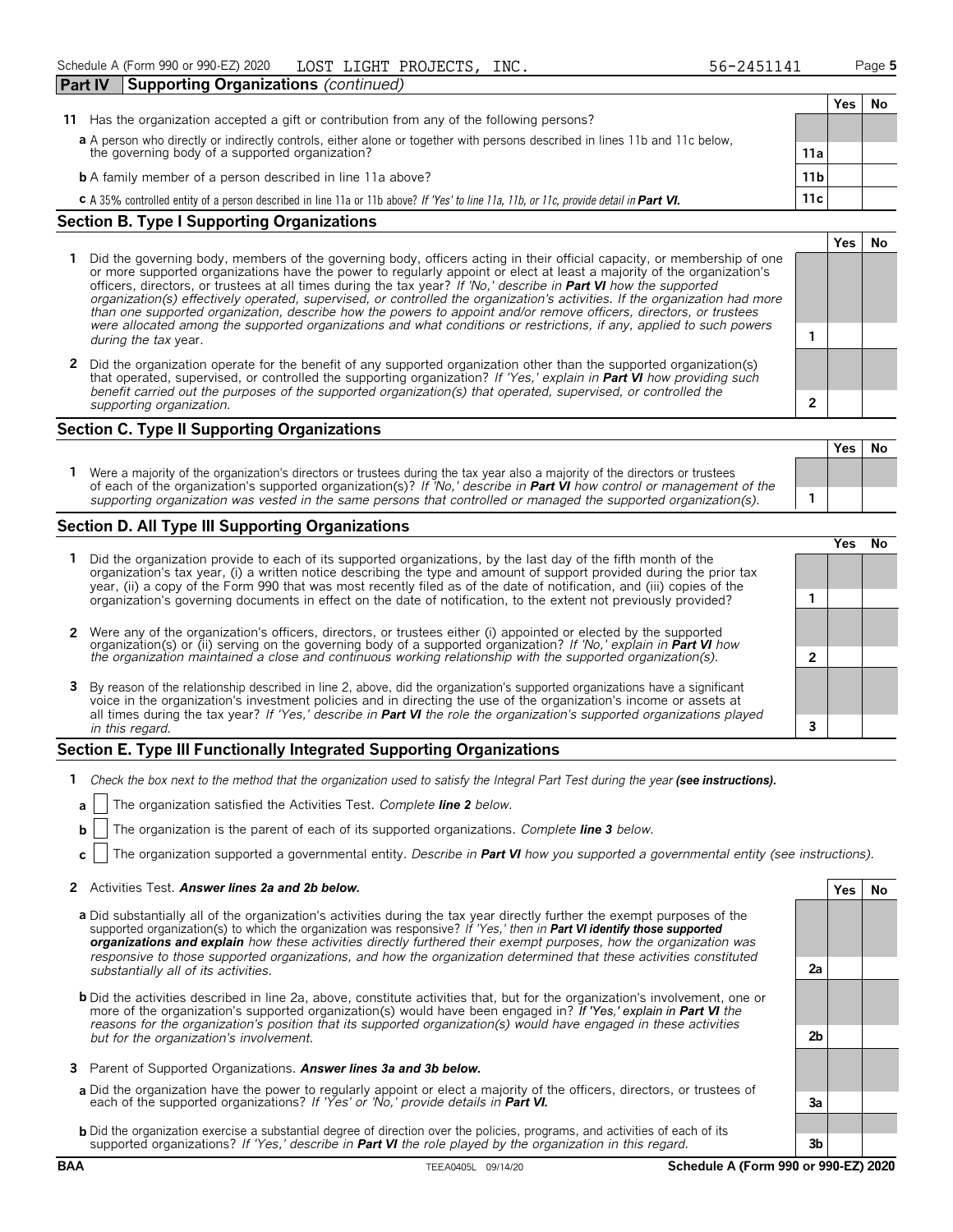Schedule A (Form 990 or 990-EZ) 2020 LOST LIGHT PROJECTS, INC. 56-2451141 Page 6

| Part V         | Type III Non-Functionally Integrated 509(a)(3) Supporting Organizations                                                                                                                                                                                       |                |                                |                                |
|----------------|---------------------------------------------------------------------------------------------------------------------------------------------------------------------------------------------------------------------------------------------------------------|----------------|--------------------------------|--------------------------------|
| 1              | Check here if the organization satisfied the Integral Part Test as a qualifying trust on Nov. 20, 1970 (explain in Part VI). See<br>instructions. All other Type III non-functionally integrated supporting organizations must complete Sections A through E. |                |                                |                                |
|                | Section A - Adjusted Net Income                                                                                                                                                                                                                               | (A) Prior Year | (B) Current Year<br>(optional) |                                |
| 1.             | Net short-term capital gain                                                                                                                                                                                                                                   | 1              |                                |                                |
| $\mathbf{2}$   | Recoveries of prior-year distributions                                                                                                                                                                                                                        | $\overline{2}$ |                                |                                |
| 3              | Other gross income (see instructions)                                                                                                                                                                                                                         | 3              |                                |                                |
| 4              | Add lines 1 through 3.                                                                                                                                                                                                                                        | 4              |                                |                                |
| 5              | Depreciation and depletion                                                                                                                                                                                                                                    | 5              |                                |                                |
| 6              | Portion of operating expenses paid or incurred for production or collection of gross<br>income or for management, conservation, or maintenance of property held for<br>production of income (see instructions)                                                | 6              |                                |                                |
| 7              | Other expenses (see instructions)                                                                                                                                                                                                                             | $\overline{7}$ |                                |                                |
| 8              | Adjusted Net Income (subtract lines 5, 6, and 7 from line 4)                                                                                                                                                                                                  | 8              |                                |                                |
|                | <b>Section B - Minimum Asset Amount</b>                                                                                                                                                                                                                       |                | (A) Prior Year                 | (B) Current Year<br>(optional) |
|                | 1 Aggregate fair market value of all non-exempt-use assets (see instructions for short<br>tax year or assets held for part of year):                                                                                                                          |                |                                |                                |
|                | a Average monthly value of securities                                                                                                                                                                                                                         | 1a             |                                |                                |
|                | <b>b</b> Average monthly cash balances                                                                                                                                                                                                                        | 1 <sub>b</sub> |                                |                                |
|                | c Fair market value of other non-exempt-use assets                                                                                                                                                                                                            | 1c             |                                |                                |
|                | <b>d Total</b> (add lines 1a, 1b, and 1c)                                                                                                                                                                                                                     | 1d             |                                |                                |
|                | e Discount claimed for blockage or other factors<br>(explain in detail in <b>Part VI</b> ):                                                                                                                                                                   |                |                                |                                |
|                | <b>2</b> Acquisition indebtedness applicable to non-exempt-use assets                                                                                                                                                                                         | $\overline{2}$ |                                |                                |
| 3              | Subtract line 2 from line 1d.                                                                                                                                                                                                                                 | 3              |                                |                                |
| 4              | Cash deemed held for exempt use. Enter 0.015 of line 3 (for greater amount,<br>see instructions).                                                                                                                                                             | 4              |                                |                                |
| 5.             | Net value of non-exempt-use assets (subtract line 4 from line 3)                                                                                                                                                                                              | 5              |                                |                                |
| 6              | Multiply line 5 by 0.035.                                                                                                                                                                                                                                     | 6              |                                |                                |
| 7              | Recoveries of prior-year distributions                                                                                                                                                                                                                        | 7              |                                |                                |
| 8              | Minimum Asset Amount (add line 7 to line 6)                                                                                                                                                                                                                   | 8              |                                |                                |
|                | Section C - Distributable Amount                                                                                                                                                                                                                              |                |                                | <b>Current Year</b>            |
| 1              | Adjusted net income for prior year (from Section A, line 8, column A)                                                                                                                                                                                         | 1              |                                |                                |
| $\overline{2}$ | Enter 0.85 of line 1.                                                                                                                                                                                                                                         | $\overline{2}$ |                                |                                |
| 3              | Minimum asset amount for prior year (from Section B, line 8, column A)                                                                                                                                                                                        | 3              |                                |                                |
| 4              | Enter greater of line 2 or line 3.                                                                                                                                                                                                                            | 4              |                                |                                |
| 5              | Income tax imposed in prior year                                                                                                                                                                                                                              | 5              |                                |                                |
| 6              | <b>Distributable Amount.</b> Subtract line 5 from line 4, unless subject to emergency<br>temporary reduction (see instructions).                                                                                                                              | 6              |                                |                                |

**7**  $\mid$  Check here if the current year is the organization's first as a non-functionally integrated Type III supporting organization (see instructions).

**BAA Schedule A (Form 990 or 990-EZ) 2020**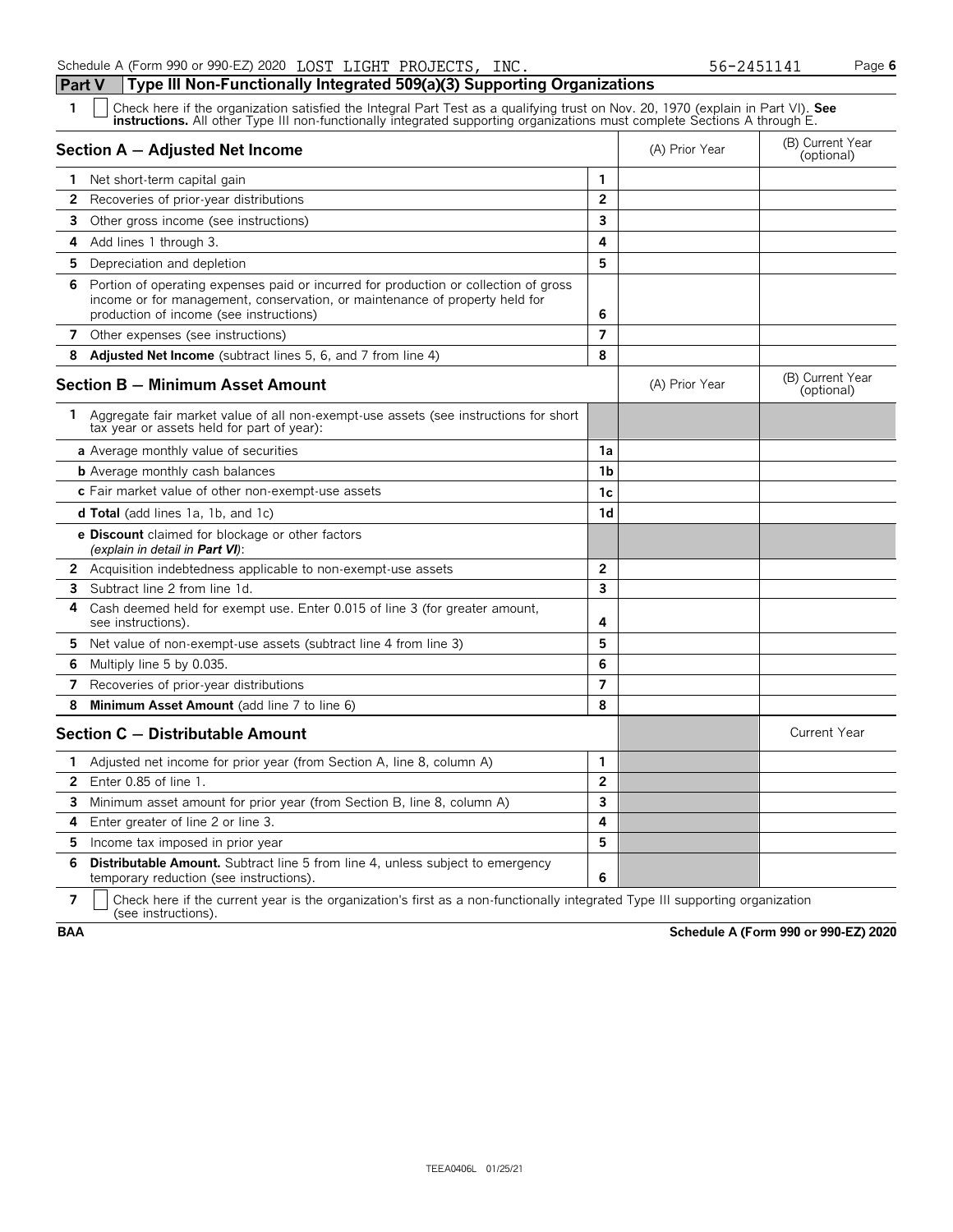| <b>Part V</b> | Type III Non-Functionally Integrated 509(a)(3) Supporting Organizations (continued)                                                                                           |                                              |                                               |                 |                                                  |
|---------------|-------------------------------------------------------------------------------------------------------------------------------------------------------------------------------|----------------------------------------------|-----------------------------------------------|-----------------|--------------------------------------------------|
|               | <b>Section D - Distributions</b>                                                                                                                                              |                                              |                                               |                 | <b>Current Year</b>                              |
| 1             | Amounts paid to supported organizations to accomplish exempt purposes                                                                                                         |                                              |                                               | $\mathbf{1}$    |                                                  |
| 2             | Amounts paid to perform activity that directly furthers exempt purposes of supported organizations,                                                                           |                                              |                                               |                 |                                                  |
|               | in excess of income from activity                                                                                                                                             |                                              | $\mathbf{2}$                                  |                 |                                                  |
| 3             | Administrative expenses paid to accomplish exempt purposes of supported organizations                                                                                         |                                              |                                               | 3               |                                                  |
| 4             | Amounts paid to acquire exempt-use assets                                                                                                                                     |                                              |                                               | 4               |                                                  |
| 5             | Qualified set-aside amounts (prior IRS approval required $-$ provide details in <b>Part VI</b> )                                                                              |                                              |                                               | 5               |                                                  |
| 6             | Other distributions (describe in Part VI). See instructions.                                                                                                                  |                                              |                                               | 6               |                                                  |
| 7             | Total annual distributions. Add lines 1 through 6.                                                                                                                            |                                              |                                               | $\overline{7}$  |                                                  |
| 8             | Distributions to attentive supported organizations to which the organization is responsive (provide details<br>in Part VI). See instructions.                                 |                                              |                                               | 8               |                                                  |
| 9             | Distributable amount for 2020 from Section C, line 6                                                                                                                          |                                              |                                               | 9               |                                                  |
|               | 10 Line 8 amount divided by line 9 amount                                                                                                                                     |                                              |                                               | $\overline{10}$ |                                                  |
|               | Section E - Distribution Allocations (see instructions)                                                                                                                       | (i)<br><b>Excess</b><br><b>Distributions</b> | (ii)<br><b>Underdistributions</b><br>Pre-2020 |                 | (iii)<br><b>Distributable</b><br>Amount for 2020 |
|               | Distributable amount for 2020 from Section C, line 6                                                                                                                          |                                              |                                               |                 |                                                  |
|               | 2 Underdistributions, if any, for years prior to 2020 (reasonable<br>cause required - explain in Part VI). See instructions.                                                  |                                              |                                               |                 |                                                  |
|               | 3 Excess distributions carryover, if any, to 2020                                                                                                                             |                                              |                                               |                 |                                                  |
|               | a From 2015                                                                                                                                                                   |                                              |                                               |                 |                                                  |
|               | <b>b</b> From 2016                                                                                                                                                            |                                              |                                               |                 |                                                  |
|               | c From 2017.                                                                                                                                                                  |                                              |                                               |                 |                                                  |
|               | $d$ From 2018                                                                                                                                                                 |                                              |                                               |                 |                                                  |
|               | <b>e</b> From 2019                                                                                                                                                            |                                              |                                               |                 |                                                  |
|               | f Total of lines 3a through 3e                                                                                                                                                |                                              |                                               |                 |                                                  |
|               | g Applied to underdistributions of prior years                                                                                                                                |                                              |                                               |                 |                                                  |
|               | h Applied to 2020 distributable amount                                                                                                                                        |                                              |                                               |                 |                                                  |
|               | <i>i</i> Carryover from 2015 not applied (see instructions)                                                                                                                   |                                              |                                               |                 |                                                  |
|               | j Remainder. Subtract lines 3g, 3h, and 3i from line 3f.                                                                                                                      |                                              |                                               |                 |                                                  |
| 4             | Distributions for 2020 from Section D.<br>\$<br>line $7:$                                                                                                                     |                                              |                                               |                 |                                                  |
|               | a Applied to underdistributions of prior years                                                                                                                                |                                              |                                               |                 |                                                  |
|               | <b>b</b> Applied to 2020 distributable amount                                                                                                                                 |                                              |                                               |                 |                                                  |
|               | c Remainder. Subtract lines 4a and 4b from line 4.                                                                                                                            |                                              |                                               |                 |                                                  |
| 5.            | Remaining underdistributions for years prior to 2020, if any.<br>Subtract lines 3g and 4a from line 2. For result greater than<br>zero, explain in Part VI. See instructions. |                                              |                                               |                 |                                                  |
|               | 6 Remaining underdistributions for 2020. Subtract lines 3h and 4b<br>from line 1. For result greater than zero, explain in Part VI. See<br>instructions.                      |                                              |                                               |                 |                                                  |
|               | 7 Excess distributions carryover to 2021. Add lines 3j and 4c.                                                                                                                |                                              |                                               |                 |                                                  |
|               | 8 Breakdown of line 7:                                                                                                                                                        |                                              |                                               |                 |                                                  |
|               | <b>a</b> Excess from $2016$                                                                                                                                                   |                                              |                                               |                 |                                                  |
|               | $b$ Excess from 2017.                                                                                                                                                         |                                              |                                               |                 |                                                  |
|               | <b>c</b> Excess from 2018                                                                                                                                                     |                                              |                                               |                 |                                                  |
|               | $d$ Excess from 2019.                                                                                                                                                         |                                              |                                               |                 |                                                  |
|               | <b>e</b> Excess from 2020                                                                                                                                                     |                                              |                                               |                 |                                                  |

**BAA Schedule A (Form 990 or 990-EZ) 2020**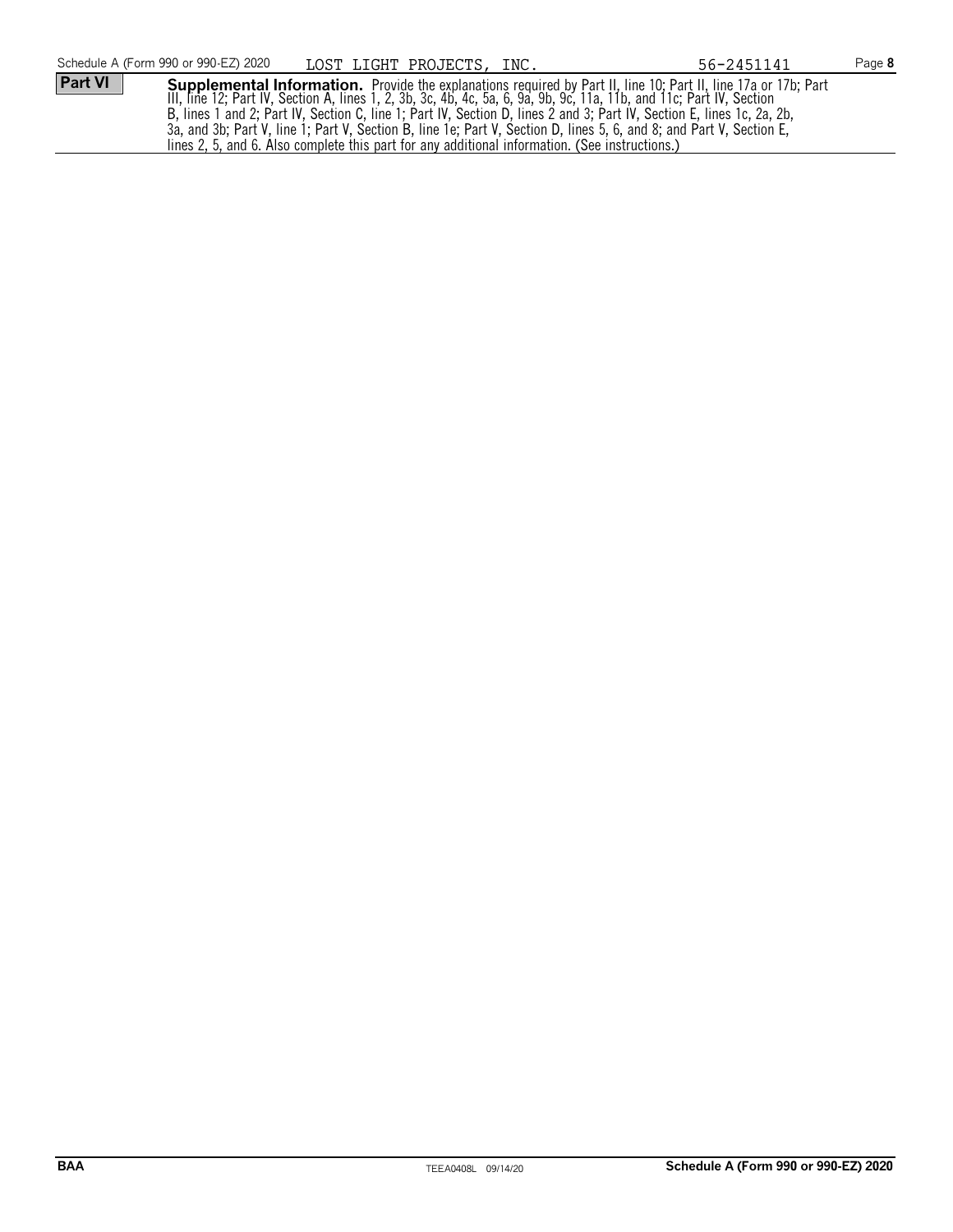| <b>Supplemental Financial Statements</b><br><b>SCHEDULE D</b><br>Complete if the organization answered 'Yes' on Form 990, |                                                                                                   |                                                                                                                                                                                                                                                                                                                                                                                        |                                                    |                              |                                |                                 |  |
|---------------------------------------------------------------------------------------------------------------------------|---------------------------------------------------------------------------------------------------|----------------------------------------------------------------------------------------------------------------------------------------------------------------------------------------------------------------------------------------------------------------------------------------------------------------------------------------------------------------------------------------|----------------------------------------------------|------------------------------|--------------------------------|---------------------------------|--|
| (Form 990)                                                                                                                |                                                                                                   | 2020                                                                                                                                                                                                                                                                                                                                                                                   |                                                    |                              |                                |                                 |  |
| Department of the Treasury<br>Internal Revenue Service                                                                    | <b>Inspection</b>                                                                                 | <b>Open to Public</b>                                                                                                                                                                                                                                                                                                                                                                  |                                                    |                              |                                |                                 |  |
| Name of the organization                                                                                                  |                                                                                                   |                                                                                                                                                                                                                                                                                                                                                                                        |                                                    |                              | Employer identification number |                                 |  |
| LOST LIGHT PROJECTS, INC.<br>DBA INSIDE CLIMATE NEWS                                                                      |                                                                                                   |                                                                                                                                                                                                                                                                                                                                                                                        |                                                    | 56-2451141                   |                                |                                 |  |
| Part I                                                                                                                    |                                                                                                   | Organizations Maintaining Donor Advised Funds or Other Similar Funds or Accounts.<br>Complete if the organization answered 'Yes' on Form 990, Part IV, line 6.                                                                                                                                                                                                                         |                                                    |                              |                                |                                 |  |
|                                                                                                                           |                                                                                                   | (a) Donor advised funds                                                                                                                                                                                                                                                                                                                                                                |                                                    | (b) Funds and other accounts |                                |                                 |  |
| 1.                                                                                                                        |                                                                                                   |                                                                                                                                                                                                                                                                                                                                                                                        |                                                    |                              |                                |                                 |  |
| 2                                                                                                                         | Aggregate value of contributions to (during year)<br>Aggregate value of grants from (during year) |                                                                                                                                                                                                                                                                                                                                                                                        |                                                    |                              |                                |                                 |  |
| 3<br>4                                                                                                                    | Aggregate value at end of year                                                                    |                                                                                                                                                                                                                                                                                                                                                                                        |                                                    |                              |                                |                                 |  |
| 5.                                                                                                                        |                                                                                                   | Did the organization inform all donors and donor advisors in writing that the assets held in donor advised funds                                                                                                                                                                                                                                                                       |                                                    |                              |                                |                                 |  |
|                                                                                                                           |                                                                                                   | are the organization's property, subject to the organization's exclusive legal control?                                                                                                                                                                                                                                                                                                |                                                    |                              | Yes                            | No                              |  |
|                                                                                                                           |                                                                                                   | Did the organization inform all grantees, donors, and donor advisors in writing that grant funds can be used only<br>for charitable purposes and not for the benefit of the donor or donor advisor, or for any other purpose conf                                                                                                                                                      |                                                    |                              | <b>Yes</b>                     | No                              |  |
| Part II                                                                                                                   | <b>Conservation Easements.</b>                                                                    | Complete if the organization answered 'Yes' on Form 990, Part IV, line 7.                                                                                                                                                                                                                                                                                                              |                                                    |                              |                                |                                 |  |
|                                                                                                                           |                                                                                                   | 1 Purpose(s) of conservation easements held by the organization (check all that apply).                                                                                                                                                                                                                                                                                                |                                                    |                              |                                |                                 |  |
|                                                                                                                           | Preservation of land for public use (for example, recreation or education)                        |                                                                                                                                                                                                                                                                                                                                                                                        | Preservation of a historically important land area |                              |                                |                                 |  |
|                                                                                                                           | Protection of natural habitat                                                                     |                                                                                                                                                                                                                                                                                                                                                                                        | Preservation of a certified historic structure     |                              |                                |                                 |  |
|                                                                                                                           | Preservation of open space                                                                        |                                                                                                                                                                                                                                                                                                                                                                                        |                                                    |                              |                                |                                 |  |
|                                                                                                                           |                                                                                                   | 2 Complete lines 2a through 2d if the organization held a qualified conservation contribution in the form of a conservation easement on the                                                                                                                                                                                                                                            |                                                    |                              |                                |                                 |  |
| last day of the tax year.                                                                                                 |                                                                                                   |                                                                                                                                                                                                                                                                                                                                                                                        |                                                    |                              |                                | Held at the End of the Tax Year |  |
|                                                                                                                           |                                                                                                   |                                                                                                                                                                                                                                                                                                                                                                                        | 2a                                                 |                              |                                |                                 |  |
|                                                                                                                           |                                                                                                   |                                                                                                                                                                                                                                                                                                                                                                                        | 2 <sub>b</sub>                                     |                              |                                |                                 |  |
|                                                                                                                           |                                                                                                   | <b>c</b> Number of conservation easements on a certified historic structure included in (a) $\dots \dots \dots$                                                                                                                                                                                                                                                                        | 2c                                                 |                              |                                |                                 |  |
|                                                                                                                           |                                                                                                   | d Number of conservation easements included in (c) acquired after 7/25/06, and not on a historic                                                                                                                                                                                                                                                                                       | 2d                                                 |                              |                                |                                 |  |
| tax year $\blacktriangleright$                                                                                            |                                                                                                   | 3 Number of conservation easements modified, transferred, released, extinguished, or terminated by the organization during the                                                                                                                                                                                                                                                         |                                                    |                              |                                |                                 |  |
|                                                                                                                           | Number of states where property subject to conservation easement is located ▶                     |                                                                                                                                                                                                                                                                                                                                                                                        |                                                    |                              |                                |                                 |  |
| 5                                                                                                                         |                                                                                                   | Does the organization have a written policy regarding the periodic monitoring, inspection, handling of violations,                                                                                                                                                                                                                                                                     |                                                    |                              |                                |                                 |  |
|                                                                                                                           |                                                                                                   | Staff and volunteer hours devoted to monitoring, inspecting, handling of violations, and enforcing conservation easements during the year                                                                                                                                                                                                                                              |                                                    |                              | Yes                            | No                              |  |
| ►\$                                                                                                                       |                                                                                                   | 7 Amount of expenses incurred in monitoring, inspecting, handling of violations, and enforcing conservation easements during the year                                                                                                                                                                                                                                                  |                                                    |                              |                                |                                 |  |
| 8                                                                                                                         |                                                                                                   | Does each conservation easement reported on line 2(d) above satisfy the requirements of section 170(h)(4)(B)(i)                                                                                                                                                                                                                                                                        |                                                    |                              | <b>Yes</b>                     | No                              |  |
| 9<br>conservation easements.                                                                                              |                                                                                                   | In Part XIII, describe how the organization reports conservation easements in its revenue and expense statement and balance sheet, and<br>include, if applicable, the text of the footnote to the organization's financial statements that describes the organization's accounting for                                                                                                 |                                                    |                              |                                |                                 |  |
|                                                                                                                           |                                                                                                   | Part III   Organizations Maintaining Collections of Art, Historical Treasures, or Other Similar Assets.<br>Complete if the organization answered 'Yes' on Form 990, Part IV, line 8.                                                                                                                                                                                                   |                                                    |                              |                                |                                 |  |
|                                                                                                                           |                                                                                                   | 1a If the organization elected, as permitted under FASB ASC 958, not to report in its revenue statement and balance sheet works of art,<br>historical treasures, or other similar assets held for public exhibition, education, or research in furtherance of public service, provide in<br>Part XIII the text of the footnote to its financial statements that describes these items. |                                                    |                              |                                |                                 |  |
|                                                                                                                           | following amounts relating to these items:                                                        | b If the organization elected, as permitted under FASB ASC 958, to report in its revenue statement and balance sheet works of art, historical treasures, or other similar assets held for public exhibition, education, or res                                                                                                                                                         |                                                    |                              |                                |                                 |  |
|                                                                                                                           |                                                                                                   |                                                                                                                                                                                                                                                                                                                                                                                        |                                                    |                              |                                |                                 |  |
|                                                                                                                           |                                                                                                   |                                                                                                                                                                                                                                                                                                                                                                                        |                                                    |                              |                                |                                 |  |
| 2                                                                                                                         |                                                                                                   | If the organization received or held works of art, historical treasures, or other similar assets for financial gain, provide the following<br>amounts required to be reported under FASB ASC 958 relating to these items:                                                                                                                                                              |                                                    |                              |                                |                                 |  |
|                                                                                                                           |                                                                                                   |                                                                                                                                                                                                                                                                                                                                                                                        |                                                    | $\triangleright$ \$          |                                |                                 |  |
|                                                                                                                           |                                                                                                   |                                                                                                                                                                                                                                                                                                                                                                                        |                                                    |                              |                                |                                 |  |

| Schedule D (Form 990) 2020<br>BAA For Paperwork Reduction Act Notice, see the Instructions for Form 990.<br>TEEA3301L 08/18/20 |
|--------------------------------------------------------------------------------------------------------------------------------|
|--------------------------------------------------------------------------------------------------------------------------------|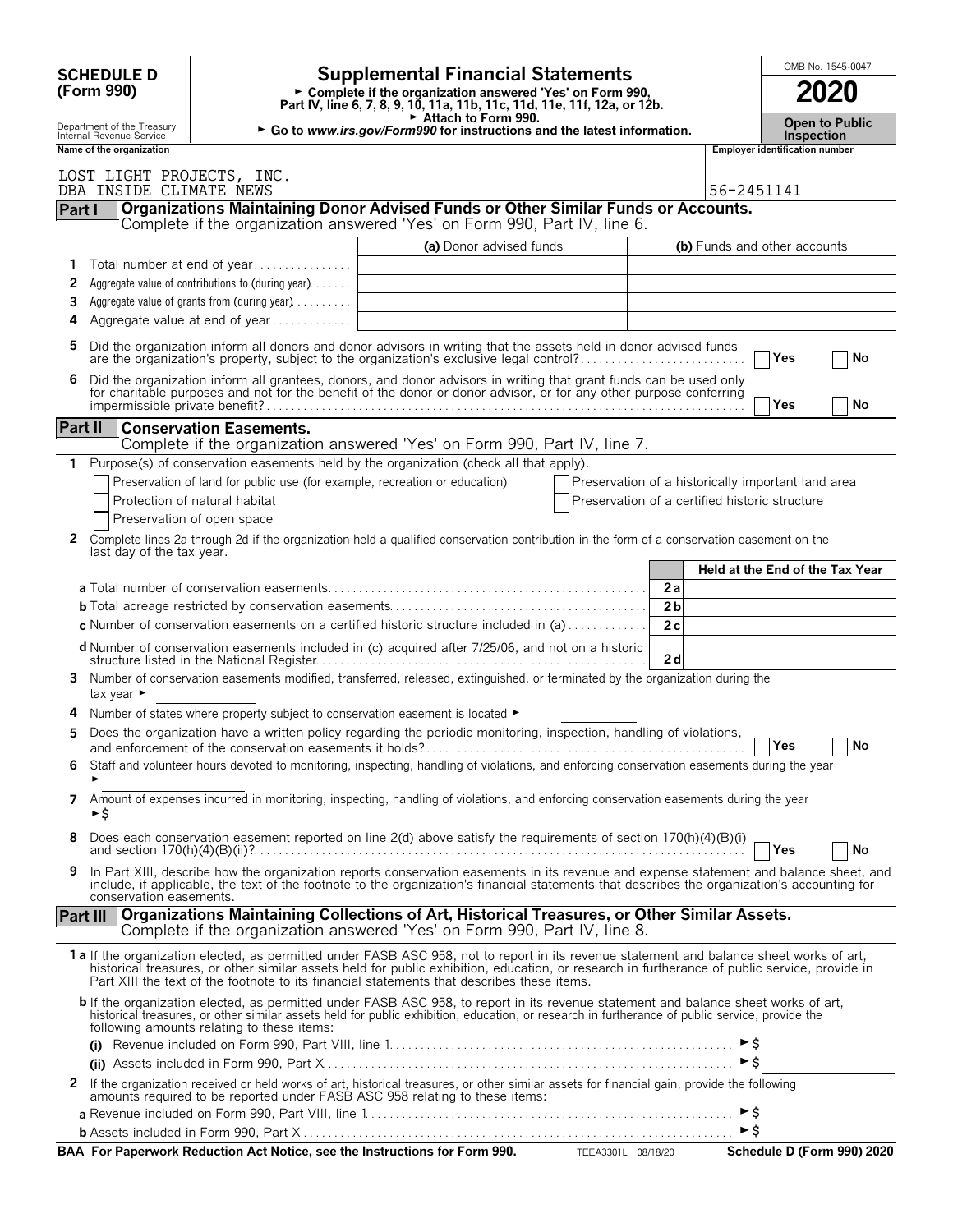|                  | Schedule D (Form 990) 2020 LOST LIGHT PROJECTS, INC.                                                                                                                                                                      |                  |                                         |                                    |     | 56-2451141                      |                            |     | Page 2    |
|------------------|---------------------------------------------------------------------------------------------------------------------------------------------------------------------------------------------------------------------------|------------------|-----------------------------------------|------------------------------------|-----|---------------------------------|----------------------------|-----|-----------|
| <b>Part III</b>  | Organizations Maintaining Collections of Art, Historical Treasures, or Other Similar Assets (continued)                                                                                                                   |                  |                                         |                                    |     |                                 |                            |     |           |
| 3                | Using the organization's acquisition, accession, and other records, check any of the following that make significant use of its collection                                                                                |                  |                                         |                                    |     |                                 |                            |     |           |
| a                | items (check all that apply):<br>Public exhibition                                                                                                                                                                        |                  | d                                       | Loan or exchange program           |     |                                 |                            |     |           |
| b                | Scholarly research                                                                                                                                                                                                        |                  | Other<br>е                              |                                    |     |                                 |                            |     |           |
| С                | Preservation for future generations                                                                                                                                                                                       |                  |                                         |                                    |     |                                 |                            |     |           |
| Part XIII.       | Provide a description of the organization's collections and explain how they further the organization's exempt purpose in                                                                                                 |                  |                                         |                                    |     |                                 |                            |     |           |
|                  | During the year, did the organization solicit or receive donations of art, historical treasures, or other similar assets to be sold to raise funds rather than to be maintained as part of the organization's collection? |                  |                                         |                                    |     |                                 | Yes                        |     | <b>No</b> |
| <b>Part IV</b>   | <b>Escrow and Custodial Arrangements.</b> Complete if the organization answered 'Yes' on Form 990, Part IV,                                                                                                               |                  |                                         |                                    |     |                                 |                            |     |           |
|                  | line 9, or reported an amount on Form 990, Part X, line 21.                                                                                                                                                               |                  |                                         |                                    |     |                                 |                            |     |           |
|                  | 1a Is the organization an agent, trustee, custodian or other intermediary for contributions or other assets not included                                                                                                  |                  |                                         |                                    |     |                                 |                            |     |           |
|                  |                                                                                                                                                                                                                           |                  |                                         |                                    |     |                                 | Yes                        |     | No        |
|                  | <b>b</b> If 'Yes,' explain the arrangement in Part XIII and complete the following table:                                                                                                                                 |                  |                                         |                                    |     |                                 | Amount                     |     |           |
|                  |                                                                                                                                                                                                                           |                  |                                         |                                    | 1 с |                                 |                            |     |           |
|                  |                                                                                                                                                                                                                           |                  |                                         |                                    | 1 d |                                 |                            |     |           |
|                  |                                                                                                                                                                                                                           |                  |                                         |                                    | 1 e |                                 |                            |     |           |
|                  |                                                                                                                                                                                                                           |                  |                                         |                                    | 1f  |                                 |                            |     |           |
|                  | 2a Did the organization include an amount on Form 990, Part X, line 21, for escrow or custodial account liability?                                                                                                        |                  |                                         |                                    |     |                                 |                            |     | No        |
|                  |                                                                                                                                                                                                                           |                  |                                         |                                    |     |                                 |                            |     |           |
|                  |                                                                                                                                                                                                                           |                  |                                         |                                    |     |                                 |                            |     |           |
| <b>Part V</b>    | <b>Endowment Funds.</b> Complete if the organization answered 'Yes' on Form 990, Part IV, line 10.                                                                                                                        |                  |                                         |                                    |     |                                 |                            |     |           |
|                  |                                                                                                                                                                                                                           | (a) Current year | (b) Prior year                          | (c) Two years back                 |     | (d) Three years back            | (e) Four years back        |     |           |
|                  | <b>1 a</b> Beginning of year balance<br><b>b</b> Contributions                                                                                                                                                            |                  |                                         |                                    |     |                                 |                            |     |           |
|                  |                                                                                                                                                                                                                           |                  |                                         |                                    |     |                                 |                            |     |           |
|                  | c Net investment earnings, gains,<br>and losses                                                                                                                                                                           |                  |                                         |                                    |     |                                 |                            |     |           |
|                  | <b>d</b> Grants or scholarships $\ldots \ldots \ldots$                                                                                                                                                                    |                  |                                         |                                    |     |                                 |                            |     |           |
|                  | <b>e</b> Other expenditures for facilities                                                                                                                                                                                |                  |                                         |                                    |     |                                 |                            |     |           |
|                  | and programs                                                                                                                                                                                                              |                  |                                         |                                    |     |                                 |                            |     |           |
|                  | <b>f</b> Administrative expenses $\dots$                                                                                                                                                                                  |                  |                                         |                                    |     |                                 |                            |     |           |
|                  | <b>g</b> End of year balance $\ldots$<br>2 Provide the estimated percentage of the current year end balance (line 1g, column (a)) held as:                                                                                |                  |                                         |                                    |     |                                 |                            |     |           |
|                  | a Board designated or quasi-endowment $\blacktriangleright$                                                                                                                                                               |                  |                                         |                                    |     |                                 |                            |     |           |
|                  | <b>b</b> Permanent endowment ►                                                                                                                                                                                            | ిం               |                                         |                                    |     |                                 |                            |     |           |
|                  | c Term endowment ►                                                                                                                                                                                                        | ୭                |                                         |                                    |     |                                 |                            |     |           |
|                  | The percentages on lines 2a, 2b, and 2c should equal 100%.                                                                                                                                                                |                  |                                         |                                    |     |                                 |                            |     |           |
|                  | 3a Are there endowment funds not in the possession of the organization that are held and administered for the                                                                                                             |                  |                                         |                                    |     |                                 |                            |     |           |
| organization by: |                                                                                                                                                                                                                           |                  |                                         |                                    |     |                                 |                            | Yes | No        |
|                  |                                                                                                                                                                                                                           |                  |                                         |                                    |     |                                 | 3a(i)                      |     |           |
|                  |                                                                                                                                                                                                                           |                  |                                         |                                    |     |                                 | 3a(ii)                     |     |           |
|                  | <b>b</b> If 'Yes' on line 3a(ii), are the related organizations listed as required on Schedule R?                                                                                                                         |                  |                                         |                                    |     |                                 | 3b                         |     |           |
|                  | 4 Describe in Part XIII the intended uses of the organization's endowment funds.                                                                                                                                          |                  |                                         |                                    |     |                                 |                            |     |           |
|                  | <b>Part VI</b> Land, Buildings, and Equipment.<br>Complete if the organization answered 'Yes' on Form 990, Part IV, line 11a. See Form 990, Part X, line 10.                                                              |                  |                                         |                                    |     |                                 |                            |     |           |
|                  |                                                                                                                                                                                                                           |                  |                                         |                                    |     |                                 |                            |     |           |
|                  | Description of property                                                                                                                                                                                                   |                  | (a) Cost or other basis<br>(investment) | (b) Cost or other<br>basis (other) |     | (c) Accumulated<br>depreciation | (d) Book value             |     |           |
|                  |                                                                                                                                                                                                                           |                  |                                         |                                    |     |                                 |                            |     |           |
|                  |                                                                                                                                                                                                                           |                  |                                         |                                    |     |                                 |                            |     |           |
|                  | c Leasehold improvements                                                                                                                                                                                                  |                  |                                         |                                    |     |                                 |                            |     |           |
|                  |                                                                                                                                                                                                                           |                  |                                         | 51,835.                            |     | 22,275.                         |                            |     | 29,560.   |
|                  | Total. Add lines 1a through 1e. (Column (d) must equal Form 990, Part X, column (B), line 10c.)                                                                                                                           |                  |                                         |                                    |     | ►                               |                            |     |           |
| <b>BAA</b>       |                                                                                                                                                                                                                           |                  |                                         |                                    |     |                                 | Schedule D (Form 990) 2020 |     | 29,560.   |
|                  |                                                                                                                                                                                                                           |                  |                                         |                                    |     |                                 |                            |     |           |

TEEA3302L 08/18/20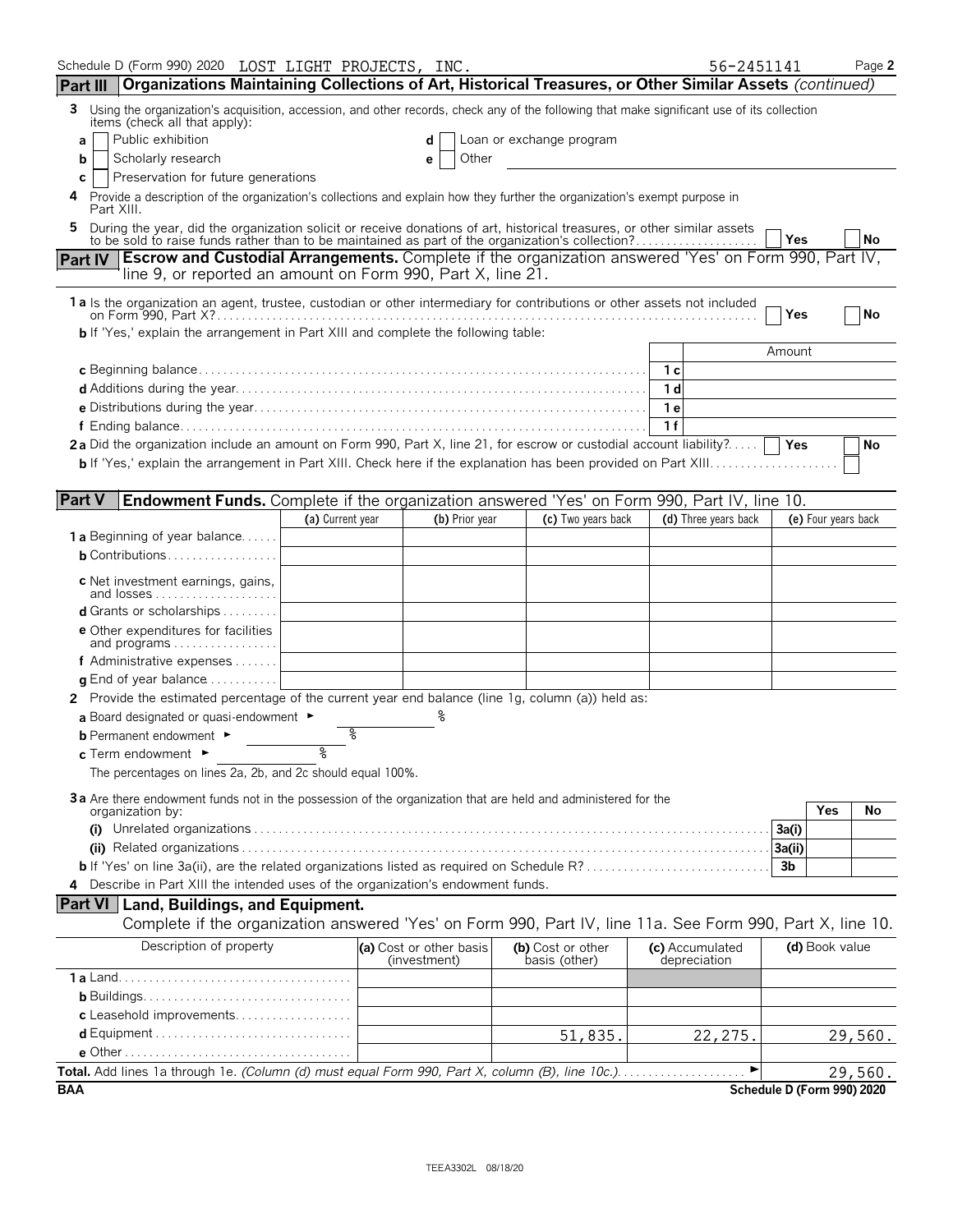| Schedule D (Form 990) 2020                                            | LOST LIGHT PROJECTS, | INC                          | 56-2451141                                                                                                        | Page 3         |
|-----------------------------------------------------------------------|----------------------|------------------------------|-------------------------------------------------------------------------------------------------------------------|----------------|
| Part VII   Investments - Other Securities.                            |                      |                              | N/A<br>Complete if the organization answered 'Yes' on Form 990, Part IV, line 11b. See Form 990, Part X, line 12. |                |
| (a) Description of security or category (including name of security)  |                      | (b) Book value               | (c) Method of valuation: Cost or end-of-year market value                                                         |                |
|                                                                       |                      |                              |                                                                                                                   |                |
|                                                                       |                      |                              |                                                                                                                   |                |
| (3) Other                                                             |                      |                              |                                                                                                                   |                |
| (A)                                                                   |                      |                              |                                                                                                                   |                |
| (B)                                                                   |                      |                              |                                                                                                                   |                |
| (C)                                                                   |                      |                              |                                                                                                                   |                |
| (D)                                                                   |                      |                              |                                                                                                                   |                |
| (E)                                                                   |                      |                              |                                                                                                                   |                |
| (F)<br>(G)                                                            |                      |                              |                                                                                                                   |                |
| (H)                                                                   |                      |                              |                                                                                                                   |                |
| $($ l $)$                                                             |                      |                              |                                                                                                                   |                |
| Total. (Column (b) must equal Form 990, Part X, column (B) line 12.)  |                      |                              |                                                                                                                   |                |
| Part VIII Investments - Program Related.                              |                      |                              | N/A                                                                                                               |                |
|                                                                       |                      |                              | Complete if the organization answered 'Yes' on Form 990, Part IV, line 11c. See Form 990, Part X, line 13.        |                |
| (a) Description of investment                                         |                      | (b) Book value               | (c) Method of valuation: Cost or end-of-year market value                                                         |                |
| (1)                                                                   |                      |                              |                                                                                                                   |                |
| (2)                                                                   |                      |                              |                                                                                                                   |                |
| (3)                                                                   |                      |                              |                                                                                                                   |                |
| (4)                                                                   |                      |                              |                                                                                                                   |                |
| (5)<br>(6)                                                            |                      |                              |                                                                                                                   |                |
| (7)                                                                   |                      |                              |                                                                                                                   |                |
| (8)                                                                   |                      |                              |                                                                                                                   |                |
| (9)                                                                   |                      |                              |                                                                                                                   |                |
| (10)                                                                  |                      |                              |                                                                                                                   |                |
| Total. (Column (b) must equal Form 990, Part X, column (B) line 13.). |                      |                              |                                                                                                                   |                |
| Part IX<br><b>Other Assets.</b>                                       |                      | N/A                          |                                                                                                                   |                |
|                                                                       | (a) Description      |                              | Complete if the organization answered 'Yes' on Form 990, Part IV, line 11d. See Form 990, Part X, line 15.        | (b) Book value |
| (1)                                                                   |                      |                              |                                                                                                                   |                |
| (2)                                                                   |                      |                              |                                                                                                                   |                |
| (3)                                                                   |                      |                              |                                                                                                                   |                |
| (4)                                                                   |                      |                              |                                                                                                                   |                |
| $\overline{(5)}$                                                      |                      |                              |                                                                                                                   |                |
| (6)                                                                   |                      |                              |                                                                                                                   |                |
| (7)<br>(8)                                                            |                      |                              |                                                                                                                   |                |
| (9)                                                                   |                      |                              |                                                                                                                   |                |
| (10)                                                                  |                      |                              |                                                                                                                   |                |
|                                                                       |                      |                              | ▶                                                                                                                 |                |
| <b>Other Liabilities.</b><br>Part X                                   |                      |                              |                                                                                                                   |                |
|                                                                       |                      |                              | Complete if the organization answered 'Yes' on Form 990, Part IV, line 11e or 11f. See Form 990, Part X, line 25. |                |
| 1.                                                                    |                      | (a) Description of liability |                                                                                                                   | (b) Book value |
| (1) Federal income taxes<br>$(2)$ PPP<br>LOAN                         |                      |                              |                                                                                                                   | 364,634.       |
| (3)                                                                   |                      |                              |                                                                                                                   |                |
| $\overline{(4)}$                                                      |                      |                              |                                                                                                                   |                |
| $\overline{(5)}$                                                      |                      |                              |                                                                                                                   |                |
| $\overline{(6)}$                                                      |                      |                              |                                                                                                                   |                |
| (7)                                                                   |                      |                              |                                                                                                                   |                |
| (8)                                                                   |                      |                              |                                                                                                                   |                |
| (9)                                                                   |                      |                              |                                                                                                                   |                |
| (10)<br>(11)                                                          |                      |                              |                                                                                                                   |                |
|                                                                       |                      |                              |                                                                                                                   | 364,634.       |
|                                                                       |                      |                              |                                                                                                                   |                |

**2.** Liability for uncertain tax positions. In Part XIII, provide the text of the footnote to the organization's financial statements that reports the organization's liability for uncertain tax positions under FASB ASC 740. Check here if the text of the footnote has been provided in Part XIII. . . . . . . . . . . . . . . . . . . . . . . . . . . . . . . . . . . . . . . . . . . . . . . . . . . . . . . . SEE PART XIII <mark>X</mark>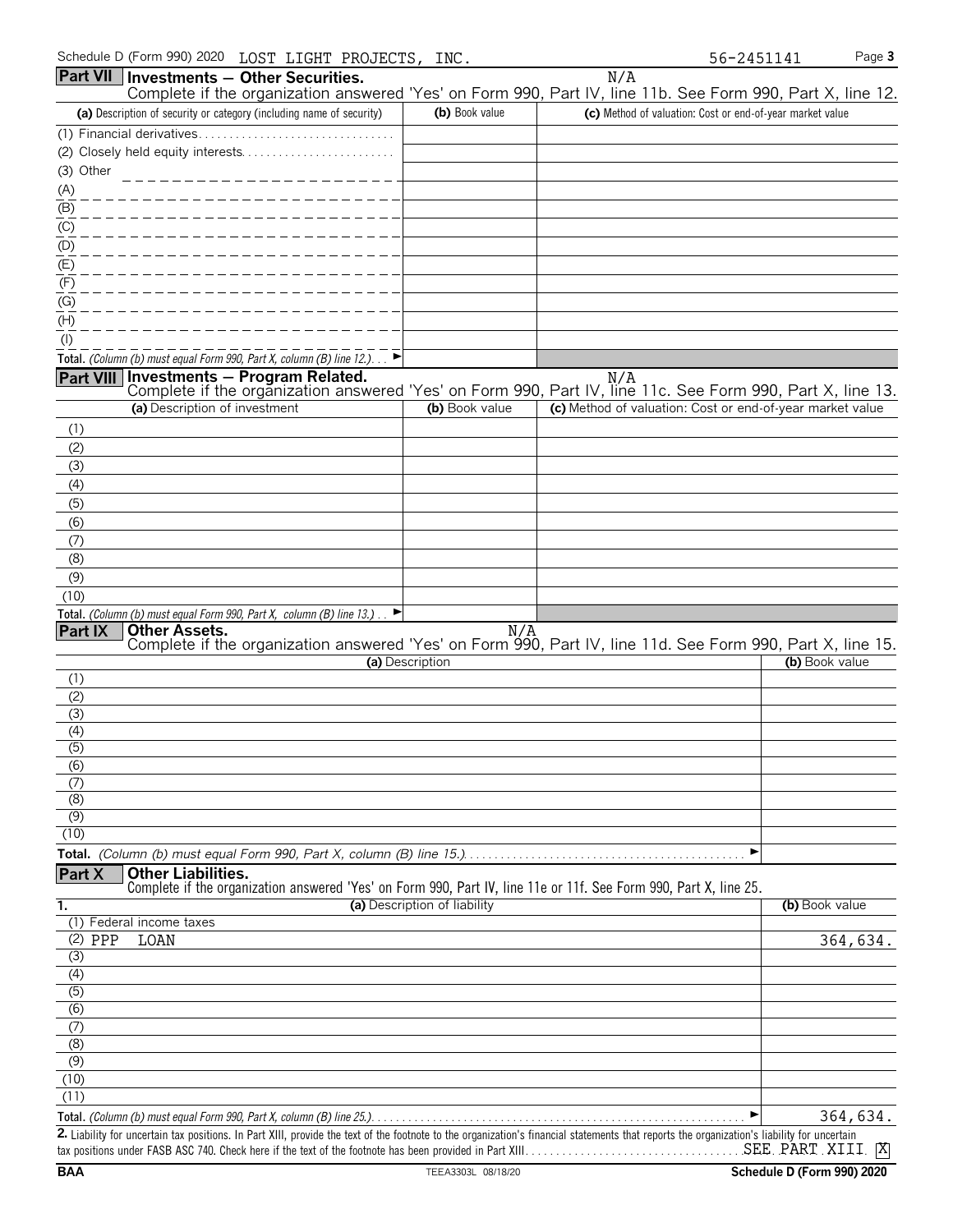| Schedule D (Form 990) 2020 LOST LIGHT PROJECTS, INC.                                                  | 56-2451141   | Page 4       |
|-------------------------------------------------------------------------------------------------------|--------------|--------------|
| <b>Part XI</b>   Reconciliation of Revenue per Audited Financial Statements With Revenue per Return.  |              |              |
| Complete if the organization answered 'Yes' on Form 990, Part IV, line 12a.                           |              |              |
| 1                                                                                                     | $\mathbf{1}$ | 2,238,746.   |
| Amounts included on line 1 but not on Form 990, Part VIII, line 12:<br>2                              |              |              |
| 2a                                                                                                    |              |              |
| 2 <sub>b</sub>                                                                                        |              |              |
|                                                                                                       |              |              |
| d Other (Describe in Part XIII.) SEE PART XIII [1]<br>364,634.                                        |              |              |
|                                                                                                       | 2el          | 364,634.     |
| 3.                                                                                                    | $\mathbf{3}$ | 1,874,112.   |
| Amounts included on Form 990, Part VIII, line 12, but not on line 1:                                  |              |              |
|                                                                                                       |              |              |
| 4 <sub>h</sub>                                                                                        |              |              |
|                                                                                                       | 4 c          |              |
| 5 Total revenue. Add lines 3 and 4c. (This must equal Form 990, Part I, line 12.)                     | 5            | 1,874,112.   |
| <b>Part XII Reconciliation of Expenses per Audited Financial Statements With Expenses per Return.</b> |              |              |
| Complete if the organization answered 'Yes' on Form 990, Part IV, line 12a.                           |              |              |
|                                                                                                       | $\mathbf{1}$ | 2, 277, 133. |
| Amounts included on line 1 but not on Form 990, Part IX, line 25:<br>2                                |              |              |
| 2a                                                                                                    |              |              |
| 2 <sub>b</sub>                                                                                        |              |              |
| 2c                                                                                                    |              |              |
| 2d                                                                                                    |              |              |
|                                                                                                       | 2e           |              |
| 3                                                                                                     | 3            | 2, 277, 133. |
| Amounts included on Form 990, Part IX, line 25, but not on line 1:<br>4                               |              |              |
| a Investment expenses not included on Form 990, Part VIII, line 7b. 4a                                |              |              |
| 4h                                                                                                    |              |              |
|                                                                                                       | 4 c          |              |
| 5 Total expenses. Add lines 3 and 4c. (This must equal Form 990, Part I, line 18.)                    | 5            | 2, 277, 133. |
| Part XIII Supplemental Information.                                                                   |              |              |

Provide the descriptions required for Part II, lines 3, 5, and 9; Part III, lines 1a and 4; Part IV, lines 1b and 2b; Part V,

line 4; Part X, line 2; Part XI, lines 2d and 4b; and Part XII, lines 2d and 4b. Also complete this part to provide any additional information.

# **PART X - FASB ASC 740 FOOTNOTE**

LOST LIGHT PROJECTS, INC. IS AN ORGANIZATION EXEMPT FROM FEDERAL INCOME TAX UNDER SECTION 501(C)3. ON MAY 7, 2020 THE INTERNAL REVENUE SERVICE TERMINATED ITS PRIVATE FOUNDATION STATUS RETROACTIVELY, AS OF JANUARY 1, 2015, RECLASSIFIED LOST LIGHT AS A PUBLIC CHARITY EXEMPT FROM FEDERAL INCOME TAX UNDER SECTION 501(C)(3) OF THE CODE.

**BAA Schedule D (Form 990) 2020**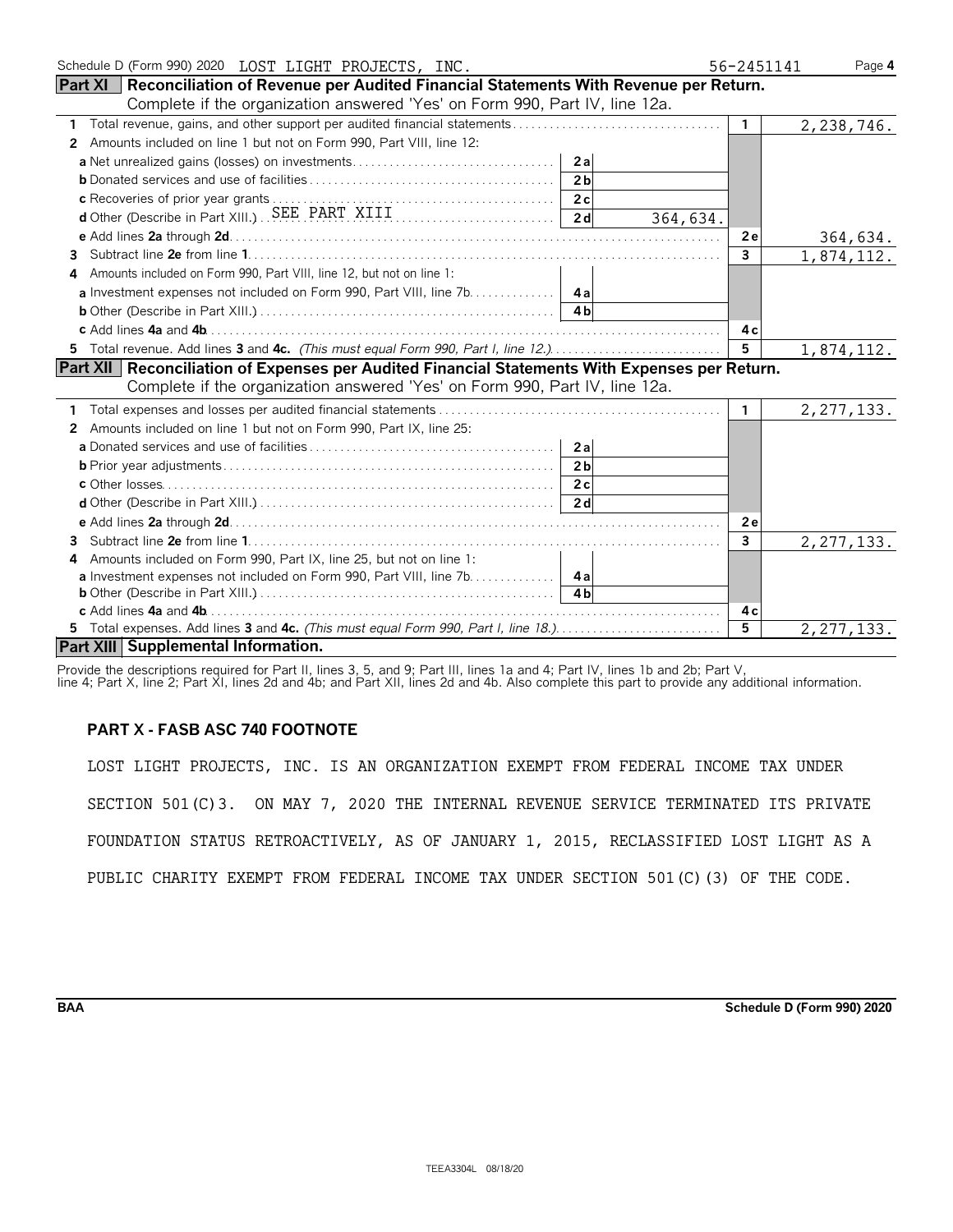|  | PPP LOAN GRANT. | 364 63a |
|--|-----------------|---------|
|  |                 | 364 637 |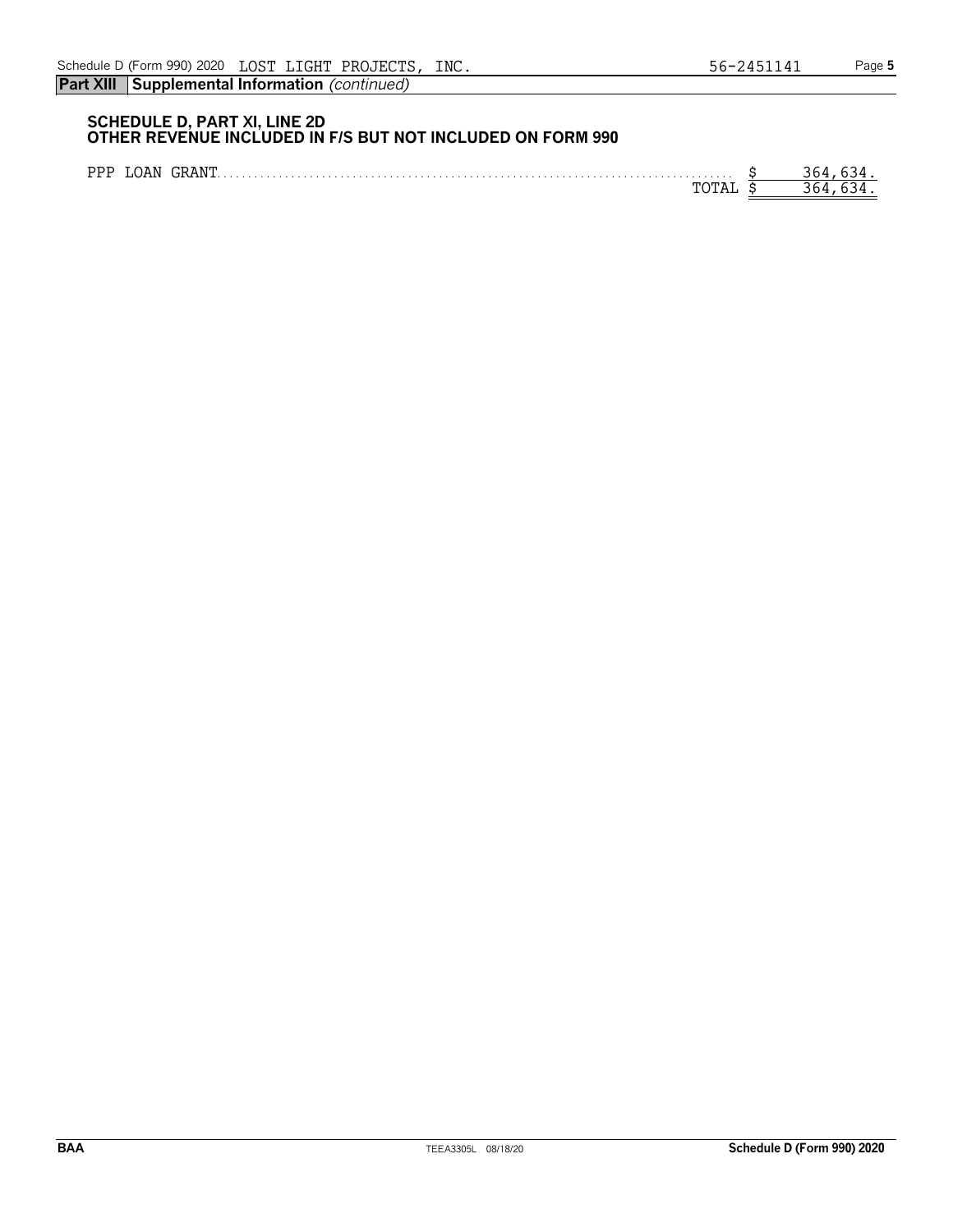| <b>SCHEDULE J</b>                                      | <b>Compensation Information</b><br>OMB No. 1545-0047                                                                                                                                                                                                                                                                |                                                       |                       |                            |     |    |  |  |
|--------------------------------------------------------|---------------------------------------------------------------------------------------------------------------------------------------------------------------------------------------------------------------------------------------------------------------------------------------------------------------------|-------------------------------------------------------|-----------------------|----------------------------|-----|----|--|--|
| (Form 990)                                             | For certain Officers, Directors, Trustees, Key Employees, and Highest Compensated Employees                                                                                                                                                                                                                         |                                                       | 2020                  |                            |     |    |  |  |
|                                                        | Complete if the organization answered 'Yes' on Form 990, Part IV, line 23.                                                                                                                                                                                                                                          |                                                       | <b>Open to Public</b> |                            |     |    |  |  |
| Department of the Treasury<br>Internal Revenue Service | Attach to Form 990.<br>Inspection<br>Go to www.irs.gov/Form990 for instructions and the latest information.                                                                                                                                                                                                         |                                                       |                       |                            |     |    |  |  |
| Name of the organization                               | Employer identification number<br>LOST LIGHT PROJECTS, INC.<br>56-2451141                                                                                                                                                                                                                                           |                                                       |                       |                            |     |    |  |  |
| Part I                                                 | DBA INSIDE CLIMATE NEWS<br><b>Questions Regarding Compensation</b>                                                                                                                                                                                                                                                  |                                                       |                       |                            |     |    |  |  |
|                                                        |                                                                                                                                                                                                                                                                                                                     |                                                       |                       |                            | Yes | No |  |  |
|                                                        | 1 a Check the appropriate box(es) if the organization provided any of the following to or for a person listed on Form 990, Part VII, Section A, line 1a. Complete Part III to provide any relevant information regarding these                                                                                      |                                                       |                       |                            |     |    |  |  |
|                                                        | First-class or charter travel                                                                                                                                                                                                                                                                                       | Housing allowance or residence for personal use       |                       |                            |     |    |  |  |
| Travel for companions                                  |                                                                                                                                                                                                                                                                                                                     | Payments for business use of personal residence       |                       |                            |     |    |  |  |
|                                                        | Tax indemnification and gross-up payments                                                                                                                                                                                                                                                                           | Health or social club dues or initiation fees         |                       |                            |     |    |  |  |
|                                                        | Discretionary spending account                                                                                                                                                                                                                                                                                      | Personal services (such as maid, chauffeur, chef)     |                       |                            |     |    |  |  |
|                                                        | <b>b</b> If any of the boxes on line 1a are checked, did the organization follow a written policy regarding payment or<br>reimbursement or provision of all of the expenses described above? If 'No,' complete Part III to explain                                                                                  |                                                       |                       | 1 b                        |     |    |  |  |
| $\mathbf{2}$                                           | Did the organization require substantiation prior to reimbursing or allowing expenses incurred by all directors,<br>trustees, and officers, including the CEO/Executive Director, regarding the items checked on line 1a?                                                                                           |                                                       |                       | $\mathbf{2}$               | Χ   |    |  |  |
| 3                                                      | Indicate which, if any, of the following the organization used to establish the compensation of the organization's CEO/<br>Executive Director. Check all that apply. Do not check any boxes for methods used by a related organiz<br>establish compensation of the CEO/Executive Director, but explain in Part III. |                                                       |                       |                            |     |    |  |  |
| X                                                      | Compensation committee                                                                                                                                                                                                                                                                                              | Written employment contract                           |                       |                            |     |    |  |  |
| X                                                      | Independent compensation consultant                                                                                                                                                                                                                                                                                 | Compensation survey or study                          |                       |                            |     |    |  |  |
| X                                                      | Form 990 of other organizations                                                                                                                                                                                                                                                                                     | $ X $ Approval by the board or compensation committee |                       |                            |     |    |  |  |
| 4                                                      | During the year, did any person listed on Form 990, Part VII, Section A, line 1a, with respect to the filing organization or a related organization:                                                                                                                                                                |                                                       |                       |                            |     |    |  |  |
|                                                        |                                                                                                                                                                                                                                                                                                                     |                                                       |                       | 4a                         |     | Χ  |  |  |
|                                                        | c Participate in or receive payment from an equity-based compensation arrangement?                                                                                                                                                                                                                                  |                                                       |                       | 4b<br>4 c                  |     | X  |  |  |
|                                                        | If 'Yes' to any of lines 4a-c, list the persons and provide the applicable amounts for each item in Part III.                                                                                                                                                                                                       |                                                       |                       |                            |     | X  |  |  |
|                                                        | Only section 501(c)(3), 501(c)(4), and 501(c)(29) organizations must complete lines 5-9.                                                                                                                                                                                                                            |                                                       |                       |                            |     |    |  |  |
| 5.<br>contingent on the revenues of:                   | For persons listed on Form 990, Part VII, Section A, line 1a, did the organization pay or accrue any compensation                                                                                                                                                                                                   |                                                       |                       |                            |     |    |  |  |
|                                                        |                                                                                                                                                                                                                                                                                                                     |                                                       |                       | 5a                         |     | Χ  |  |  |
|                                                        | If 'Yes' on line 5a or 5b, describe in Part III.                                                                                                                                                                                                                                                                    |                                                       |                       | 5 b                        |     | X  |  |  |
| 6                                                      | For persons listed on Form 990, Part VII, Section A, line 1a, did the organization pay or accrue any compensation<br>contingent on the net earnings of:                                                                                                                                                             |                                                       |                       |                            |     |    |  |  |
|                                                        |                                                                                                                                                                                                                                                                                                                     |                                                       |                       | 6 a                        |     | X  |  |  |
|                                                        |                                                                                                                                                                                                                                                                                                                     |                                                       |                       | 6b                         |     | X  |  |  |
|                                                        | If 'Yes' on line 6a or 6b, describe in Part III.                                                                                                                                                                                                                                                                    |                                                       |                       |                            |     |    |  |  |
| 7                                                      | For persons listed on Form 990, Part VII, Section A, line 1a, did the organization provide any nonfixed                                                                                                                                                                                                             |                                                       |                       | $\overline{7}$             |     | X  |  |  |
| 8                                                      | Were any amounts reported on Form 990, Part VII, paid or accrued pursuant to a contract that was subject<br>to the initial contract exception described in Regulations section 53.4958-4(a)(3)?                                                                                                                     |                                                       |                       | 8                          |     |    |  |  |
|                                                        | If 'Yes' on line 8, did the organization also follow the rebuttable presumption procedure described in Regulations                                                                                                                                                                                                  |                                                       |                       | 9                          |     | Χ  |  |  |
|                                                        | BAA For Paperwork Reduction Act Notice, see the Instructions for Form 990.                                                                                                                                                                                                                                          |                                                       |                       | Schedule J (Form 990) 2020 |     |    |  |  |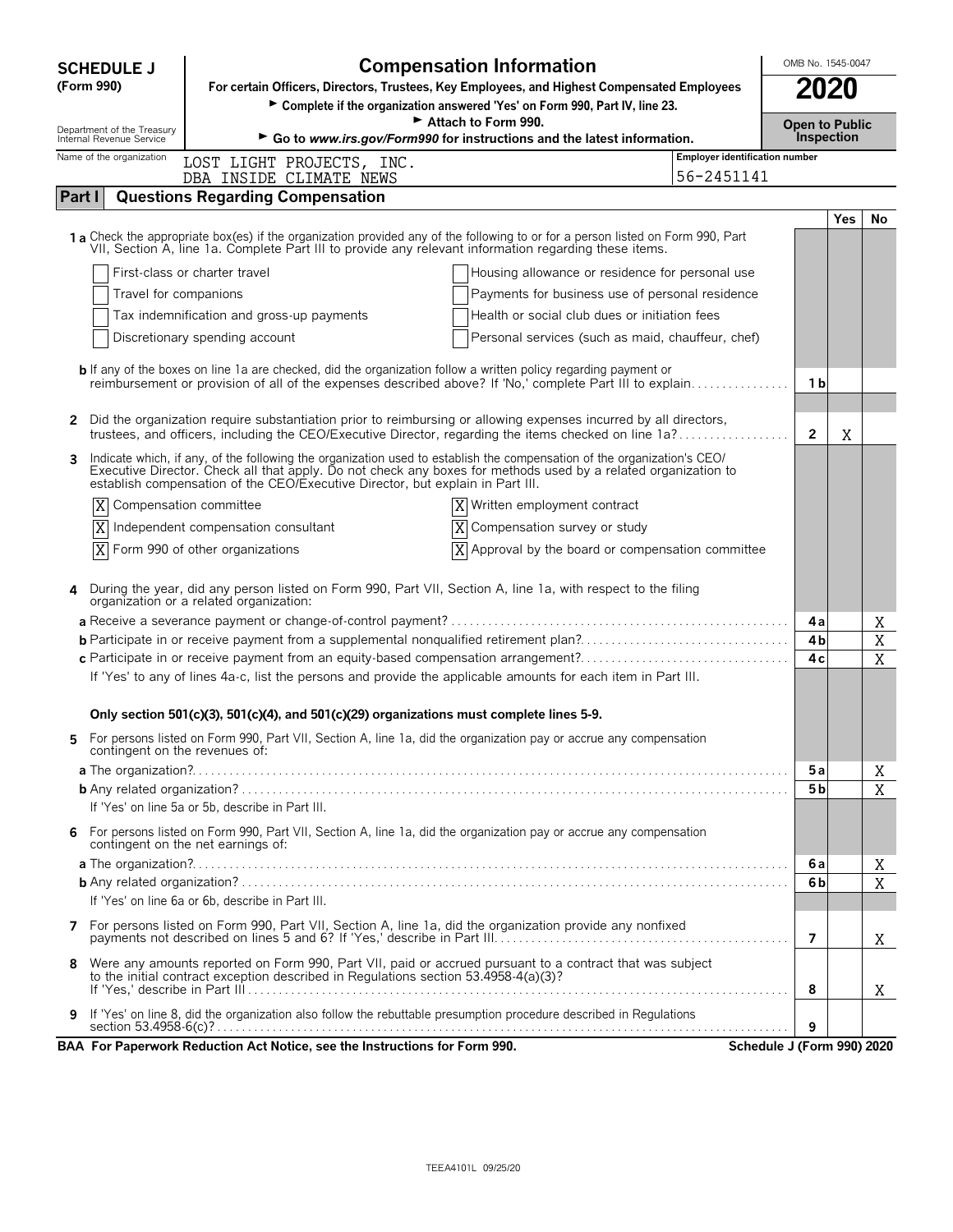#### **Part II** Officers, Directors, Trustees, Key Employees, and Highest Compensated Employees. Use duplicate copies if additional space is needed.

For each individual whose compensation must be reported on Schedule J, report compensation from the organization on row (i) and from related organizations, described in the instructions, on row (ii). Do not list any individuals that aren't listed on Form 990, Part VII.

Note: The sum of columns (B)(i)-(iii) for each listed individual must equal the total amount of Form 990, Part VII, Section A, line 1a, applicable column (D) and (E) amounts for that individual.

| (A) Name and Title      |                           |                          | (B) Breakdown of W-2 and/or 1099-MISC compensation |                                           |                                                         |                            |                                            |                                                                                   |
|-------------------------|---------------------------|--------------------------|----------------------------------------------------|-------------------------------------------|---------------------------------------------------------|----------------------------|--------------------------------------------|-----------------------------------------------------------------------------------|
|                         |                           | (i) Base<br>compensation | (ii) Bonus & incentive<br>compensation             | (iii) Other<br>reportable<br>compensation | (C) Retirement<br>and other<br>deferred<br>compensation | (D) Nontaxable<br>benefits | $(E)$ Total of<br>columns $(B)(i)$ - $(D)$ | (F) Compensation<br>in column (B)<br>reported as<br>deferred on prior<br>Form 990 |
| DAVID SASSOON           | (i)                       | 165,022.                 | $\mathbf{0}$                                       | $\mathbf{0}$                              | $\overline{0}$                                          | $\boldsymbol{0}$ .         | 165,022.                                   | $0$ .                                                                             |
| 1 PRESIDENT & SEC       | (i)                       | $\mathsf{O}$ .           | $\mathsf{0}$ .                                     | $\boldsymbol{0}$                          | $\mathbf 0$                                             | $0$ .                      | $\mathsf{0}$ .                             | $\mathbf 0$ .                                                                     |
|                         | (i)                       |                          |                                                    |                                           |                                                         |                            |                                            |                                                                                   |
| $\overline{2}$          | (i)                       |                          |                                                    |                                           |                                                         |                            |                                            |                                                                                   |
|                         | $\overline{(\mathsf{i})}$ |                          |                                                    |                                           |                                                         |                            |                                            |                                                                                   |
| $\mathbf{3}$            | (i)                       |                          |                                                    |                                           |                                                         |                            |                                            |                                                                                   |
|                         | $\overline{(\mathsf{i})}$ |                          |                                                    |                                           |                                                         |                            |                                            |                                                                                   |
| 4                       | (i)                       |                          |                                                    |                                           |                                                         |                            |                                            |                                                                                   |
|                         | (i)                       |                          |                                                    |                                           |                                                         |                            |                                            |                                                                                   |
| $\overline{\mathbf{5}}$ | (i)                       |                          |                                                    |                                           |                                                         |                            |                                            |                                                                                   |
|                         | $\overline{(\mathsf{i})}$ |                          |                                                    |                                           |                                                         |                            |                                            |                                                                                   |
| 6                       | (i)                       |                          |                                                    |                                           |                                                         |                            |                                            |                                                                                   |
|                         | $\overline{(\mathsf{i})}$ |                          |                                                    |                                           |                                                         |                            |                                            |                                                                                   |
| $\overline{7}$          | (i)                       |                          |                                                    |                                           |                                                         |                            |                                            |                                                                                   |
|                         | (i)                       |                          |                                                    |                                           |                                                         |                            |                                            |                                                                                   |
| 8                       | (i)                       |                          |                                                    |                                           |                                                         |                            |                                            |                                                                                   |
|                         | $\overline{(\mathsf{i})}$ |                          |                                                    |                                           |                                                         |                            |                                            |                                                                                   |
| 9                       | (i)                       |                          |                                                    |                                           |                                                         |                            |                                            |                                                                                   |
|                         | (i)                       |                          |                                                    |                                           |                                                         |                            |                                            |                                                                                   |
| 10                      | (i)                       |                          |                                                    |                                           |                                                         |                            |                                            |                                                                                   |
|                         | (i)                       |                          |                                                    |                                           |                                                         |                            |                                            |                                                                                   |
| 11                      | (i)                       |                          |                                                    |                                           |                                                         |                            |                                            |                                                                                   |
|                         | (i)                       |                          |                                                    |                                           |                                                         |                            |                                            |                                                                                   |
| 12                      | (i)                       |                          |                                                    |                                           |                                                         |                            |                                            |                                                                                   |
|                         | $\overline{(\mathsf{i})}$ |                          |                                                    |                                           |                                                         |                            |                                            |                                                                                   |
| 13                      | (i)                       |                          |                                                    |                                           |                                                         |                            |                                            |                                                                                   |
|                         | $\overline{(\mathsf{i})}$ |                          |                                                    |                                           |                                                         |                            |                                            |                                                                                   |
| 14                      | (i)                       |                          |                                                    |                                           |                                                         |                            |                                            |                                                                                   |
|                         | $\overline{(\mathsf{i})}$ |                          |                                                    |                                           |                                                         |                            |                                            |                                                                                   |
| 15                      | (i)                       |                          |                                                    |                                           |                                                         |                            |                                            |                                                                                   |
|                         | $\overline{(\mathsf{i})}$ |                          |                                                    |                                           |                                                         |                            |                                            |                                                                                   |
| 16                      | (i)                       |                          |                                                    |                                           |                                                         |                            |                                            |                                                                                   |
| <b>BAA</b>              |                           |                          | TEEA4102L 09/25/20                                 |                                           |                                                         |                            |                                            | Schedule J (Form 990) 2020                                                        |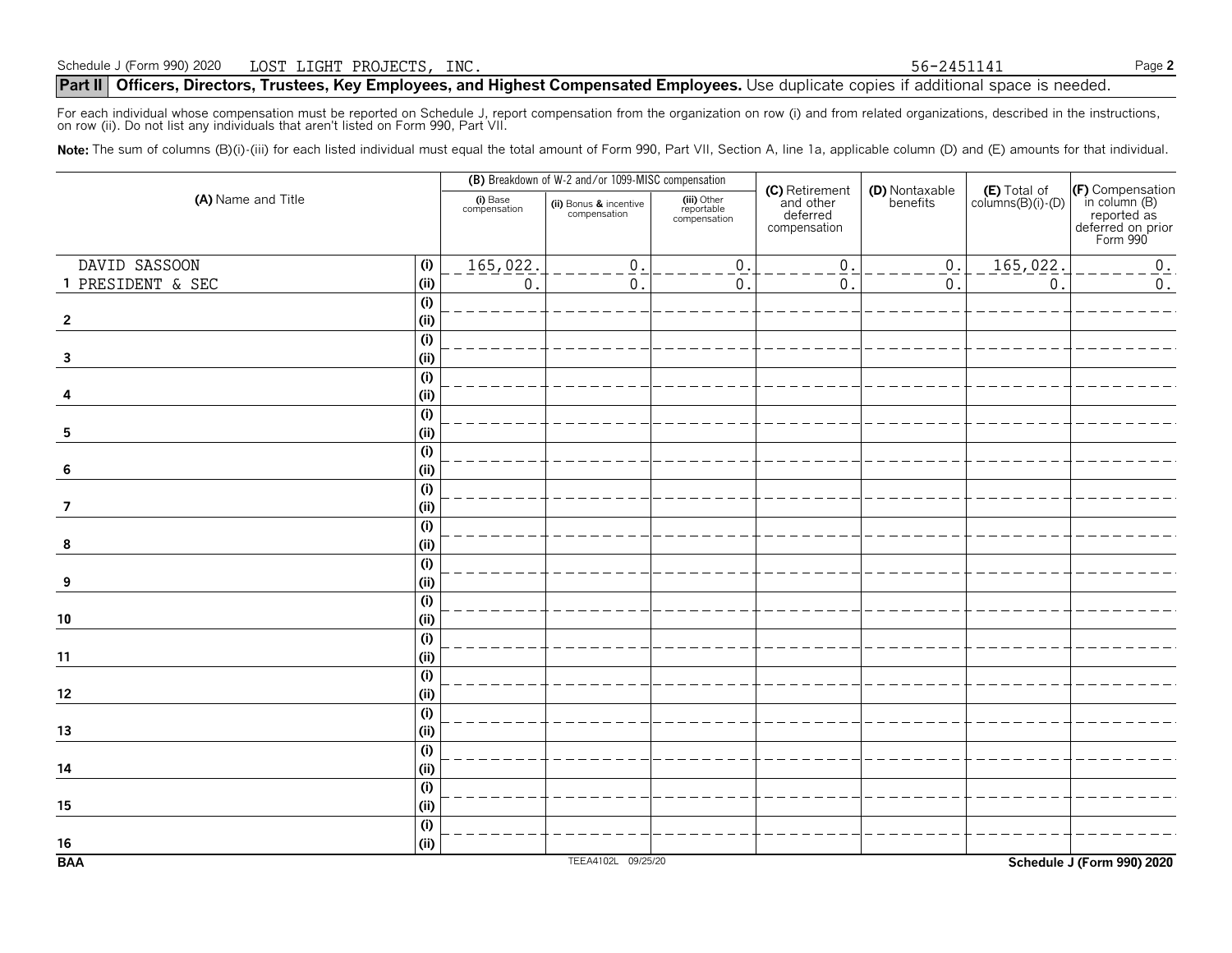# **Part III Supplemental Information**

Provide the information, explanation, or descriptions required for Part I, lines 1a, 1b, 3, 4a, 4b, 4c, 5a, 5b, 6a, 6b, 7, and 8, and for Part II. Also complete this part for any additional information.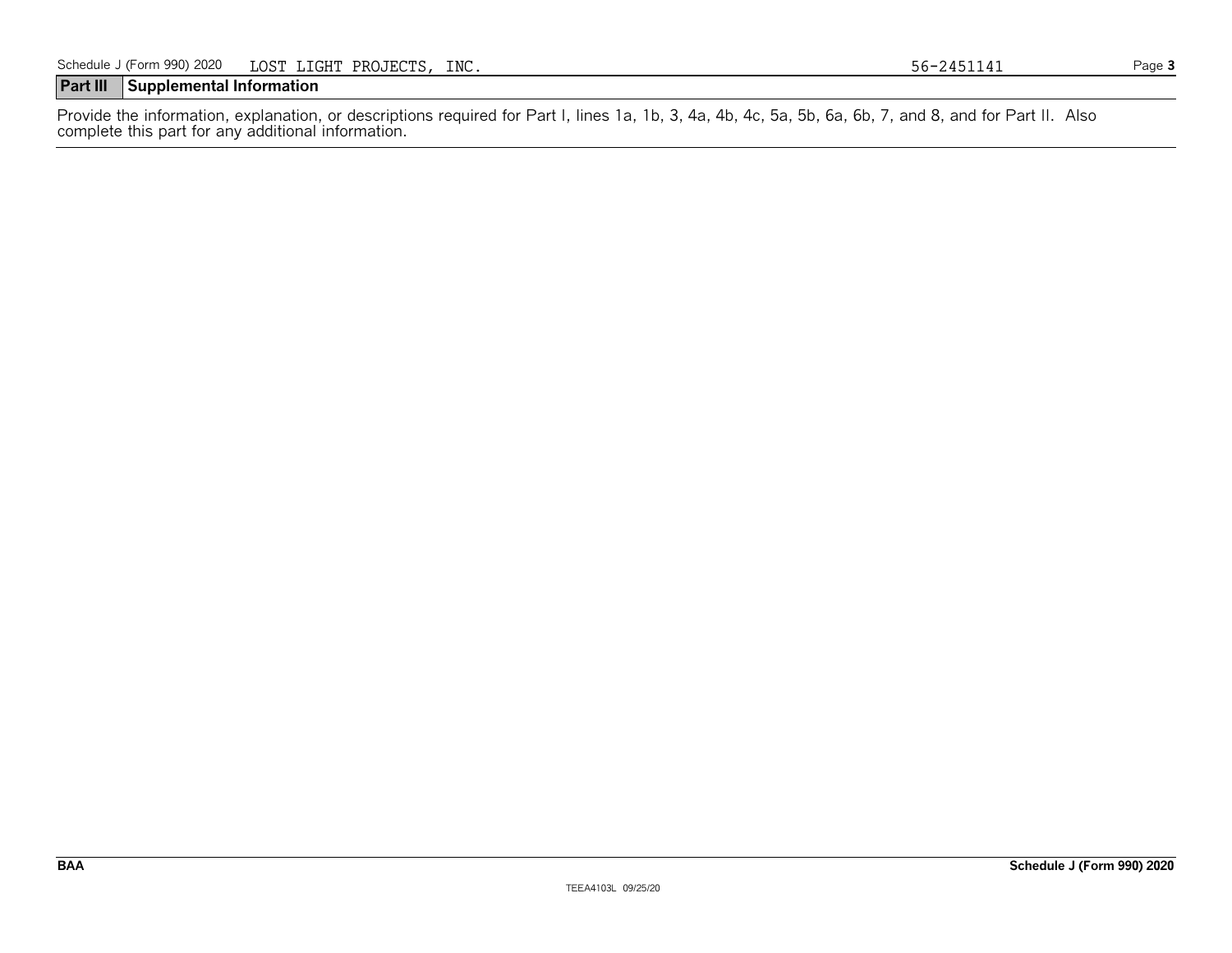**CHEDULE O** Supplemental Information to Form 990 or 990-EZ<br>
Form 990 or 990-EZ) Complete to provide information for responses to specific questions on **(Form 990 or 990-EZ) Complete to provide information for responses to specific questions on Form 990 or 990-EZ or to provide any additional information. 2020** Attach to Form 990 or 990-EZ.

Department of the Treasury **Constant Comment of the Collaboration Constant Constant Comment Constant Constant Constant Constant Constant Constant Constant Constant Constant Constant Constant Constant Constant Constant C** 

| Name of the organization<br>INC.<br>r ∩ ∩ m<br>PROJECTS<br>LIGHT<br>ד פחד | <br><b>Employer identification number</b> |
|---------------------------------------------------------------------------|-------------------------------------------|
| <b>NEWS</b><br>IMATE<br>TDE.<br>СLI<br>DBA<br>'NS                         | 1141<br>$\sqrt{2}$<br>うりー<br><u>.</u>     |

#### **FORM 990, PART III, LINE 4A - PROGRAM SERVICE ACCOMPLISHMENTS**

LOST LIGHT PROJECTS, INC. (DBA INSIDECLIMATE NEWS) IS AN EXEMPT ORGANIZATION OPERATING AS A PUBLIC CHARITY UNDER IRC 501(C)(3). THE ORGANIZATION RUNS A NATIONALLY RECOGNIZED, INDEPENDENT, NON-PARTISAN NEWS SERVICE CALLED INSIDECLIMATE NEWS (ICN), AVAILABLE AS A PUBLIC SERVICE FOR FREE ON THE INTERNET AT

HTTPS://INSIDECLIMATENEWS.ORG. ICN'S ORIGINAL JOURNALISM ON CLIMATE AND ENERGY ISSUES IS PUBLISHED DAILY, AND INCLUDES BREAKING NEWS, HEADLINE AGGREGATIONS, FEATURES AND IN-DEPTH INVESTIGATIONS. ICN HELPS TO FILL A NATIONAL DEFICIENCY IN ENVIRONMENTAL JOURNALISM AND CONTRIBUTES TO ACCURATE PUBLIC UNDERSTANDING ON VITAL ISSUES, CRUCIAL TO THE PROPER FUNCTIONING OF DEMOCRACY. ICN IS STAFFED BY PROFESSIONAL JOURNALISTS, MANY WITH DECADES OF EXPERIENCE. IT HAS WON DOZENS OF AWARDS FOR ITS GROUNDBREAKING WORK, INCLUDING A PULITZER PRIZE FOR NATIONAL REPORTING, AND RECOGNITION AS A FINALIST FOR A PULITZER PRIZE FOR PUBLIC SERVICE.

#### **FORM 990, PART VI, LINE 11B - FORM 990 REVIEW PROCESS**

THE ORGANIZATION'S AUDIT COMMITTEE REVIEWS THE FORM 990 WITH THE AUDITED FINANCIAL STATEMENTS BEFORE THE RETURN IS FILED. DURING THE REVIEW PROCESS, AUDIT COMMITTEE MEMBERS WILL DISCUSS ANY QUESTIONS AND CHANGES REGARDING THE RETURN WITH THE BOARD PRESIDENT, VICE PRESIDENTS AND TREASURER.

**FORM 990, PART VI, LINE 12C - EXPLANATION OF MONITORING AND ENFORCEMENT OF CONFLICTS** THE ORGANIZATION MONITORS AND ENFORCES CONFLICTS THROUGH DISCUSSIONS AT THEIR ANNUAL MEETING WITH BOARD AND COMMITTEE MEMBERS.

**FORM 990, PART VI, LINE 15A - COMPENSATION REVIEW & APPROVAL PROCESS - CEO & TOP MANAGEMENT** THE ORGANIZATION'S BOARD OF DIRECTORS REVIEWED OUTSIDE MARKETING SALARY SOURCES TO GAIN UNDERSTANDING OF MEDIAN SALARY FOR A PRESIDENT.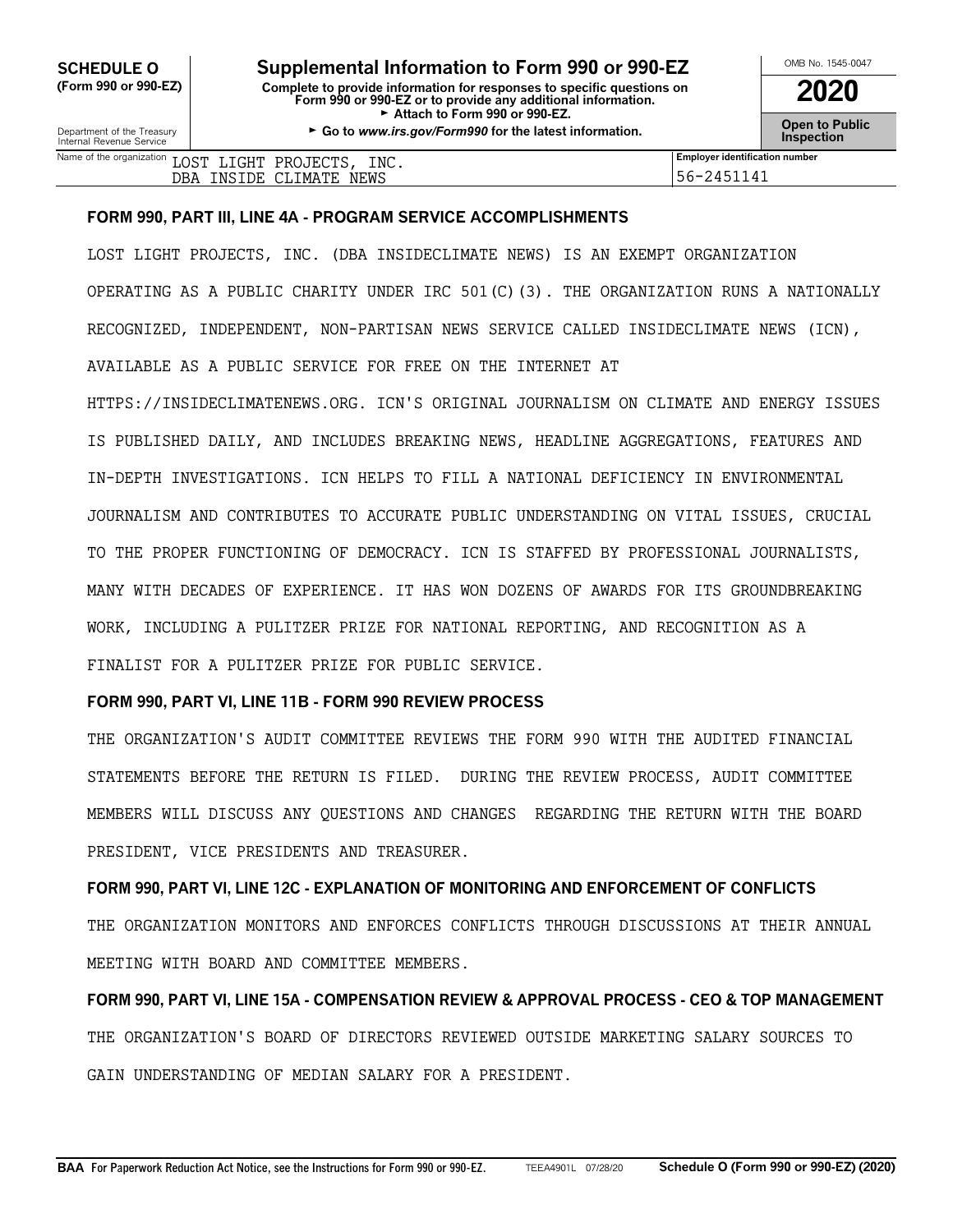| Name of the organization | $\cap$ $\cap$ $\Box$<br>טרח | ுபா<br>וחדו' | INC.<br>PRC<br><b>PROJEL</b> | <br><b>Employer identification number</b> |
|--------------------------|-----------------------------|--------------|------------------------------|-------------------------------------------|
|                          | __<br>DBA                   | 'DE<br>NS.   | NEWS<br>IMATE                | $\prime$<br>4<br>JU<br>-                  |

# **FORM 990, PART VI, LINE 19 - OTHER ORGANIZATION DOCUMENTS PUBLICLY AVAILABLE**

ORGANIZATION WILL MAKE AVAILABLE UPON REQUEST.